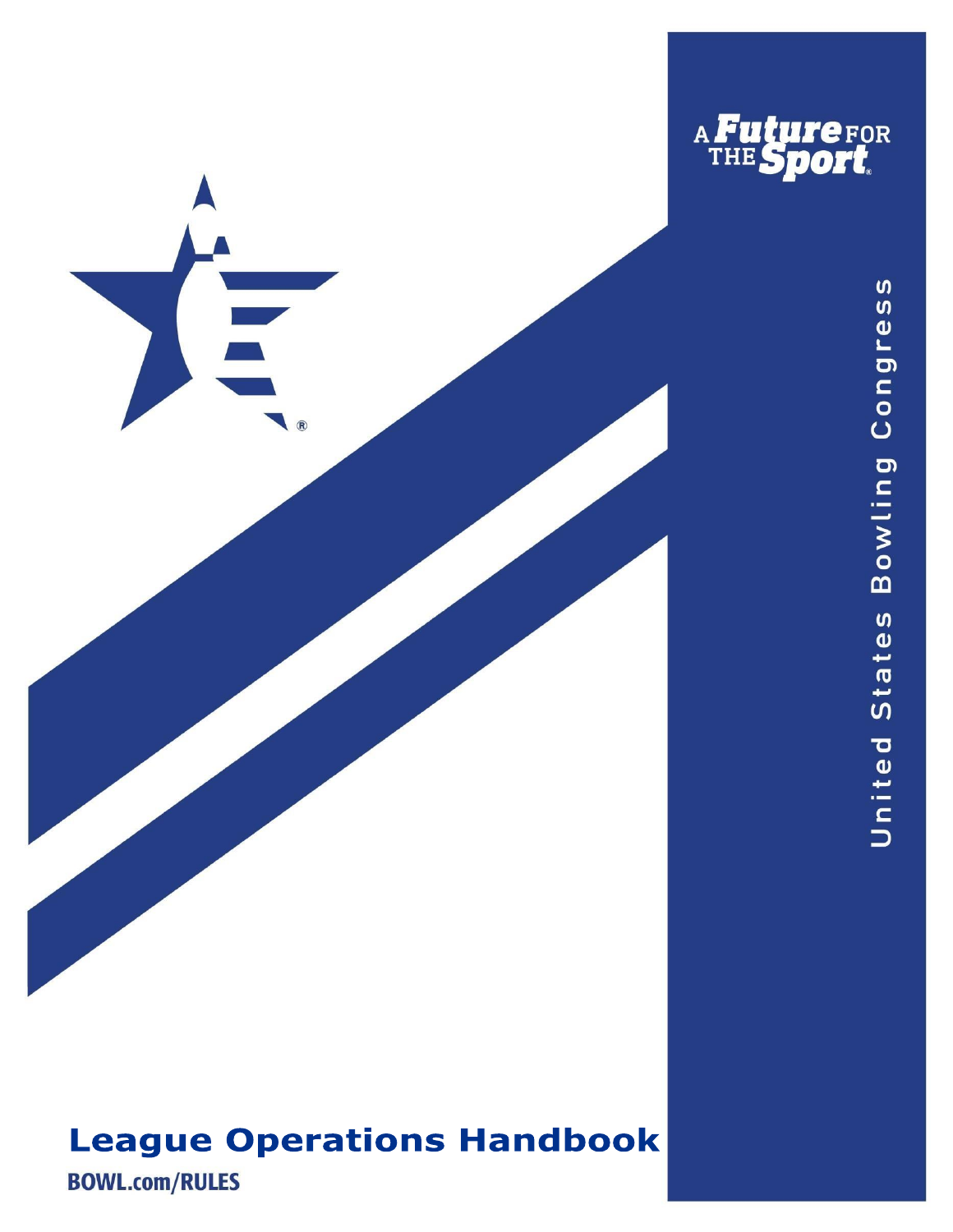

## <span id="page-1-0"></span>**Table of Contents** League Quick-Start Checklist

| $\bullet$              |
|------------------------|
| $\bullet$<br>$\bullet$ |
| $\bullet$              |
| $\bullet$<br>$\bullet$ |
|                        |
|                        |
| Forms<br>$\bullet$     |
|                        |
|                        |
|                        |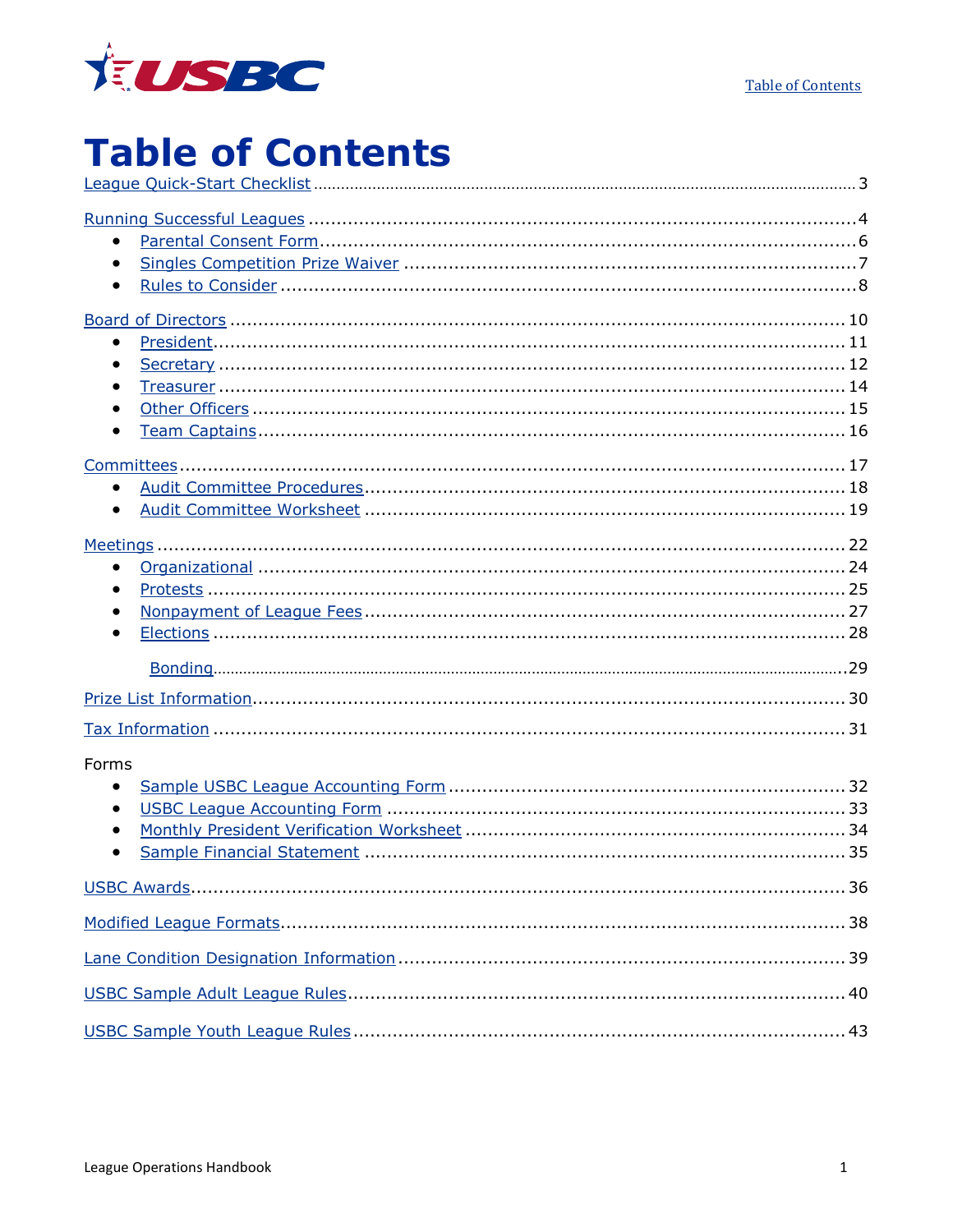

[Table of Contents](#page-1-0)

# **League Quick-Start Checklist**

<span id="page-2-0"></span>

| League Name:                | Certification $#$ : |
|-----------------------------|---------------------|
| <b>Bowling Center Name:</b> | Certification $#$ : |
| Telephone:                  |                     |

This checklist is a quick review of the league's operational duties. The details of each officer's duties can be found in the Playing Rules book and in the following pages of this manual.

### **The basics of getting your league up and rolling…**

- ❑ Have a meeting to adopt rules before the first session of bowling.
- ❑ Establish the league account with two signatures for withdrawals and statements sent to the president.
- ❑ Post a league schedule in center or distribute to each team captain.
- ❑ Have all bowlers complete membership applications and pay fees in accordance with USBC Rule 101.
- ❑ For adult leagues send completed USBC league application and fees to your local association(s) within 30 days from the start of the schedule.
- $\Box$  Adopt a prize/awards list within five (5) weeks of the start of the schedule.
- ❑ If your league includes bowlers under age 20, discuss Rule 400 with league members.
- ❑ If your league includes unmarried grade or high school students under the age of 18, a parental consent form must be completed and submitted.

### **The basics of keeping your league rolling…**

- ❑ Post or distribute a current standing sheet. You can also upload the standing sheet on BOWL.com.
- ❑ Distribute recap sheets and pay envelopes.
- ❑ Collect all fees and pay bowling center fees.
- ❑ Deposit money into the league account within seven days.
- ❑ Collect recap sheets and calculate the league records.
- ❑ Check if any awards were earned and process within 20 days of the score bowled. A complete list of USBC awards can be found on BOWL.com.
- ❑ Have new bowlers complete membership applications and pay fees in accordance with USBC Rule 101.
- ❑ President or Youth league supervisor must verify league account balance monthly.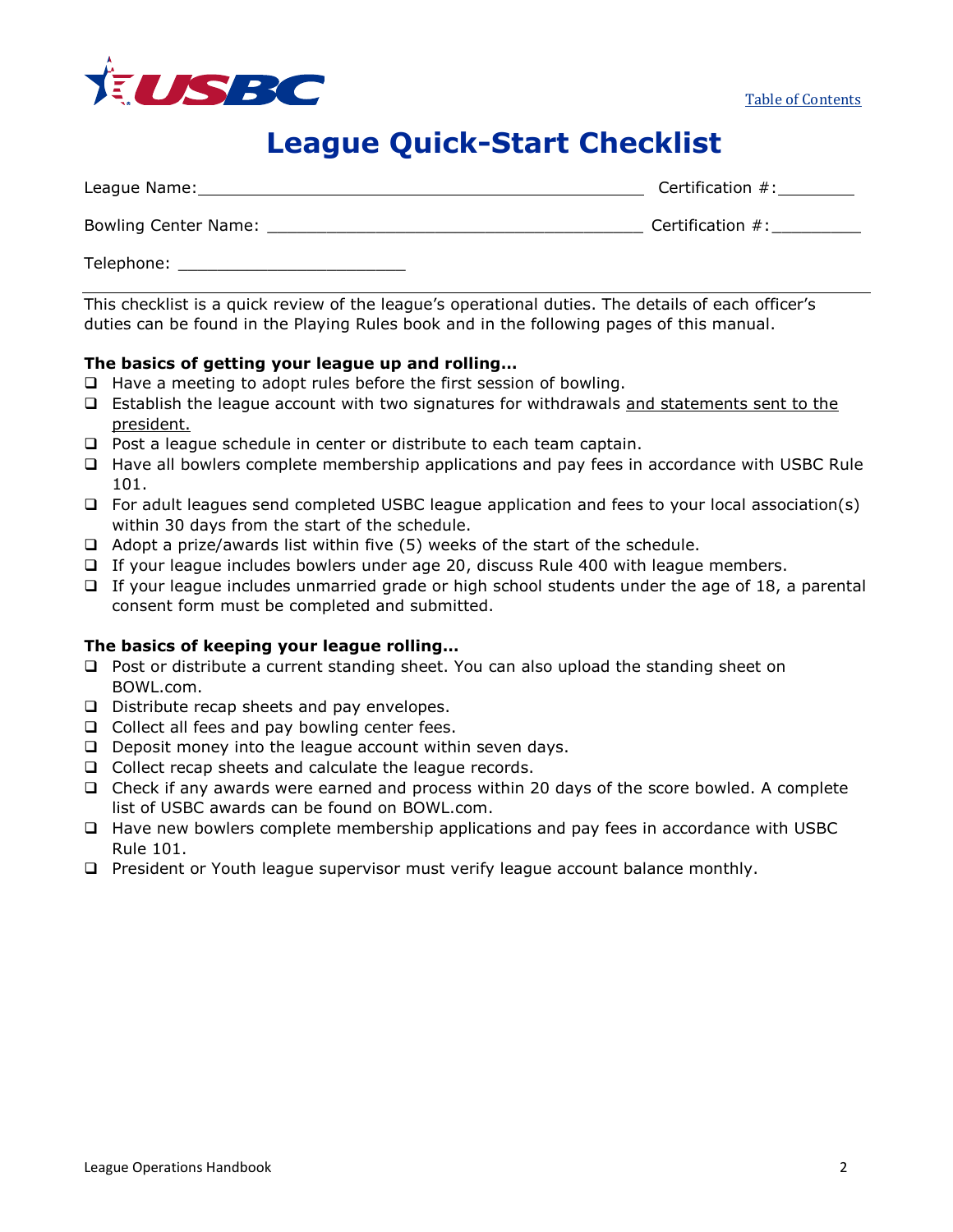

# **Running Successful Leagues**

### <span id="page-3-0"></span>League Governance

A league is a democratic society, governed by the league's board of directors. The board is comprised of the league officers and team captains. The league officers required are president, vice president, secretary and treasurer (secretary and treasurer can be combined). Officers are elected by majority vote of the board or membership dependent on the league rules.

A quorum of the board must be present to conduct business. For a meeting during the season a quorum is one more than half of the total board.

Normal league business is decided by majority vote. Rule and schedule changes after the league begins bowling require unanimous vote of the team captains only. Changes in the adopted prize list also requires unanimous vote of the team captains only.

For specific duties of the board and league officers see the *USBC Playing Rules and Commonly Asked Questions* and the League Leadership - Duties and Responsibilities section of this handbook.

## **Competition**

Competition, by nature, is exciting and intriguing. The more teams that battle for a championship, the more interest is created throughout a league. To spark competition, leagues may try several formats:

- Handicap league Competition where standings are based on actual scores with handicap.
- Scratch league Competition where standings are based on actual scores with no handicap.
- Average cap league Establish a team average cap based on the previous season's team averages.
- Split schedule –Divide the schedule into two, three or four sections and crown a winner in each. At the season's end, have a playoff to determine the overall league champion.
- Match point –Each competes against the player opposite them in the opponent's lineup. Award points for wins on an individual and team basis.
- Alternative formats –These formats can make any league both more competitive and more fun. (See page 28 for more information.)

## League and Membership Applications

The league application and membership applications must be submitted within 30 days from the start of the league. Be sure to include all requested information on the league certification application so membership credentials are issued without delay. Call the local association if you need assistance.

## Parental Consent Form (Rule 13)

Unmarried grade school and high school students under the age of 18 must have the written consent of a parent or legal guardian to compete in any USBC adult league where merchandise valued over \$500, or any cash and/or bonds are offered.

Their participation, even pacing, in these situations may jeopardize their eligibility for USBC Youth membership and could affect their eligibility to compete on school sports teams.

The form must be on file with the league secretary before participation.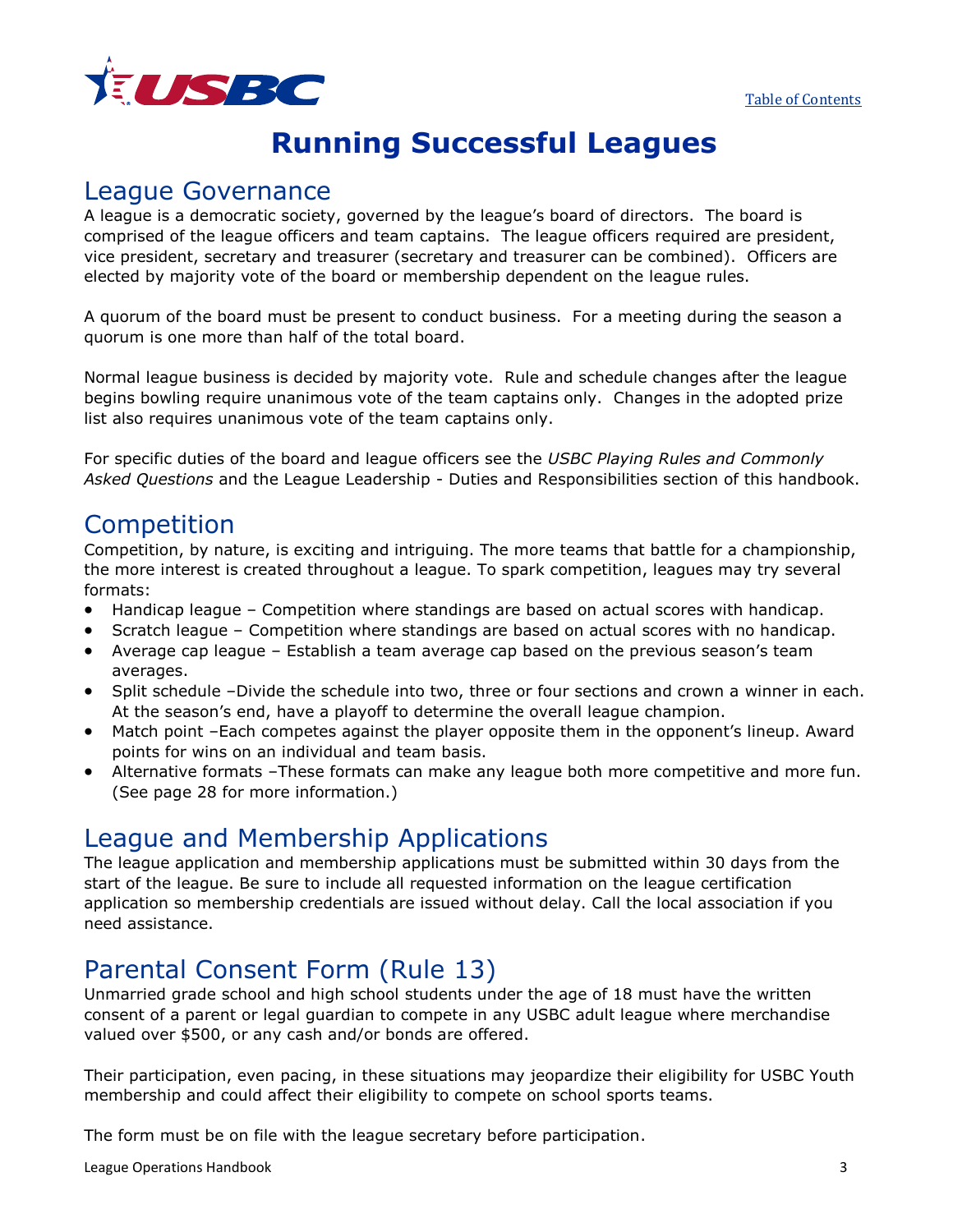

Failure to file the consent form will cause the player to be ineligible and subject games bowled to forfeiture.

## USBC Singles Competition Prize Waiver (Rule 400)

Youth members who wish to compete in adult singles competitions where cash or bonds are offered and/or merchandise prizes valued greater than \$500 must complete and sign a USBC Singles Competition Prize Waiver form prior to participation. The USBC Singles Competition Prize Waiver is NOT ACCEPTABLE for use in team (two or more players) competition including, for example, adult/youth team competition. A copy of this form is on the next page.

Youth may bowl in singles competitions (including side competitions/brackets) offering cash, bonds or merchandise exceeding \$500 in value, provided, prior to bowling:

- 1. The competition agrees to award the youth's prize in the form of a scholarship; or
- 2. The youth signs the USBC Singles Competition Prize Waiver waiving his/her rights to any prize in violation of this rule.

The waiver serves three primary purposes. First, it ensures that the USBC Youth member is aware that the event is offering prizes which may be in violation of Rule 400. Second, it provides the USBC Youth member the opportunity to compete in singles competitions without jeopardizing his/her USBC Youth eligibility. And last, it replaces the Parental Consent Form in adult singles competitions.

See BOWL.com for a complete explanation of Rule 400.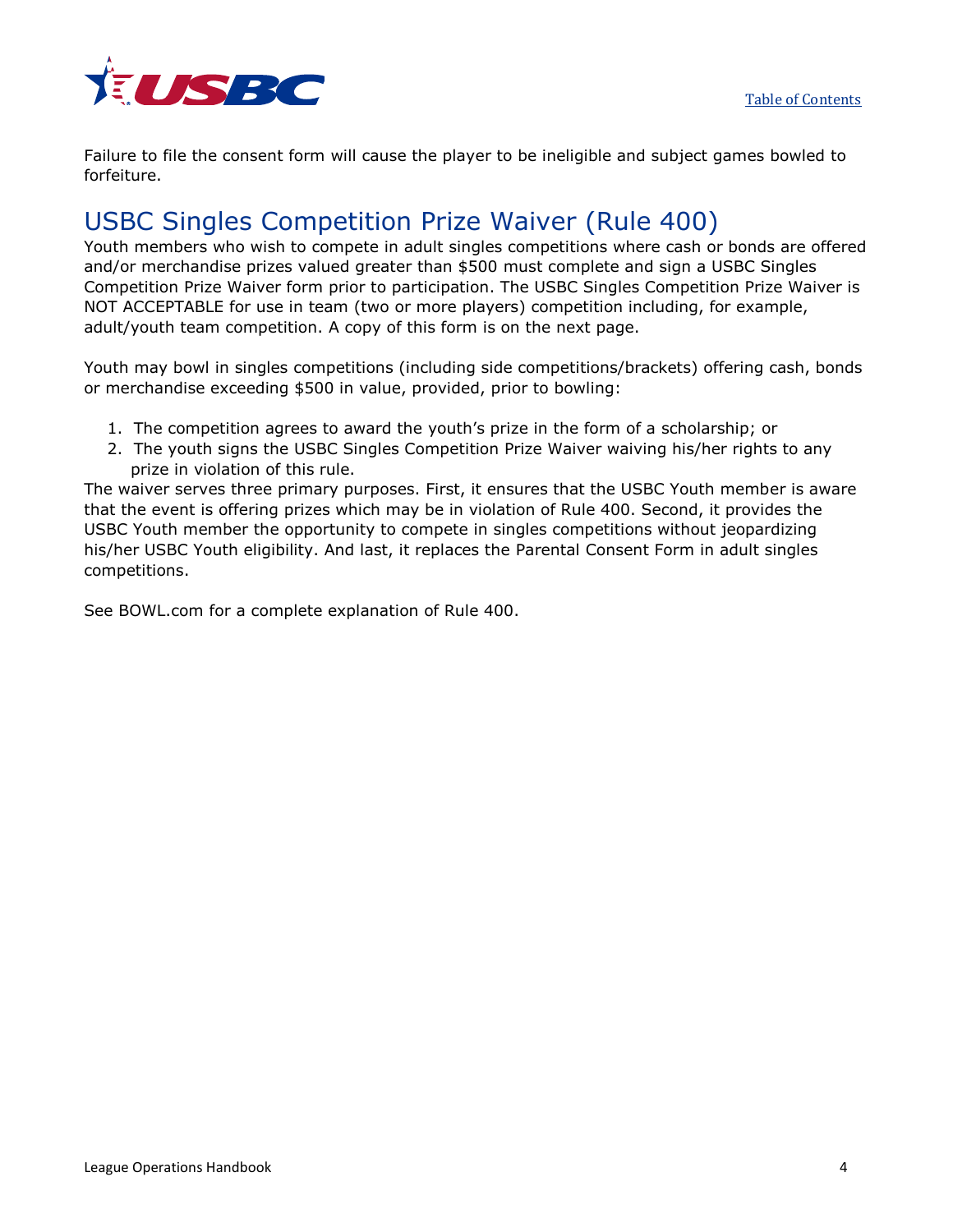

## **Parental Consent Form**

<span id="page-5-0"></span>I, \_\_\_\_\_\_\_\_\_\_\_\_\_\_\_\_\_\_\_\_\_\_\_\_\_\_\_\_\_\_\_ , am the parent or legal guardian of , an unmarried grade school or high school student under the age of 18. By signing this form I am authorizing my child to bowl or substitute in the \_\_\_\_\_\_\_\_\_\_\_\_\_\_\_\_\_\_\_\_\_\_\_\_\_\_ a league/tournament that offers merchandise over \$500, cash or

### bonds.

I verify I have read and reviewed USBC Rule 400 (see below) and understand the competition I have authorized my child to participate in violates the rule jeopardizing his/her USBC Youth eligibility.

I recognize that by bowling or substituting in competition which violated Rule 400, his/her amateur status may be jeopardized. I understand that to ensure compliance with high school and collegiate rules I should check with a compliance officer and/or academic counselor at his/her school.

### **Parental/Guardian Signature: \_\_\_\_\_\_\_\_\_\_\_\_\_\_\_\_\_\_\_\_\_\_\_\_\_\_\_\_\_\_\_\_ Date:**

**\_\_\_\_\_\_\_\_\_\_\_\_\_\_\_\_\_\_**

### Rule 400: Youth Membership Eligibility

USBC Youth membership is available to individuals who have not reached their 20<sup>th</sup> birthday prior to August 1 of the current bowling season and have maintained compliance with Item a below. Individuals who purchase Youth membership in a summer league and turn 20 prior to August 1 will be allowed to complete the summer league.

- a. Except as provided in Item b, a youth may not bowl, substitute or pace in any bowling activity
	- which offers any of the following as prizes:
	- 1. Cash or bonds.
	- 2. Merchandise exceeding \$500 in value.
- b. Youth may bowl in singles competitions (including side competitions/brackets) offering such prizes, provided, prior to bowling:
	- 1. The competition agrees to award the youth's prize in the form of a scholarship; or
	- 2. The youth signs the USBC Singles Competition Prize Waiver waiving his/her rights to any prize in violation of this rule.

In youth competition, youth members may participate in side competitions/brackets provided all entries are returned 100% in the form of scholarships only and awards comply with Item a above.

Buying or selling of earned prizes is prohibited.

Any youth bowler deemed in violation of this rule is subject to disciplinary action including the potential loss of youth membership.

**Note:** There are no limits on scholarship amounts or entry fees (must be paid directly to the tournament director/manager) and reimbursement of actual travel expenses into the next higher level of competition or any tournament or event. (Receipts must be provided upon request.)

It is the responsibility of the student-athlete participating in high school sport to know what prizes/awards could violate amateur status rules established by their high school athletic association.

The prizes authorized by a state high school athletic association or a collegiate athletic association recognized by USBC and USBC Collegiate are not subject to the limitations of this rule.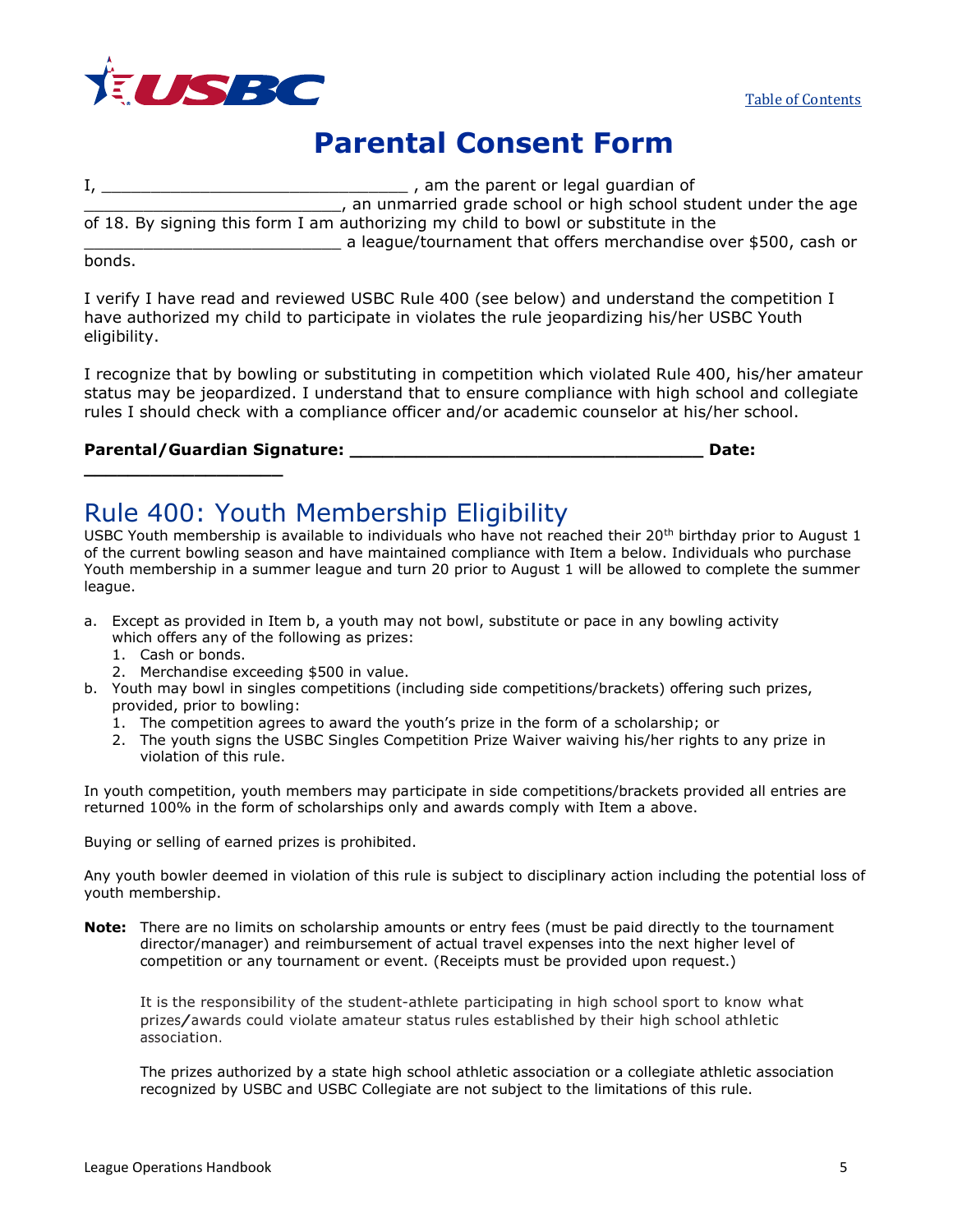## **Youth Singles Competition Prize Waiver**

<span id="page-6-0"></span>Youth must present this form prior to participating in a SINGLES league or tournament with cash prizes

I \_\_\_\_\_\_\_\_\_\_\_\_\_\_\_\_\_\_\_\_\_\_\_\_\_\_(bowlers name) submit this document as notice of my intent to participate in the **the computation** (name of competition). I understand that prizes in this competition violate Rule 400.

To maintain my eligibility to participate in USBC Youth certified competition, I waive claim to any cash or bond prizes awarded in the above named competition. I further waive claim to any merchandise prizes exceeding \$500 in value which may be awarded in the above named competition.

By signing this form, I certify that I have read and understand Rule 400 as it applies to participating in this competition and the effect my participation may have on my USBC Youth membership. I understand that by accepting any of the prizes listed above, I am in violation of Rule 400 which subjects me to disciplinary action including the potential loss of my USBC Youth membership.

I further understand that by accepting any of the prizes listed above my eligibility to compete in high school and collegiate athletics may be jeopardized. I also understand that to ensure compliance with high school and collegiate rules I should check with a compliance officer and/or athletic/activities association prior to the acceptance of any award.

| <b>Bowlers Signature</b>    | Date |
|-----------------------------|------|
| Parent/Guardian Signature   | Date |
| (If bowler is under age 18) |      |

 $\Box$  If offered, I agree to accept winnings in the form of scholarships deposited with SMART.

### **Rule 400: Youth Membership Eligibility**

USBC Youth membership is available to individuals who have not reached their 20<sup>th</sup> birthday prior to August 1 of the current bowling season and have maintained compliance with Item a below. Individuals who purchase Youth membership in a summer league and turn 20 prior to August 1 will be allowed to complete the summer league. The age limitation is waived for those authorized as mentally challenged.

- a. Except as provided in Item b, a youth may not bowl, substitute or pace in any bowling activity which offers any of the following as prizes:
	- 1. Cash or bonds.
	- 2. Merchandise exceeding \$500 in value.
- b. Youth may bowl in singles competitions (including side competitions/brackets) offering such prizes, provided, prior to bowling:
	- 1. The competition agrees to award the youth's prize in the form of a scholarship; or
	- 2. The youth signs the USBC Singles Competition Prize Waiver waiving his/her rights to any prize in violation of this rule.

In youth competition, youth members may participate in side competitions/brackets provided all entries are returned 100% in the form of scholarships only and awards comply with Item a above.

Buying or selling of earned prizes is prohibited.

Any youth bowler deemed in violation of this rule is subject to disciplinary action including the potential loss of youth membership.

**Note:** There are no limits on scholarship amounts or entry fees (must be paid directly to the tournament director/manager) and reimbursement of actual travel expenses into the next higher level of competition or any tournament or event. (Receipts must be provided upon request.)The prizes authorized by a state high school athletic association or a collegiate athletic association recognized by USBC and USBC Collegiate are not subject to the limitations of this rule.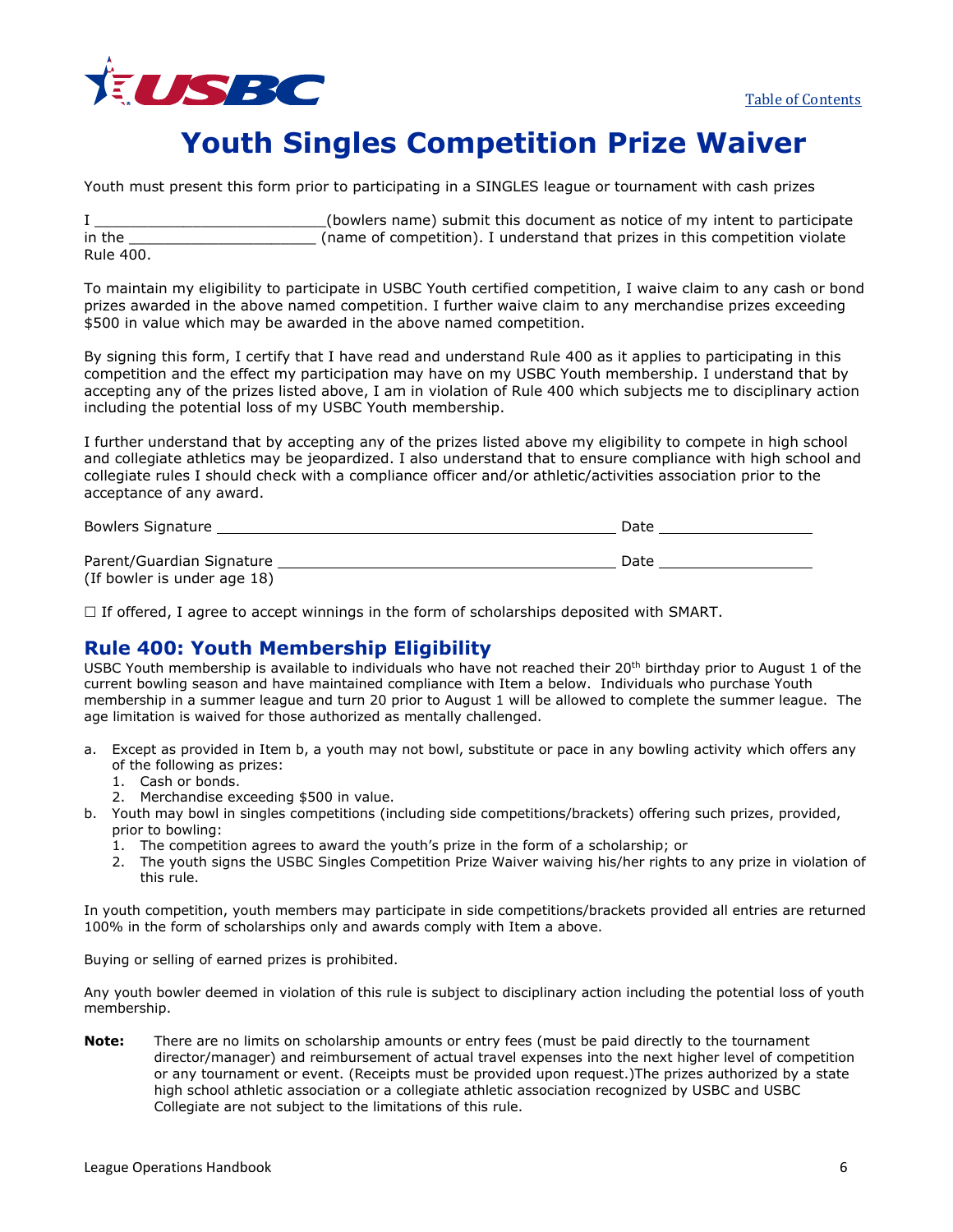

# **Rules to Consider**

<span id="page-7-0"></span>Every league must have rules. This task can be simplified by using the "USBC [Adult](http://usbcongress.http.internapcdn.net/usbcongress/bowl/rules/pdfs/LeagueRules-AdultLOH7-20-11.pdf) or [Youth](http://usbcongress.http.internapcdn.net/usbcongress/bowl/rules/pdfs/LeagueRules-YouthLOH7-20-11.pdf) League Rules" found on BOWL.com. In adult leagues, the league board of directors or members must vote on each rule. Pay particular attention to rules covering the following items:

### **Absentee scores - Rule 105**

In leagues, an absentee score is used when a player on the roster is absent from league and a substitute is not obtained. The absentee score shall be the absent member's current average minus 10 pins, unless otherwise provided by league rule.

### **Entering Averages - Rule 118**

A complete and adequate average rule is essential for any handicap or classified league. Averages from the previous season are recommended to be used for a bowler's first night of competition because they are easily verified and they represent the bowler's true ability. Bowlers who do not have a qualifying average will then establish their average the first session they bowl unless league rules state otherwise.

In youth leagues, a bowler using a two-hand delivery will establish an average with two hands. When the bowler changes to a one-hand delivery, they must establish a new average using that hand. (Rule 118b, Item 5)

### **Legal lineups - Rule 109a**

The minimum legal lineup must be present prior to the completion of the first frame, unless the league adopts another frame. The league cannot require the legal lineup to be present at the start of the game. Leagues may adopt a rule allowing one eligible bowler as the legal lineup. Leagues decide whether substitutes count toward a legal lineup. Rule 109a, Item 2 states substitutes count unless league rules specify otherwise.

### **Playoffs - Rule 113b**

Leagues should adopt a rule stating how a playoff shall be conducted for ties and/or championships.

Some suggestions are:

- Bowl one game (or two games)
- Best two of three games
- One or more frames
- A point for each game, but none for series
- Total pins of a three-game playoff series
- Stepladder finals

### **Substitutes** - **Rule 107c**

Every league needs extra players to minimize absentee and vacancy scores. Do this by keeping an ongoing list of substitutes. Substitutes are not rostered players.

### **Tardy players - Rule 109c**

A tardy player uses one-tenth of the absentee score for each frame missed, unless otherwise provided by league rule.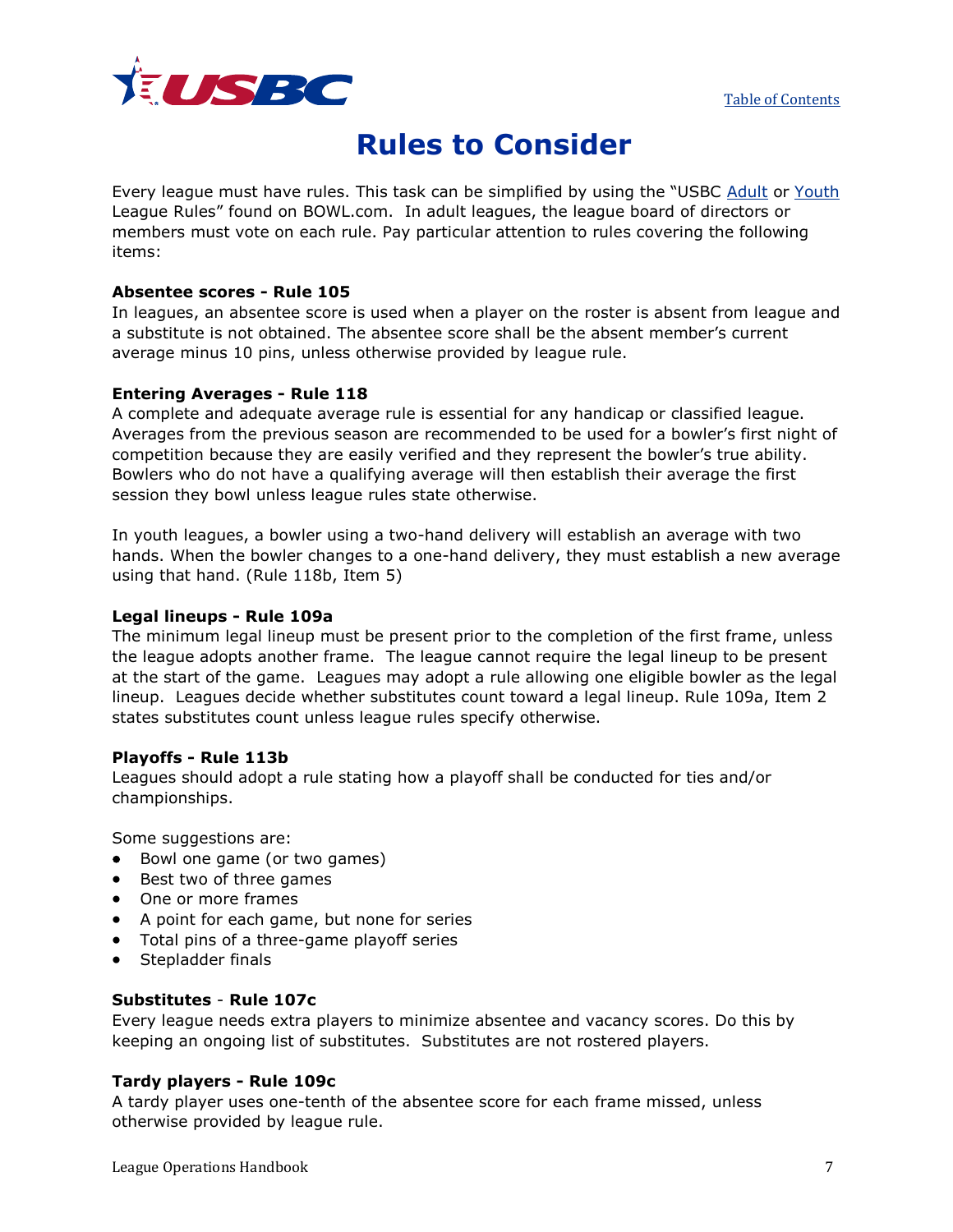



### **Team rosters - Rule 104a**

Leagues specify how many players are allowed on each team's roster. Team captains submit names before the league starts play or by a time designated by the league. Only additional players and replacements are listed on the roster.

### **Vacancy scores - Rule 105**

Teams without full rosters receive a vacancy score. In adult leagues, unless league rules state otherwise, the vacancy score is 120.

In youth leagues, unless league rules state otherwise, the vacancy score shall be the average of the lowest average bowler on the opposing team's roster. If two or more vacancy scores are required, the average of the next-to-the-lowest bowler on the opposing team's roster shall be used for the second vacancy score. Youth leagues also may set their own vacancy score.

### **Handicaps**

Handicapping is a means of placing bowlers and teams with varying degree of skill on as equitable a basis as possible for their competition against each other. USBC recommends that higher handicap percentages such as 100% be used for more equalized matches. The scratch base that handicap is figured from should be greater than the highest team or individual entering average. For example, if the highest entering individual average is 218, handicap should be 100% of 220.

Another option is to provide a negative handicap for all bowlers with an average above the base figure. For example, 100% handicap of 200, average is 220, bowler receives -20 handicap.

Handicap leagues use their adopted handicap system at all times. Leagues failing to adopt a handicap percentage in their leagues shall use a 100% handicap. (See Rule 100g, Item 1.)

### **Postponements**

A league's board of directors, specific committee, or a youth league supervisor/official decides requests for postponements. Leagues must grant postponements for emergencies. Minimize postponement problems by:

- Discussing postponements at the organizational meeting for special situations such as hunting seasons, holidays or local/national events.
- Allowing teams to carry extra team members on the team roster or keeping a list of roving or designated substitutes, including contact information.
- Appointing a three-member committee to handle postponement requests and cancellations because of severe weather.

### **Fee Arrearages**

Insist all bowlers pay full fees every session. Team captains are responsible for collecting fees, but are not liable for teammates' payments. To encourage prompt payment, leagues can adopt a rule that a team forfeits any games when a bowler is present and bowling and not current in paying fees. If adopted, the league arrearage rule must be enforced consistently throughout the season.

### **Prize/Award Fund**

While prize/award funds are important, avoid pricing yourself out of members. Large prize/award funds require larger payments by individual members, and can discourage new members and increase league dropouts.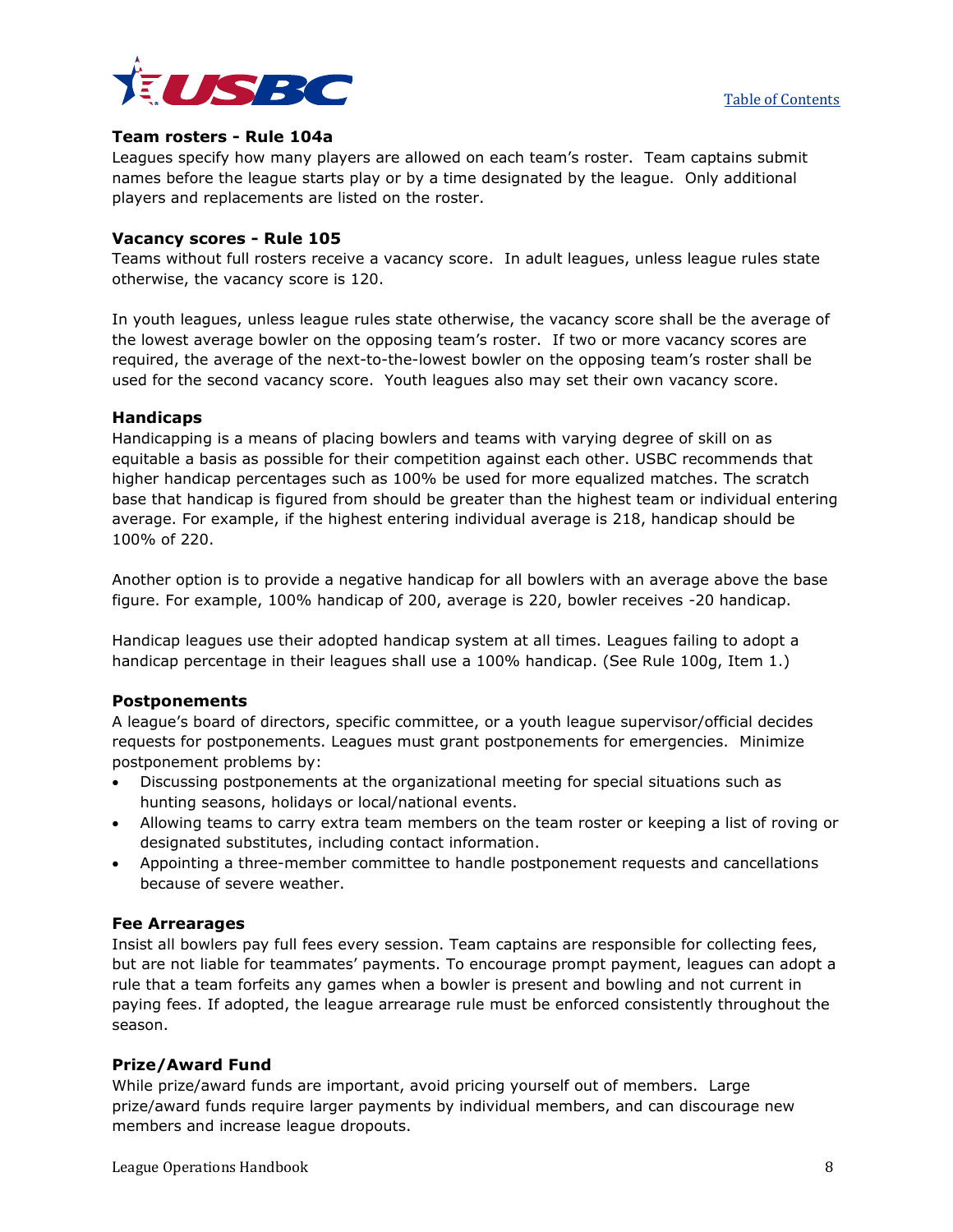

## **League Board of Directors**

<span id="page-9-0"></span>The league's governing body is its board of directors comprised of the officers and team captains. Each board member has one vote even if they are both a league officer and a captain. If a team captain also is a league officer, they have the option of appointing another team member to attend the board meeting and vote on behalf of the team.

In youth leagues**,** the league shall be under the supervision of an adult league supervisor/official who shall operate the youth league in cooperation with the bowling center management and a league board of directors, if applicable. (See Rule 103a.)

Each youth league where a majority of membership is made up of youth 14 years or older is required to elect a president, vice president, secretary and treasurer from the members of the league. The offices of secretary and treasurer may be combined. Each team is responsible to elect its own team captain.

High school conference leagues are not required to elect a board of directors. (See Rule 103a.)

A quorum must be present to conduct business. A quorum is a majority of the board for business transactions unless league rules state otherwise. Unless USBC Rules state another vote count is required, a majority (one more than half) of the votes cast must be obtained to decide any motion.

### **The Board:**

- Elects league officers unless league rules allow league members to do so. (See Rule 102a.). Two members of an immediate family cannot serve as president, treasurer or secretary-treasurer; or vice president and treasurer or secretary-treasurer of the same league or co-sign for withdrawals from a league account. Members of an immediate family include mothers, daughters, sisters, wives, husbands, sons, brothers, fathers, stepsisters, stepbrothers, stepmothers, stepfathers and in-laws. Same gender spouses are considered immediate family.
- Adopts league rules and a prize list, unless league rules allow league members to do so.
- Decides salaries, if any, to be paid to the league secretary or others, unless league rules allow for all members to decide.
- Decides all protests involving USBC or league rules.
- Decides all questionable scoring and calculation errors, and questions not covered by the rules.
- Handles all disputes concerning prize money.
- Fills any office vacancies during the season.

Board decisions are final, except when a written appeal is filed with the local association or USBC within the timelines of Rule 119.

### **All league officials**

All league officers have the authority to enforce rules no later than 15 days of the series being bowled except when the series is bowled during the:

- a. Final two weeks of a league schedule rules must be enforced no later than 72 hours of the final date of the league schedule or the end of a segment if the league bowls a split season.
- b. League roll-off or playoff, rules must be enforced no later than 72 hours.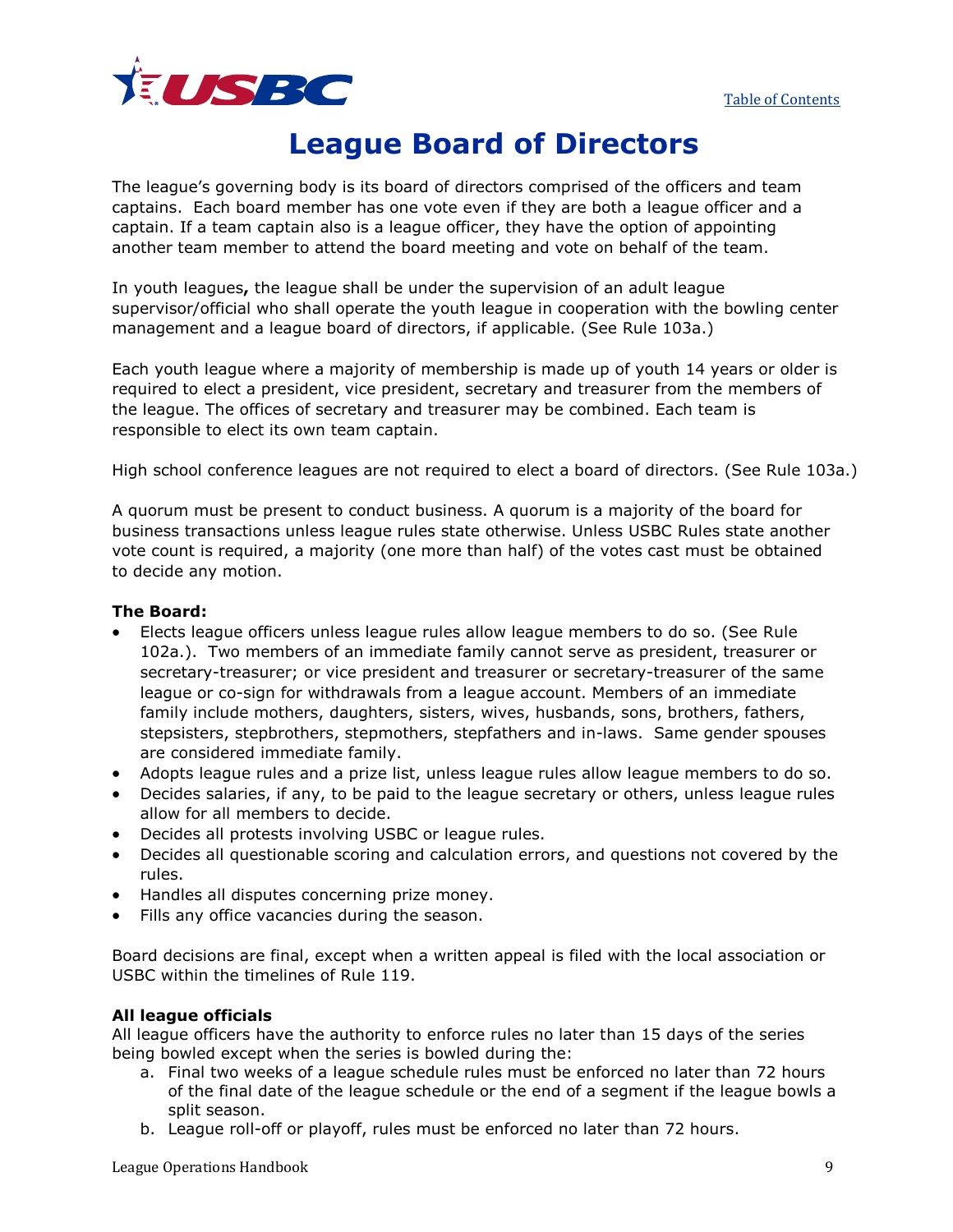

## <span id="page-10-0"></span>**League President Duties and Responsibilities**

The President has many important responsibilities, which are outlined fully in the USBC Playing Rules. Print out the [League Quick-Start Checklist](http://usbcongress.http.internapcdn.net/usbcongress/bowl/rules/pdfs/LeagueOperationChecklistLOH7-20-11.pdf) for reference. Below are details of your duties.

### **League Account**

Arrange for an account to be opened in the league name at a federally insured and recognized bank, credit union or in-house banking service.

- The account must have at least two league officers' signatures for all fund withdrawals. Immediate family members cannot sign for withdrawals.
- Account Statements are sent to the president for verification purposes.
- Verify the league accounts monthly. See the President Worksheet to Verify League [Account Monthly.](http://usbcongress.http.internapcdn.net/usbcongress/bowl/rules/pdfs/League%20President%20Worksheet%20to%20Verify%20Account%201-27-11.pdf)

### **Meetings**

Schedule league meetings at convenient times and locations for league members. Since you are the chair of the meeting, prepare an agenda. For details review the information under the Meetings section of this Handbook or on the Rules page of BOWL.com.

### **Committees**

Appoint committees. The league MUST have a Prize and Audit Committee.

- Ensure the Prize Committee submits at least one prize list for adoption by the league by week five (5). A meeting should be scheduled to do so.
- You also must ensure the Audit Committee completes the audit prior to the end of the season.
- Encourage the treasurer to assist both committees.

### **Rules**

Since part of your duties is to enforce the rules, become familiar with the rules changes for the upcoming season as well as rules that affect the league. Rules changes are found in the USBC Playing Rules on the Rule Changes page..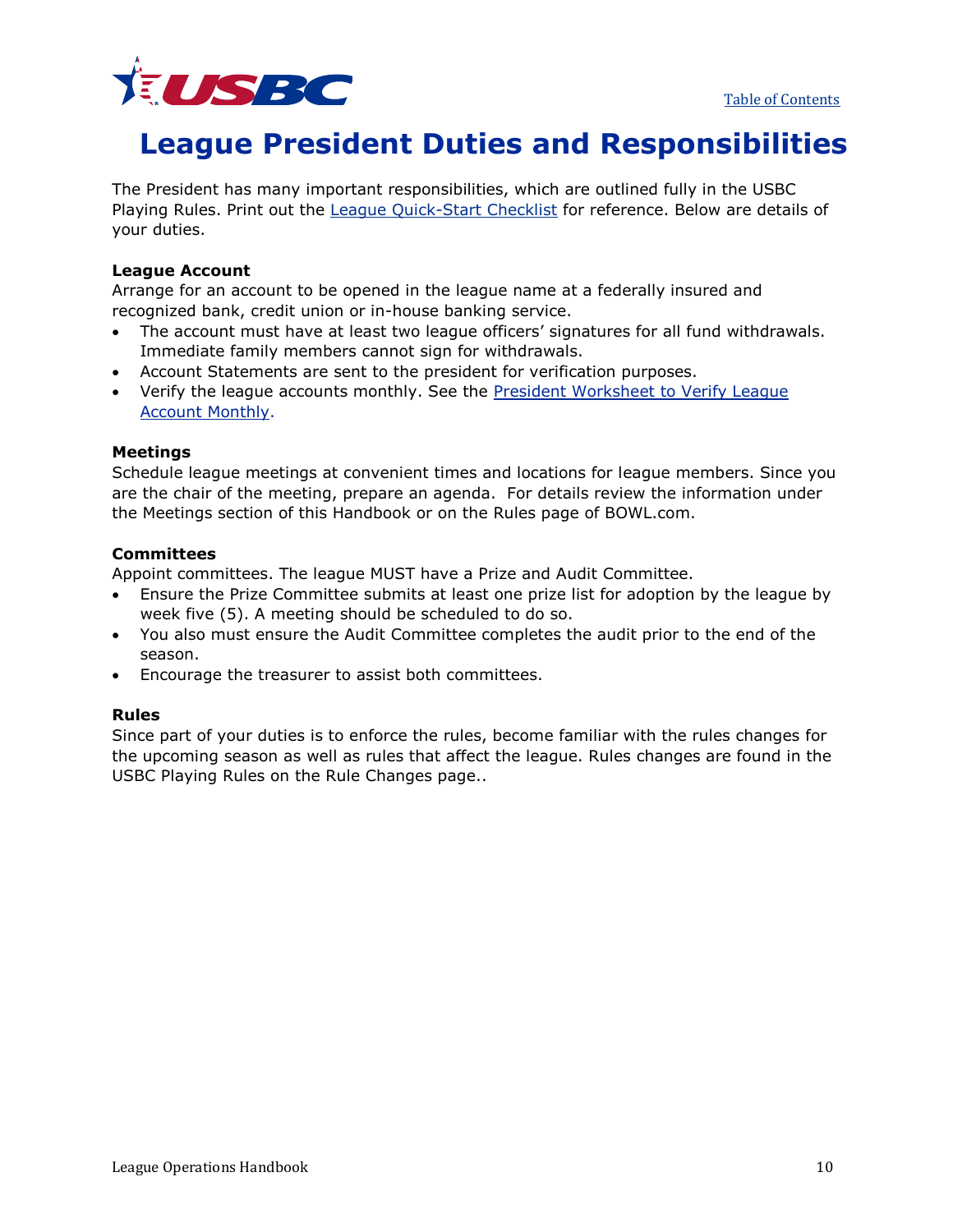

## <span id="page-11-0"></span>**League Secretary Duties and Responsibilities**

The secretary has many important responsibilities, which are outlined fully in the USBC Playing Rules. Print out the [League Quick-Start Checklist](http://usbcongress.http.internapcdn.net/usbcongress/bowl/rules/pdfs/LeagueOperationChecklistLOH7-20-11.pdf) for reference. Below are details of your duties.

**Note:** In leagues using computer and/or average service, the elected secretary remains responsible for all the duties specified in USBC Rule 102e.

### **Minutes**

Keep minutes of all league meetings. Minutes should include the meeting's date, time and location, names of those attending, and details of the decisions made, including the vote count.

### **Rules**

Update the rules and distribute a copy of the league rules to the officers and team captains soon after the organizational meeting.

### **League Schedules**

- Post the full league schedule or provide a copy for each captain.
- Insert position rounds as adopted in the league rules or agreed upon by the league.
- Note any cancellation postponements (if applicable).
- If the league adds or loses teams during the season, the schedule must be changed to reflect the exact number of teams in the league.

### **Prize List**

Once approved provide a copy of the adopted prize list to each team captain and officer. Provide the final league standings to the league treasurer so the prizes can be properly distributed and reported with the financial report.

### **Membership cards**

Pass out individual USBC membership application cards to each league member as they join and collecting completed cards and membership dues.

- Forward the completed membership application cards, membership dues and USBC league application within 30 days of the start of the season.
- Membership card applications and applicable fees for new members shall also be forwarded within 30 days of receipt.
- Check the application cards as they are returned to you. It is easier to find errors and have them corrected rather than to submit incomplete information, which could cause a delay in the member receiving their card.
- If bowlers indicate paid in another league on the membership card, ask for a receipt, if no receipt collect the fees, they can be refunded upon proof of previous payment.
- Have the bowlers carefully complete their home address (and apartment number if applicable) and national membership ID if it does not already appear on the card.
- To improve communications, please make sure members include their e-mail addresses on the form.

### N**ational Membership ID Numbers are Important**

The national membership ID number enables USBC to create a history on the member's league and tournament competition and their award achievements. If the bowler does not

**League Operations Handbook** 11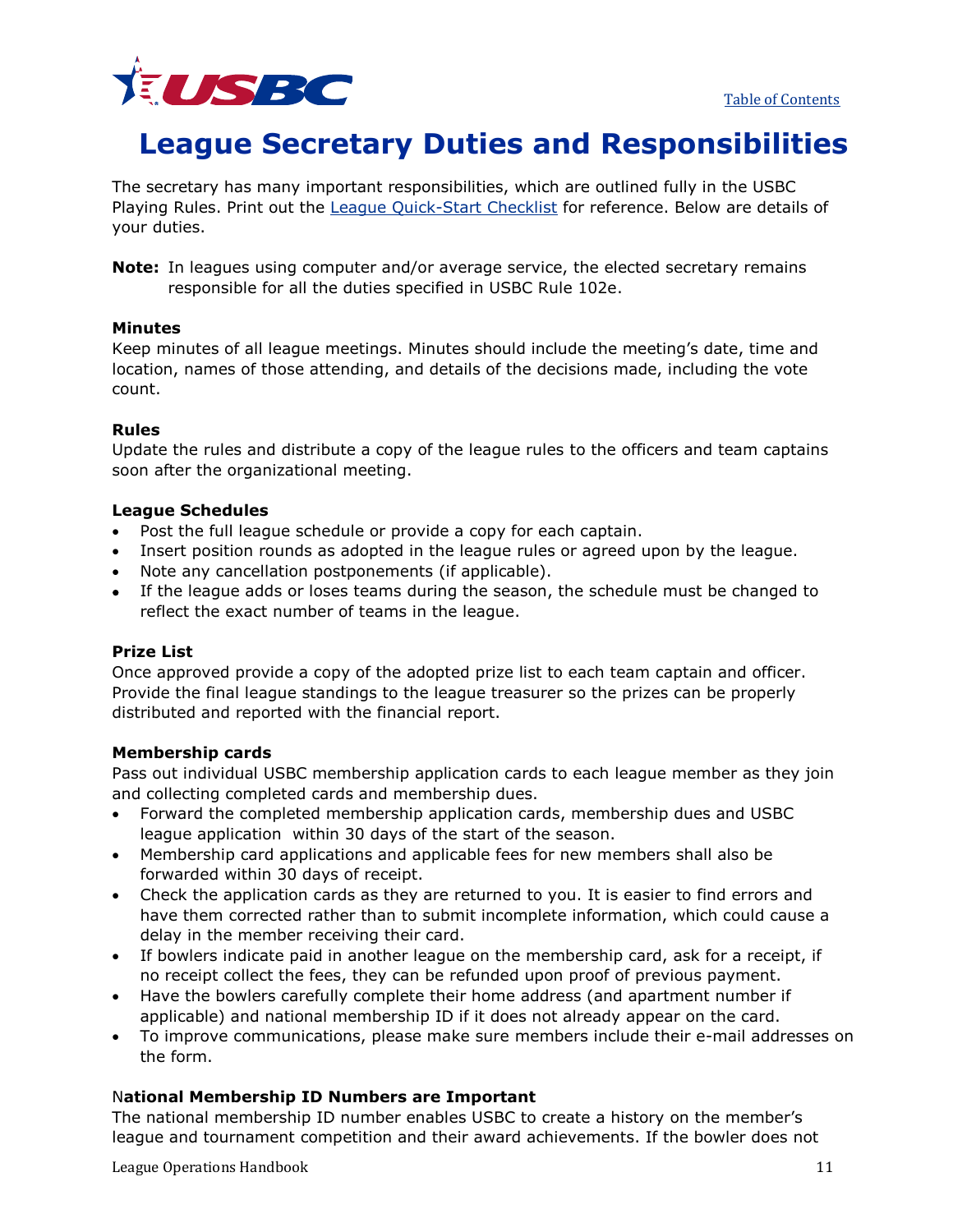

currently have a national ID number (for example a new bowler), the local bowling association will assign a number*.*

Let your members know their national membership ID number will be printed on their membership card and mailed by headquarters directly to their home. This is a permanent number, individually assigned, to be used every season in all USBC competition and will be required when applying for awards.

If a member of your league notifies you that their membership card was lost, stolen or damaged, they can download a copy of their current membership card by logging on to our web site, BOWL.com and going to the Find-A-Member feature. If further assistance is needed, the member or league official can contact their local association or USBC Headquarters by calling (800) 514-BOWL, ext. 8953.

### **Standing Sheets**

Post or provide a current standing sheet, which includes a list of league bowlers and substitutes. Most computer programs populate standing sheets, below are the guideline of what should be included.

- Under "team standings," list teams in order of position. If two or more are tied in wins and losses, list teams by total pins or as required by league rule. In handicap leagues, if total pins are shown the total pins figure is listed with handicap, unless otherwise provided by league rule.
- In the section for high games and series, list all individual and team scores in contention for league high score awards.
- Under "individual averages," list teams, followed by individual members, completing total pins, games and averages columns.
- Use extra space on standing sheets to recognize special accomplishments such as triplicates, all spare games and most pins over average. Also, use sheets to publicize future events such as the league banquet, local association tournament or meetings.

As a membership benefit, USBC allows leagues to post their standing sheets on BOWL.com

### **Awards**

Submit applications for awards within 20 days of the accomplishment. Award presentations should take place before the entire league and as soon as possible after the feat is accomplished and the award is available. A long delay, such as waiting for the league's season-ending banquet, can reduce bowlers' excitement about earning awards and their appreciation of their membership benefits

### **Meetings**

Notify league members of league and association meetings; and notifying the association of any changes in officers, schedules or bowling centers.

### **Final averages**

Turn in season-ending averages to the appropriate USBC local bowling association, this is how averages upload to BOWL.com. Averages must include all roll-off, playoff and sweeper games where the American Game of Tenpins is bowled.

### **Records, Property and Correspondence**

**League Operations Handbook** 12 Keep all league correspondence, records and furnish all league property the next league secretary upon election or upon completion of league business.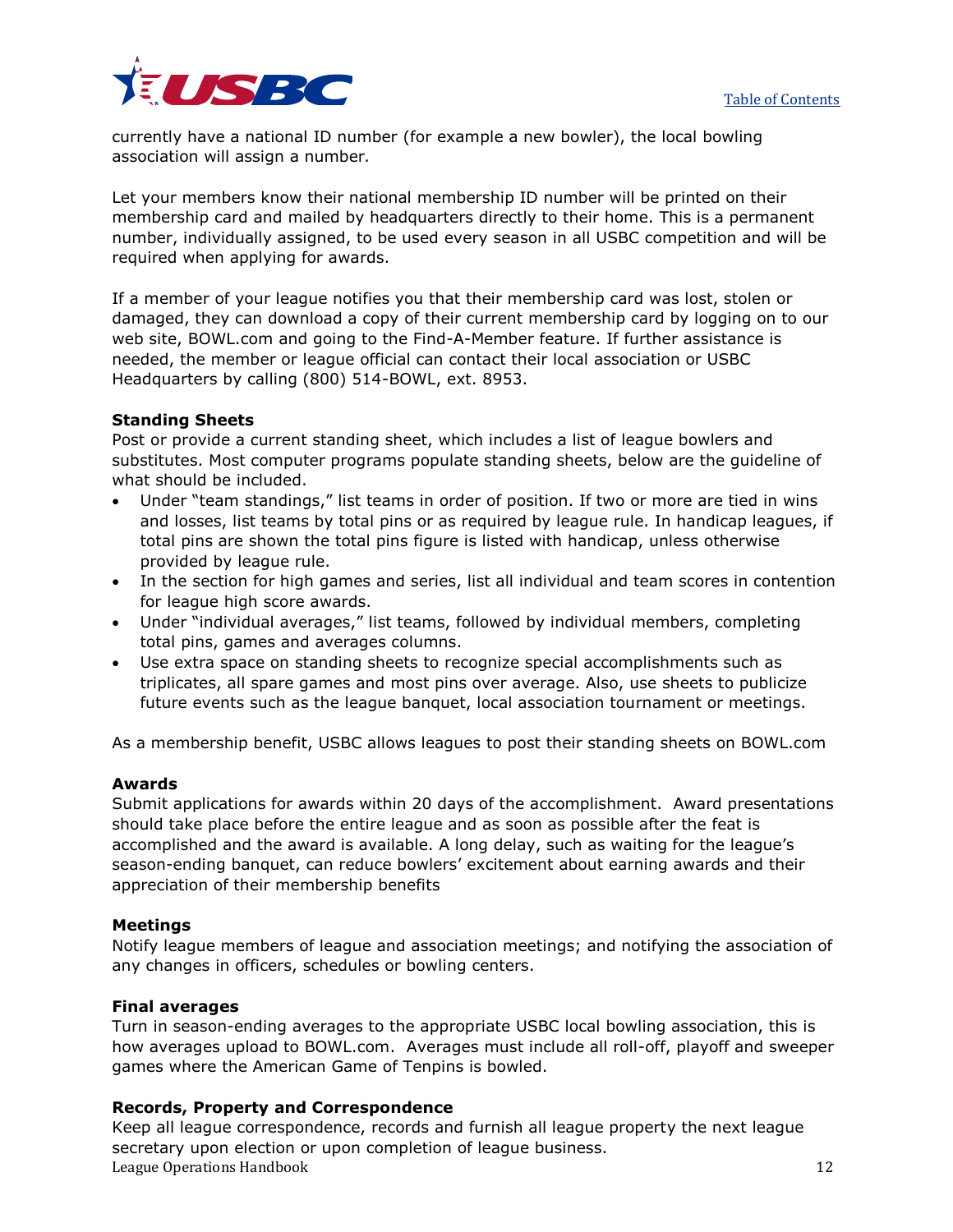

## <span id="page-13-0"></span>**League Treasurer Duties and Responsibilities**

The treasurer is responsible for all league receipts and disbursements. Disbursements or withdrawals from the league account must have two signatures.

Print out the [League Quick-Start Checklist](http://usbcongress.http.internapcdn.net/usbcongress/bowl/rules/pdfs/LeagueOperationChecklistLOH7-20-11.pdf) for reference. Below are details of your duties, which are outlined fully in the USBC Playing Rules.

**Note:** In leagues using the in-center banking service, the elected treasurer remains responsible for all the duties specified in USBC Rule 102f.

In youth leagues that have a board, the treasurer shall assist the league official in the duties of the treasurer.

### **Bank accounts**

- Work with the president to open an account in the league name at an insured and recognized bank, credit union or in-house banking service
- All disbursements or withdrawals must have two signatures, even if the bank does not provide or monitor this.
- Account statements are mailed to the President for verification purposes.
- Deposit funds in the league's account within seven (7) days of receipt.
- Work with the league president to verify the league account balance at least once per month.

### **Membership dues**

Issue a check or money order to cover membership dues within 30 days.

### **League Fees**

Keep bowlers current in league fees. Notify team captains of bowlers who are late in payments. When having difficulty collecting fees, notify the league president and secretary if any members are delinquent in paying league fees.

### **Prize Funds and Financial Statements**

- Prepare an estimated budget for the Prize Committee so they know how much prize money will be available for disbursement.
- Provide the Audit Committee with information needed to perform a proper audit; including but not limited to account statements, team payment envelopes, expense and deposit receipts. Give financial reports on request by the league president or board.
- At the end of the season provide each team with a detailed financial statement when the prize fund is distributed; including receipts, disbursements and transactions, and prize recipients' names and earnings.
- Distribute the prize fund within 21 days after the league schedule ends, unless the board or USBC decides otherwise.

#### • **Records**

Turn over all league books, papers and monies to the next league treasurer upon election or once the season business is complete. All financial records regardless if in the possession of the former or current treasurer must be retained for one (1) year after the league schedule ends. Team payment envelopes are part of the league records.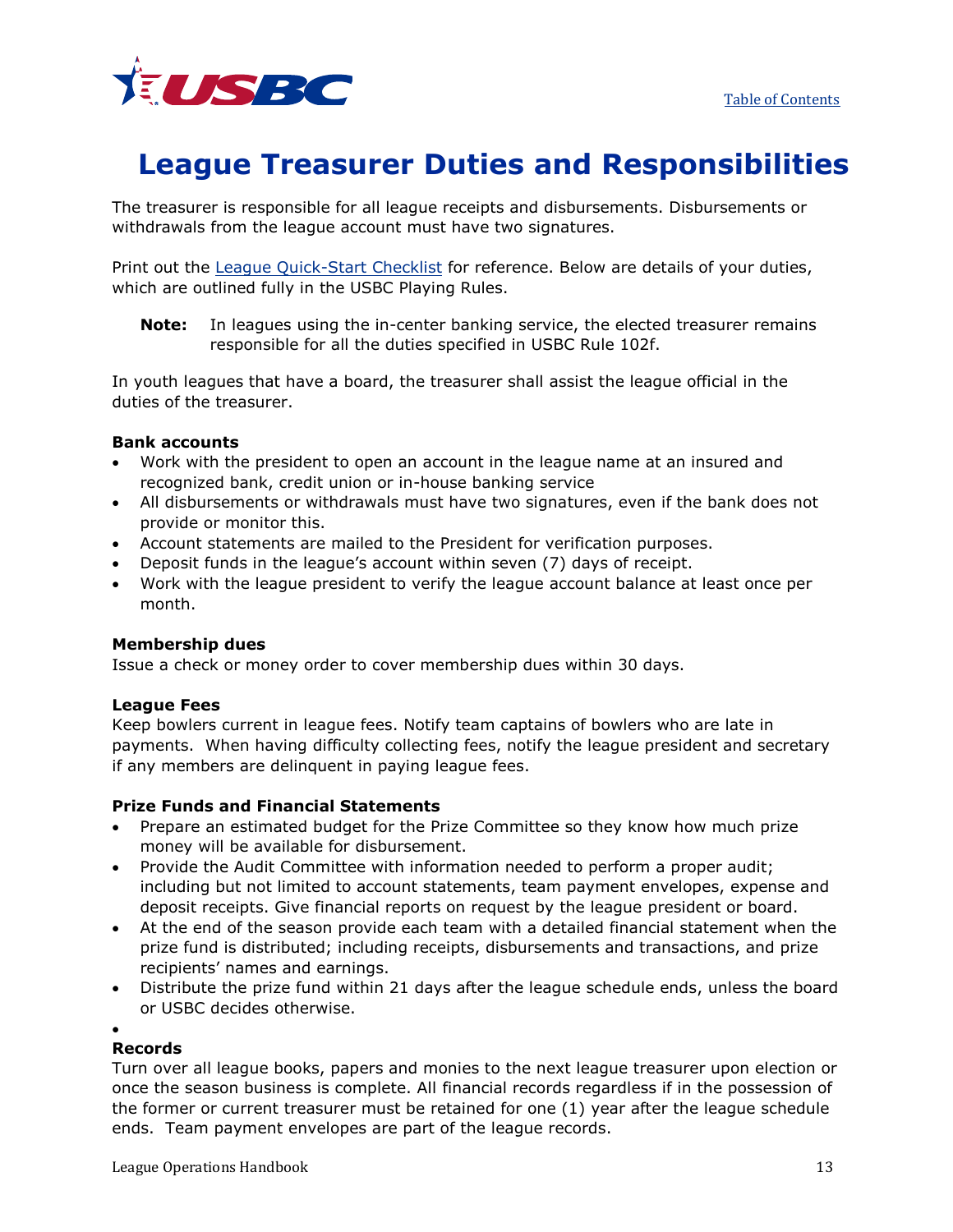

# **Other Officers Duties and Responsibilities**

### <span id="page-14-0"></span>**League Vice President**

The vice president assumes the duties of the president in the president's absence, and assists the president as requested.

### **League Sergeant-at-Arms**

Sergeant-at-arms performs any duties as requested by the president or board.

### Youth league officials

Anyone working with USBC Youth members should be in the Registered Volunteer Program. Go to BOWL.com for details.

### **Youth League Supervisor**

The league supervisor is the adult president and is responsible for:

- The league president duties. In youth leagues that have a board, teaches and trains the elected youth president.
- Co-signing for withdrawal of funds from the league account(s).

### **Youth League Official**

The league official is the adult secretary-treasurer and responsible for:

- The league secretary and treasurer duties. In leagues that have a board, teaches and trains the elected youth secretary and treasurer.
- Co-signing for withdrawal of funds from the league account(s).
- Distributing all league prizes within 21 days after the league ends.
- Depositing scholarship funds with SMART.
- Filing a written report of all Rule 400 violations to the local association for possible disciplinary action. (See Rule 17e.)

### **The Youth League Supervisor and Official work together to complete the following:**

- Create rules prior to the start of the schedule, unless the league has a board of directors.
- Enforce all league and USBC rules.
- Create an awards list within the first five weeks of league play stating how awards fees collected will be disbursed, unless the league has a board of directors.
- Grant pre/post bowling requests.
- Make decisions on disputes, complaints or protests (See Rule 119) and the operations of the league.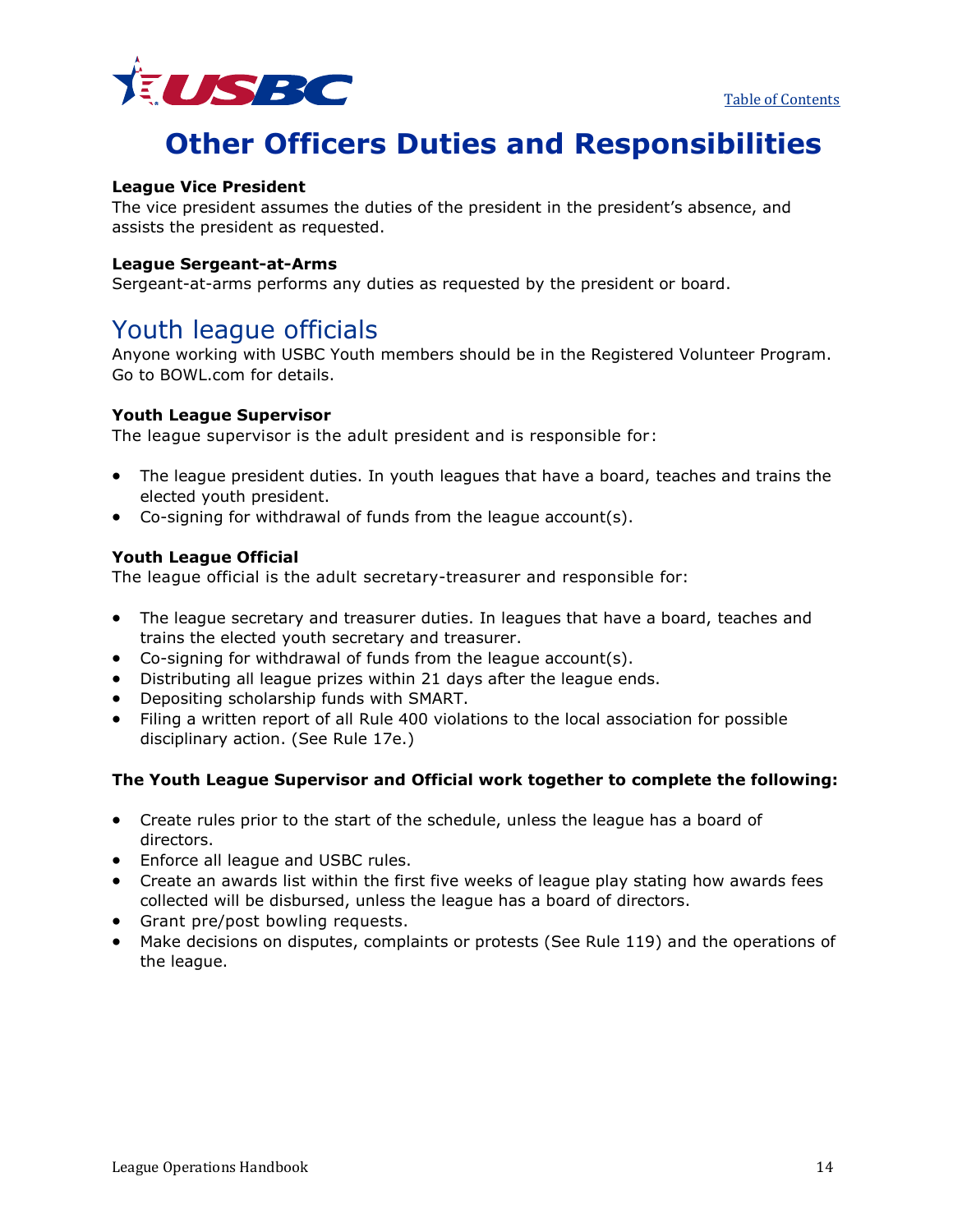

# <span id="page-15-0"></span>**Team Captains Duties and Responsibilities**

Team captains are league members who may organize and enter teams. They represent their team and, unless they designate another, serve on the league board of directors.

Team Captains in adult leagues are responsible for:

- Collecting USBC membership application cards and applicable dues from team members, and forwarding them to the league secretary.
- Collecting league fees from team members and forwarding them to the league treasurer.
- Ensuring the team and its members are eligible to compete under USBC and league rules.
- The team members' conduct and attendance.
- Entering the team members' names in the lineup before the league series begins.
- Computing the scores, signing the recap sheet and securing the opposing team captain's signature.
- Distributing the prize fund to team members within 15 days of receipt.

Team Captains in youth leagues are responsible for:

- Collecting league fees from team members and forwarding them to the league treasurer or Youth league official.
- Computing the scores, signing the recap sheet and securing the opposing team captain's signature.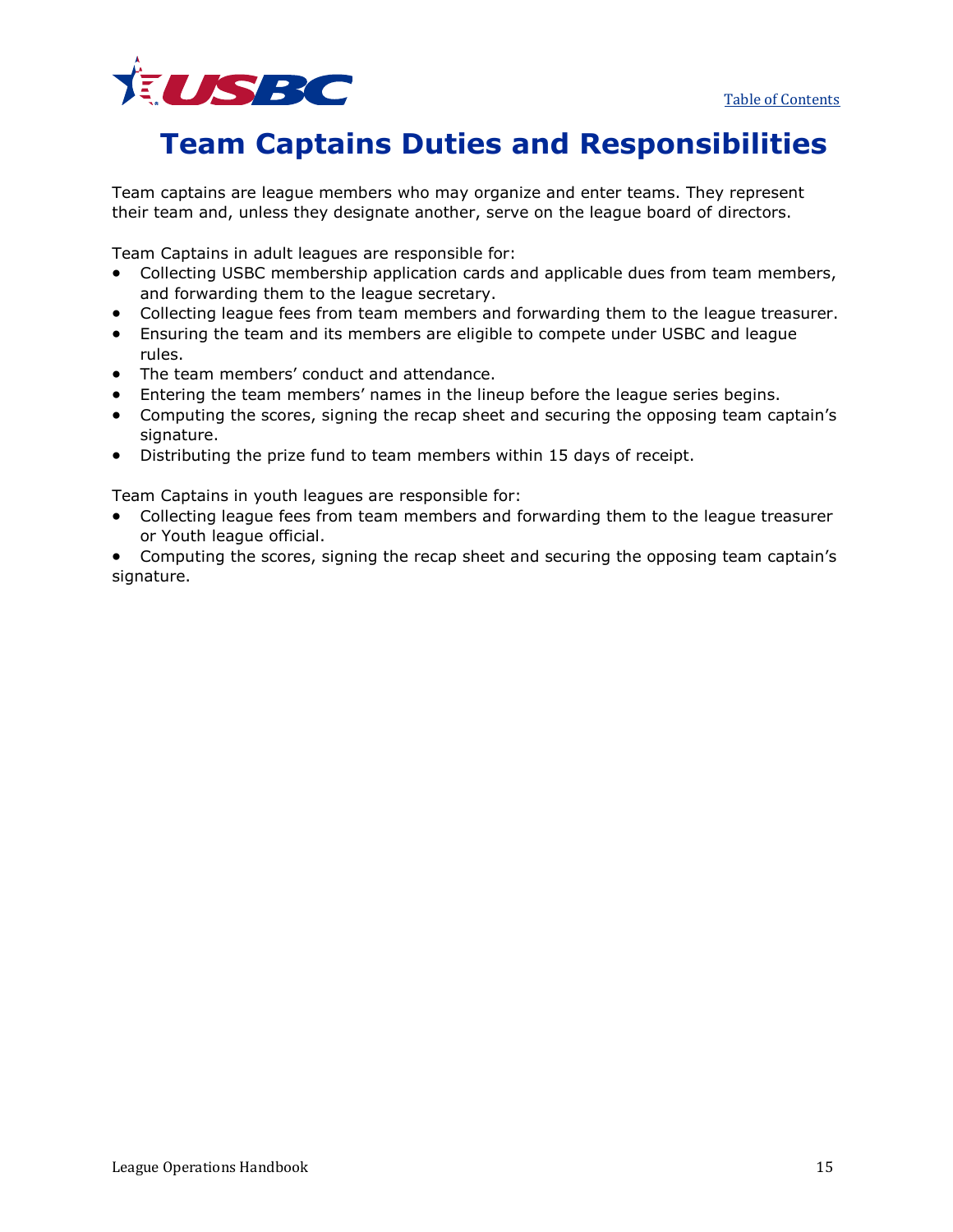

## **League Committees**

## <span id="page-16-0"></span>Required Committees

### **Audit Committee**

At least one audit must be completed no sooner than 30 days prior to prize payments. The committee checks the treasurer's or Youth league official's records at specified times to verify incomes, expenditures and balances. The committee ensures the league's funds have been deposited and disbursed as directed, records have been accurately and completely kept, and expenses have been paid. Also can be tasked with auditing league records, averages and position standings.

### **Prize/Award Committee**

Develops and submits for consideration one or more [prize/awards](http://usbcongress.http.internapcdn.net/usbcongress/bowl/rules/pdfs/HowToAdoptPrizeList.pdf) lists within five (5) weeks of the start of the schedule. They should contact the treasurer or Youth league official for an estimated budget or list of estimated expenses to work from and must consider any league rules that effect the distribution of prizes.

## Additional Committees

### **Awards Committee**

Works with the league secretary or Youth league official to complete and file award applications, and present or help associations present awards to deserving league bowlers. This committee can also work in conjunction with the Banquet Committee to present end of season awards.

### **Banquet Committee**

Makes arrangements for the league banquet.

### **Nominating Committee**

Prepares and presents a slate of officers for election. See the section on league [Elections](#page-27-0) for complete details.

### **Postponement Committee**

USBC recommends leagues have a committee that has the authority to allow or deny all requests for postponed or pre-bowled games, including emergency requests. The committee can be one person.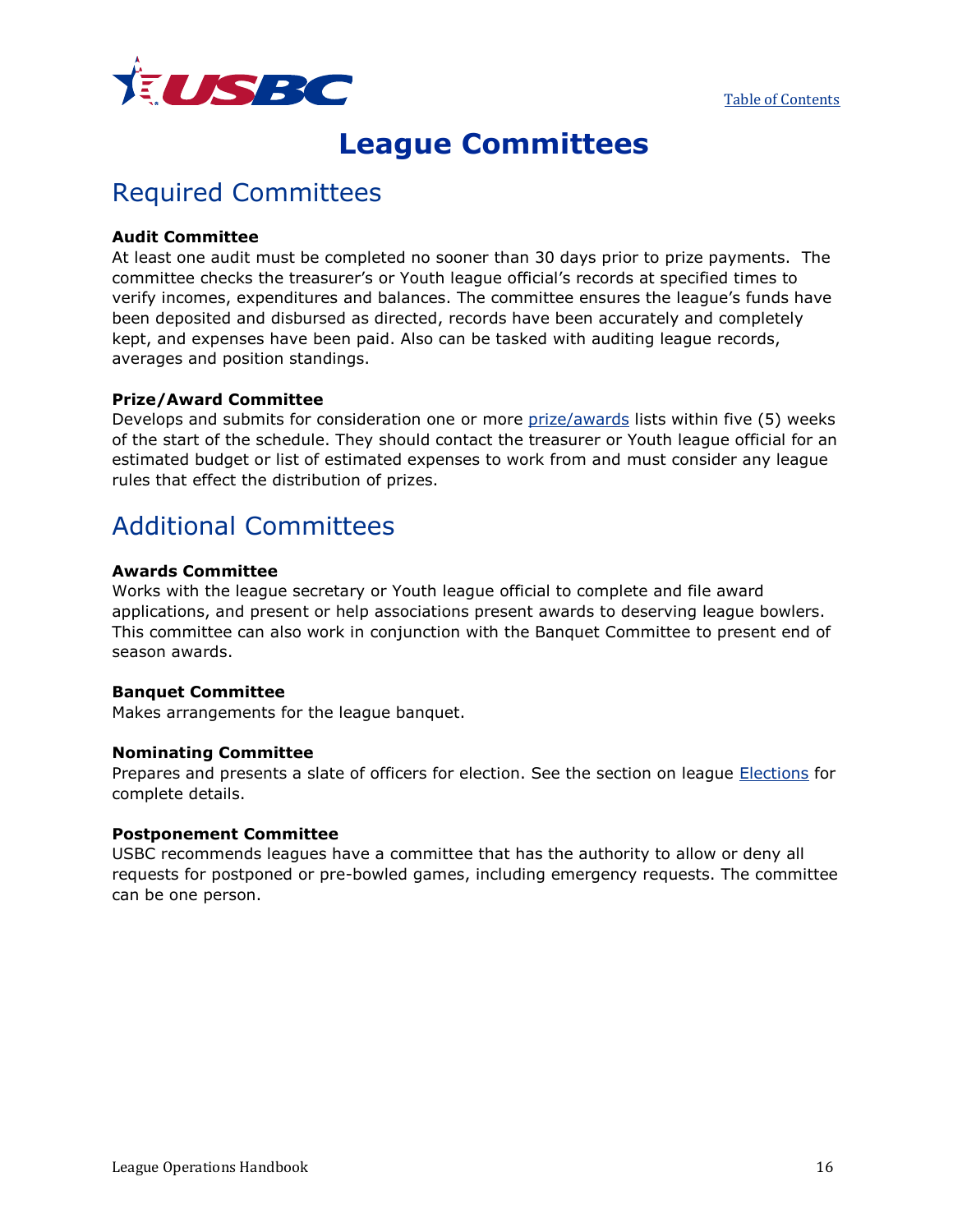

## **League Audit Procedures**

<span id="page-17-0"></span>The league finances must be audited at least once per season, per Rule 102c. This process is in place to provide checks and balances to protect league funds.

The audit committee checks league records no earlier than one month prior to the league payout to verify league income, expenditures and balances. The committee can also be tasked with auditing league records, averages and position standings at the league board of director's or league president's request.

### **League president/league supervisor role:**

- Appoints an audit committee.
- Provides league bank or center league account statements and monthly verification to the audit committee.
- Ensures the audit committee completes the audit no more than one month prior to the distribution of league prizes.

### **League treasurer or secretary/treasurer or Youth league official role:**

- Provides the audit committee with all deposit and expenditure receipts, pay envelopes and bank statements.
- Is available to the audit committee members, so any questions can be answered.

### **Audit committee role:**

- Checks league records prior to the league payout to verify league income, expenditures and balances.
- Calculates what should be on deposit based on the actual number of bowlers in the league.
- Reviews the pay envelopes to see if there were vacancies, arrearages and/or prepayments which should be taken into consideration. Uses the center lineage receipts to determine how many bowlers were paid for up to the date of the audit.
- Checks the league bank or center league account statements to see that all deposits were made within 7 days.
- Confirms all withdrawals have two officer signatures by looking at the withdrawal slips and/or checks or copies of checks.
- Checks the league roster against the membership dues receipts to ensure all bowlers have current membership.

Provides a written report of the audit findings and reports any discrepancies to the league's board of directors.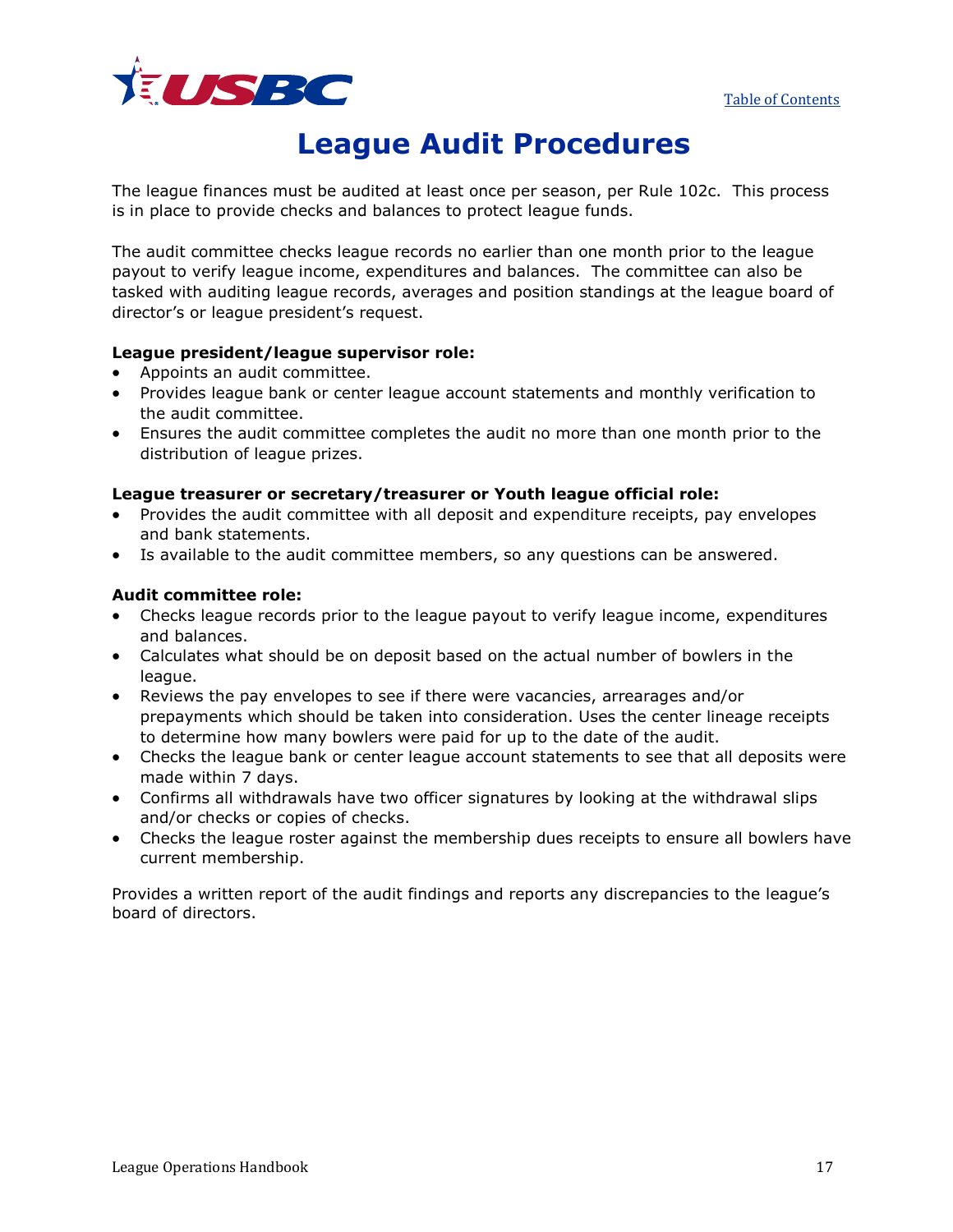



# **Audit Committee Worksheet**

## <span id="page-18-0"></span>Start with the basics …

Get a copy of the:

- $\square$  League rules.
- $\square$  Lineage paid to date from the center showing number of bowlers paid for weekly.
- $\Box$  League bank or league center account(s) statements from president or treasurer.
- $\square$  President's monthly account verification/calculations.
- □ Receipts from treasurer.
- $\Box$  Team pay envelopes from treasurer.
- $\square$  League Certification Application from secretary.<br> $\square$  Membership dues receipt(s) from local association
- Membership dues receipt(s) from local association.

|                                | $\mathbb{S}$ and $\mathbb{S}$                     |                |            |
|--------------------------------|---------------------------------------------------|----------------|------------|
| Lineage                        | <b>Prize Fund</b>                                 | Secretary fees | Other fees |
|                                | Total Weekly Fees per Bowler (See League Rules)   |                |            |
| Number of Bowlers Paid to Date | (Add the number of bowlers from lineage receipts) |                |            |

### INCOME STATEMENT

### *Description*

| Beginning bank balance, if any                                                                       | <u> 1980 - Johann Barnett, fransk politiker (</u> |  |
|------------------------------------------------------------------------------------------------------|---------------------------------------------------|--|
| League Fees to Date<br>(Number of Bowlers x Weekly Fees)                                             |                                                   |  |
| League Sponsor / Franchise Money                                                                     |                                                   |  |
| Prepaid league fees from envelopes                                                                   |                                                   |  |
| 50/50 or other fundraisers                                                                           |                                                   |  |
|                                                                                                      |                                                   |  |
| *Misc. fees (ex. fines, salaries, etc.)                                                              | $\pm$                                             |  |
|                                                                                                      |                                                   |  |
|                                                                                                      |                                                   |  |
| Membership dues collected                                                                            |                                                   |  |
| <b>TOTAL INCOME</b><br>(Add League fees income)<br>and additional income<br><b>EXPENSE STATEMENT</b> |                                                   |  |

League Operations Handbook 18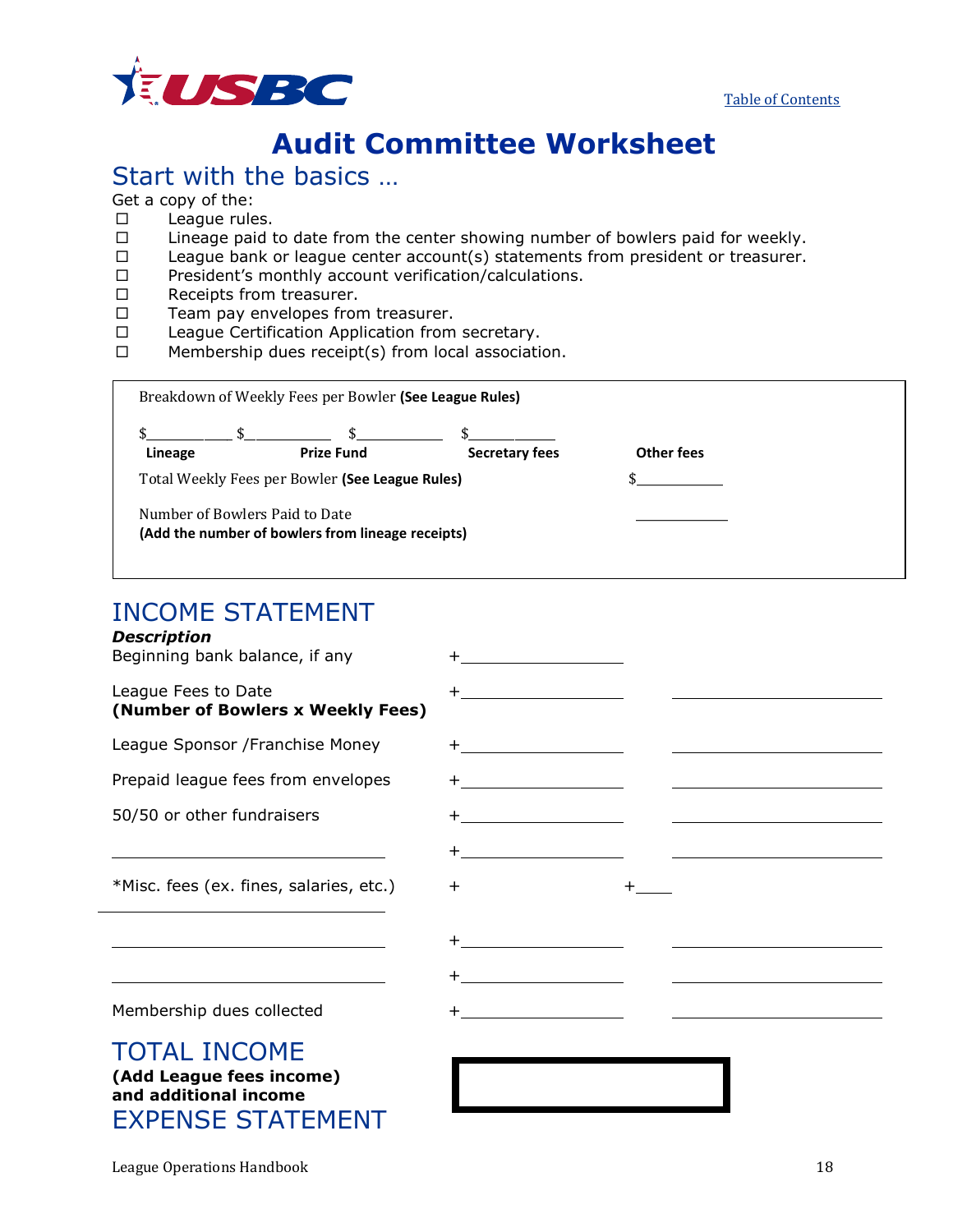

**Description**

[Table of Contents](#page-1-0)

| Lineage Paid to date<br>(Add receipt(s) from center)                                            | <u> 1980 - Jan Samuel Barbara, político e a f</u>                                                                               |  |
|-------------------------------------------------------------------------------------------------|---------------------------------------------------------------------------------------------------------------------------------|--|
| Memberships Paid<br>(Add the total paid with certification<br>application and any late members) |                                                                                                                                 |  |
| Arrearages<br>(Add from pay envelopes<br>and LIST IN FINAL REPORT)                              |                                                                                                                                 |  |
| <b>Detail Other League Expenses Paid Below</b>                                                  |                                                                                                                                 |  |
|                                                                                                 |                                                                                                                                 |  |
|                                                                                                 |                                                                                                                                 |  |
|                                                                                                 |                                                                                                                                 |  |
|                                                                                                 | <u> 1980 - Jan Samuel Barbara, poeta esta</u>                                                                                   |  |
|                                                                                                 | <u>and the state of the state of the state of the state of the state of the state of the state of the state of th</u><br>$^{+}$ |  |
| <b>TOTAL EXPENSES</b>                                                                           |                                                                                                                                 |  |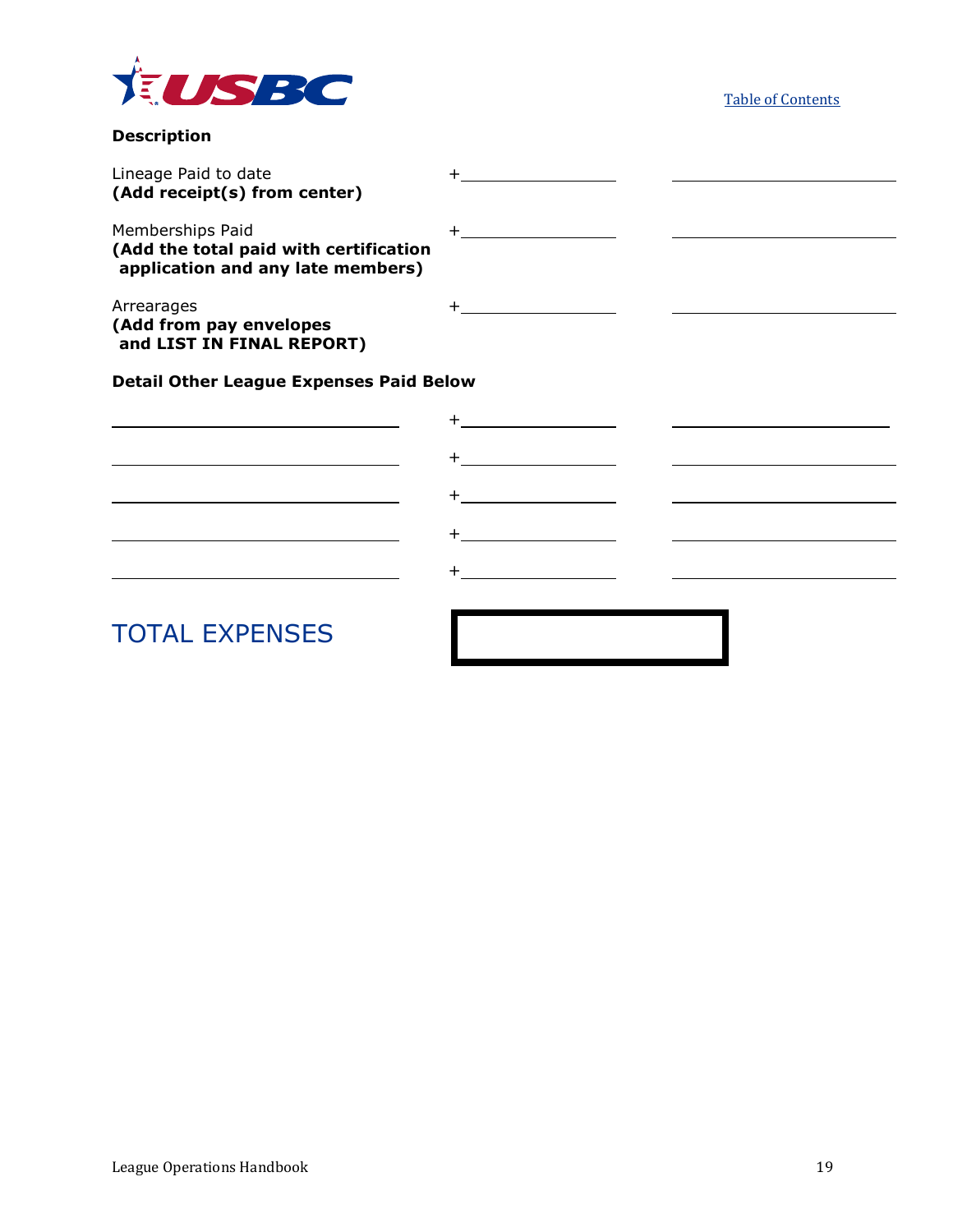

#### [Table of Contents](#page-1-0)



Were all membership dues forwarded to the local within 30 days of receipt?

Did all withdrawals have 2 officer signatures?

Were all deposits made within 7 days?

### **List Arrearages**

| <b>Team</b> | <b>Bowler</b> | Amount | <b>Dates</b> | <b>Notes</b> |
|-------------|---------------|--------|--------------|--------------|
|             |               |        |              |              |
|             |               |        |              |              |
|             |               |        |              |              |
|             |               |        |              |              |
|             |               |        |              |              |

### If a loss is discovered, contact USBC Headquarters at **1-800-514-BOWL, ext. 8956 or e-mail [bonding@bowl.com](mailto:bonding@bowl.com)**

For additional information, see the Bonding Chapter of the *USBC Playing Rules and Commonly Asked Questions*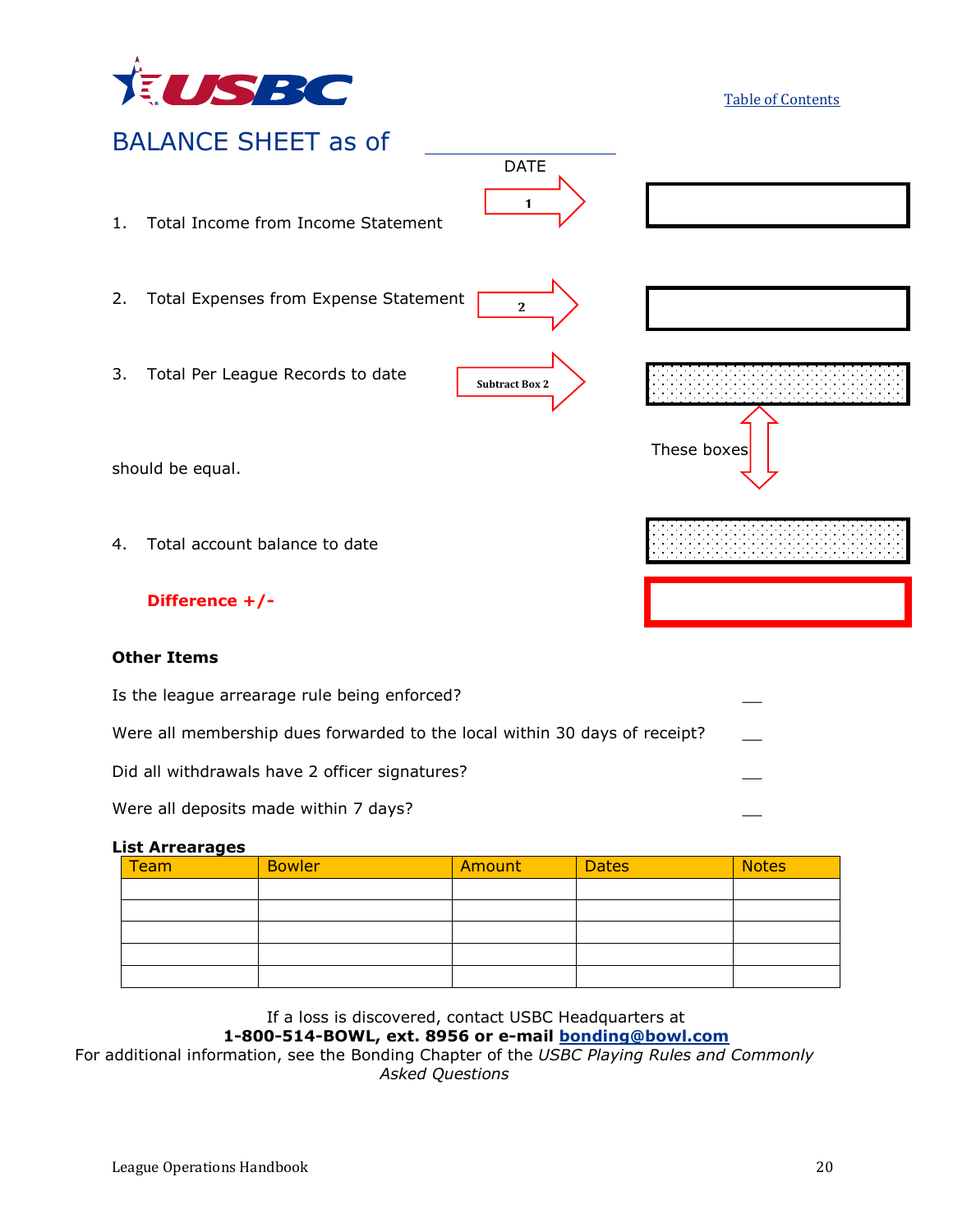

## **Meeting Basics**

### <span id="page-21-0"></span>**Quorum**

"Members present" equals a quorum for a meeting prior to the start of the season. For all other meetings, a quorum is a majority, in the absence of a specific rule regarding a quorum.

### **Preparing an Agenda**

When the president and/or Youth league supervisor plans ahead, meetings are smooth and efficient. The president and/or Youth league supervisor should prepare an agenda outlining scheduled business with the help of the secretary and/or Youth league official. This is a sample agenda:

- 1. Call to order.
- 2. Roll call of officers and team captains.
- 3. Action on minutes of last meeting (read by secretary and/or Youth league official).
- 4. Treasurer's and/or Youth league official's report.
- 5. Committee reports.
- 6. Correspondence.
- 7. Unfinished business.
- 8. New business.
- 9. Business for which the meeting is called.

Example: Adopting or discussing of league rules, including those where an option is available to the league (at first meeting), or election of officers (at end of season meeting).

- 10. Other business.
- 11.Adjournment.

Once the president and/or Youth league supervisor plans an agenda, it is simple to conduct a meeting. Keep in mind that for all members to participate and hear, only one person should be permitted to speak at a time. Keep order by using common sense, courtesy, fairness and cooperation.

### **Meeting Routine**

- Chairman (president and/or Youth league supervisor) opens a meeting by stating: "The meeting will please come to order and the secretary (and/or Youth league official) will call the roll."
- Secretary and/or Youth league official calls names of all officers and team captains, recording who is present as part of the minutes. Secretary and/or Youth league official also announces if a quorum is present.
- Secretary and/or Youth league official reads minutes of preceding meeting and board approves as is, or makes additions or corrections.
- President and/or Youth league supervisor calls for treasurer and/or Youth league official and chairpersons of appointed and special committees to make reports, as necessary.
- President and/or Youth league supervisor calls for discussion of all unfinished business.
- Board discusses and acts on new business.
- If scheduled, a program is presented under other business.
- Adjournment of meeting.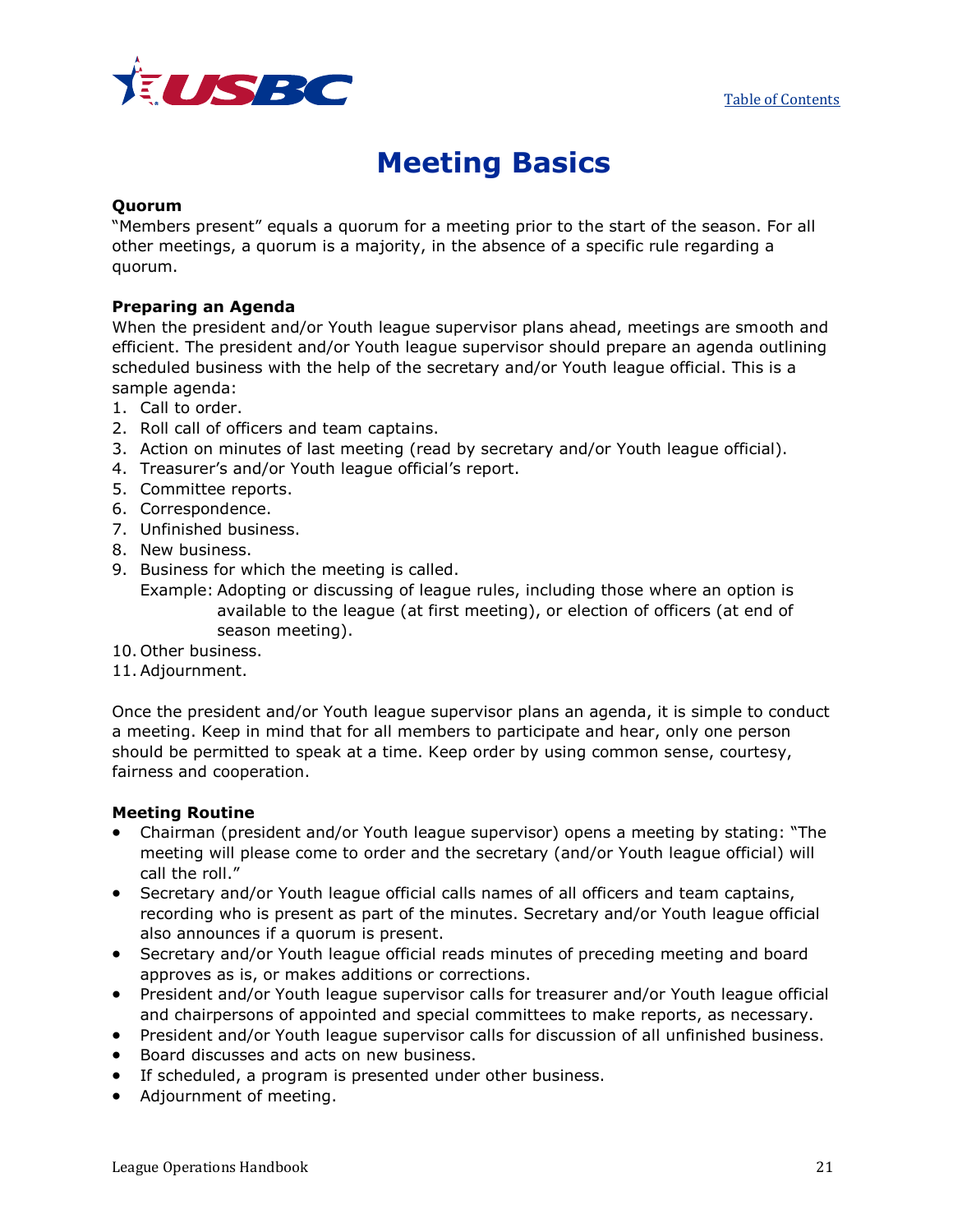



### How to Make a Motion

- 1. Member addresses chairperson to be recognized before speaking.
- 2. State the motion, "I move..."
- 3. Second the motion, "I second..."
- 4. The Chair states, "It has been moved by (name) and seconded that..."
- 5. Ask for discussion. Every member has the right to talk.
- 6. In taking the vote, the league has the following options:
	- voice vote
	- show of hands
	- ballot vote
- 7. Except where USBC Rules state otherwise, a majority must be reached to approve a motion. A majority is one more than half of the votes cast. For example: 25 people are present, 21 people cast votes, 11 votes are needed to pass the motion.
- 8. Upon completion of the vote count, the chair rules on the vote and states the result.
- 9. The person making the motion may vote against it, but cannot speak against it.
- 10. Officers may vote on all issues.
- 11. A motion is lost on a tie vote.

### Association Annual Meeting

### Attendance

USBC allows all members to attend the local association membership meetings. Upon notification, each league secretary/league official (youth leagues) should notify all USBC league members of the date, time and location of the membership meeting.

### Youth Associations

Representatives consist of the following:

- a. Youth members, at least 14 years of age.
- b. One adult representative from each certified youth league. (A league is not eligible for representation if it has not submitted a league application.)
- c. One center representative from each center having at least one certified youth league.

### **Voice and Vote**

Voting officers, directors and adult members/Youth Representatives, at least 14 years of age, unless state laws mandate a specific age, have voice and vote. Members not meeting the above criteria may attend with voice only. Absentee and proxy voting are not permitted.

### Types of League Meetings

The following meetings will be covered in more detail in the following pages.

- Organizational
- Protested/Disputed Games
- Nonpayment of League Fees
- Elections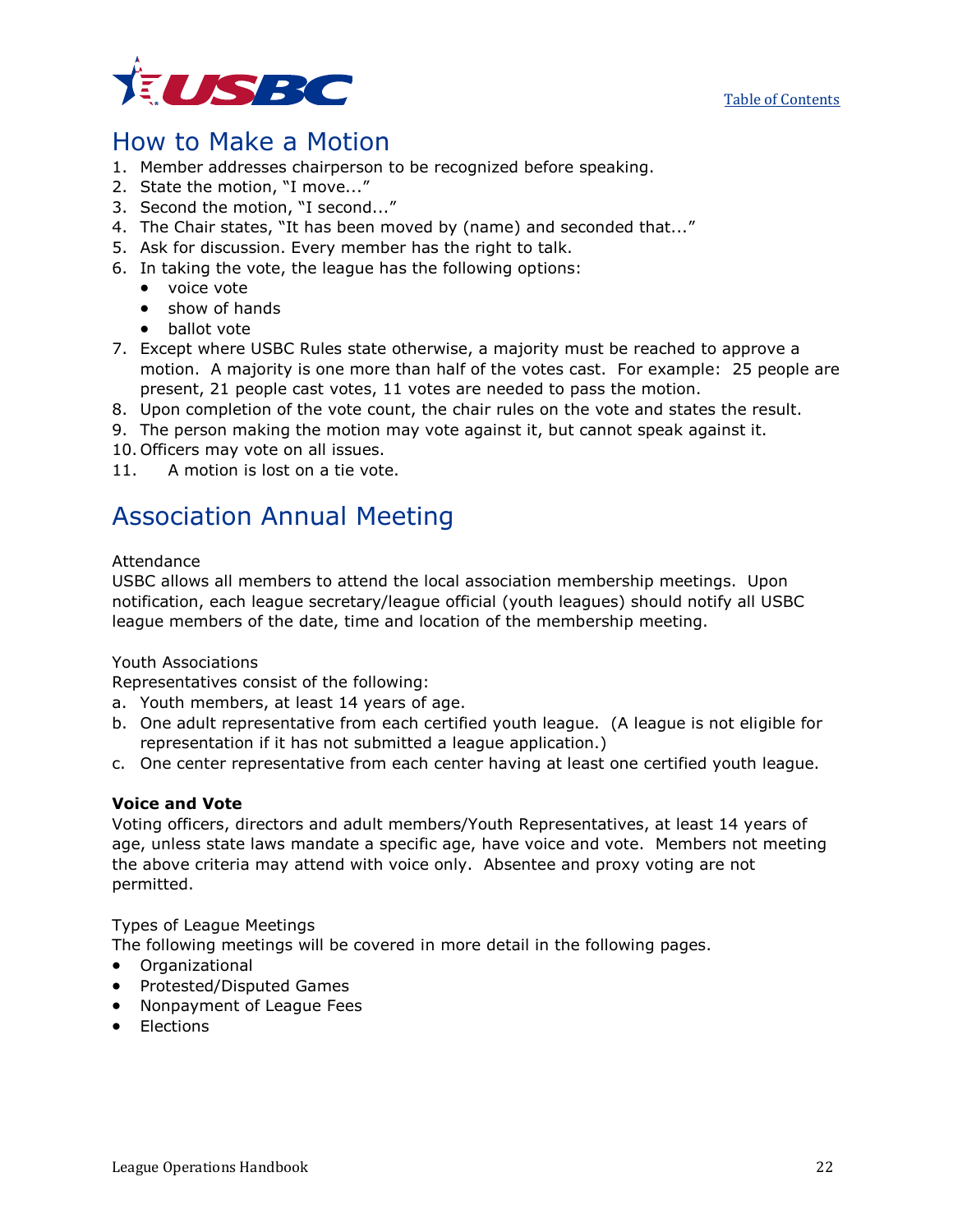



# **Organizational Meetings**

<span id="page-23-0"></span>The organizational meeting is where league rules are adopted and other league business is discussed. Organizational meetings normally run smoothly if the league officers are prepared. Here are a few tips to help your meeting run smoothly.

### **Contact the center to negotiate a contract**

- Determine league start/end date
- Lineage fees
- Payment for vacancies
- Other services

### **League meeting**

- Set a date and place Make sure you have enough time to review the league rules and discuss the schedule and any other issues.
- Notify captains/members
- Copy rules for review
- Set an agenda
- Discuss USBC Rule changes
- Discuss any scheduling issues

Either the league board of directors or the membership adopts the rules. A quorum at this meeting is those who appear.

Each rule should be addressed and voted on. A majority of the votes cast is needed to adopt rules.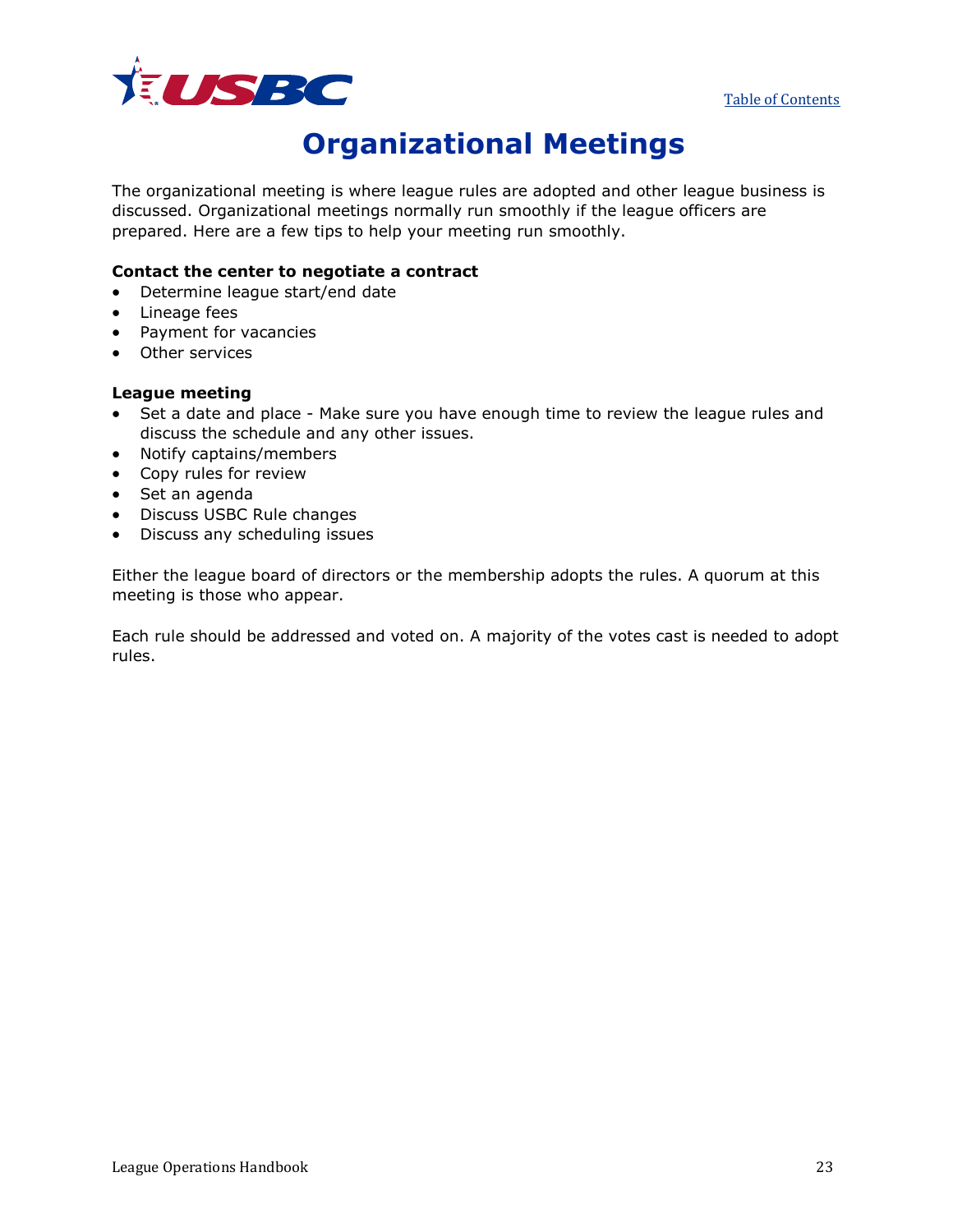

## **League Officer's Protest Guide**

<span id="page-24-0"></span>League officials should try to resolve problems prior to receiving a written protest. When a bowler asks a question, try to answer it by using the *USBC Playing Rules & Commonly Asked Questions.* If you cannot find the answer, tell the bowler you will contact USBC for the information [Rules@bowl.com](mailto:Rules@bowl.com) *or* (800)514-BOWL ext. 8955.

### **A protest is filed, now what?**

Protests should be filed in writing. However, an officer may choose to take action on a verbal protest. Officers should look out for what is best for the league. Any written protests must be acted upon by the league board of directors and should be done as soon as possible, provided the protest is timely.

### **Protests must be filed in writing within:**

- 15 days of the event during the regular schedule
- 72 hours if the games challenged occurred on the last session of a segment or in the final two weeks of the season or playoff.

## The protest is timely what do we do?

Follow the check list below…

- $\Box$  Schedule a meeting of the league board of directors which includes the team captains and league officers; invite all other concerned parties.
- $\Box$  Provide the board with copies of the written protest, league rules, and USBC Playing Rules involved.
- $\Box$  Keep detailed minutes of the meeting including a roster of those present and absent and vote count of the decision made.
- $\Box$  Review the applicable league rules and/or USBC Rules and Commonly Asked Questions in the USBC Playing Rules book for similar circumstances.
- $\Box$  Ask the parties involved questions pertaining to the matter. Dismiss non-board members prior to taking a vote.
- $\Box$  Ask for a motion to decide the protest, which must be seconded to be voted on. A motion that does not receive a second dies. Possible decisions include:
	- Null and Void Action taken when a rule was violated, but mitigating circumstances were involved. Example, league officers may have misinformed the team captain. The board must also make the decision to either rebowl the games or use the percentage method for calculating position standings
	- Forfeit Action taken when it finds a rule violated but no mitigating circumstances involved.
	- Stand as Bowled After reviewing a protest, it is determined there is no cause for action.
- $\Box$  Vote on the motion; majority vote required. If no majority is reached the motion dies and another must be made. The board must make a decision.
- $\Box$  Notify the parties involved of the decision verbally and/or in writing and that an appeal can be filed within the timelines of Rule 119.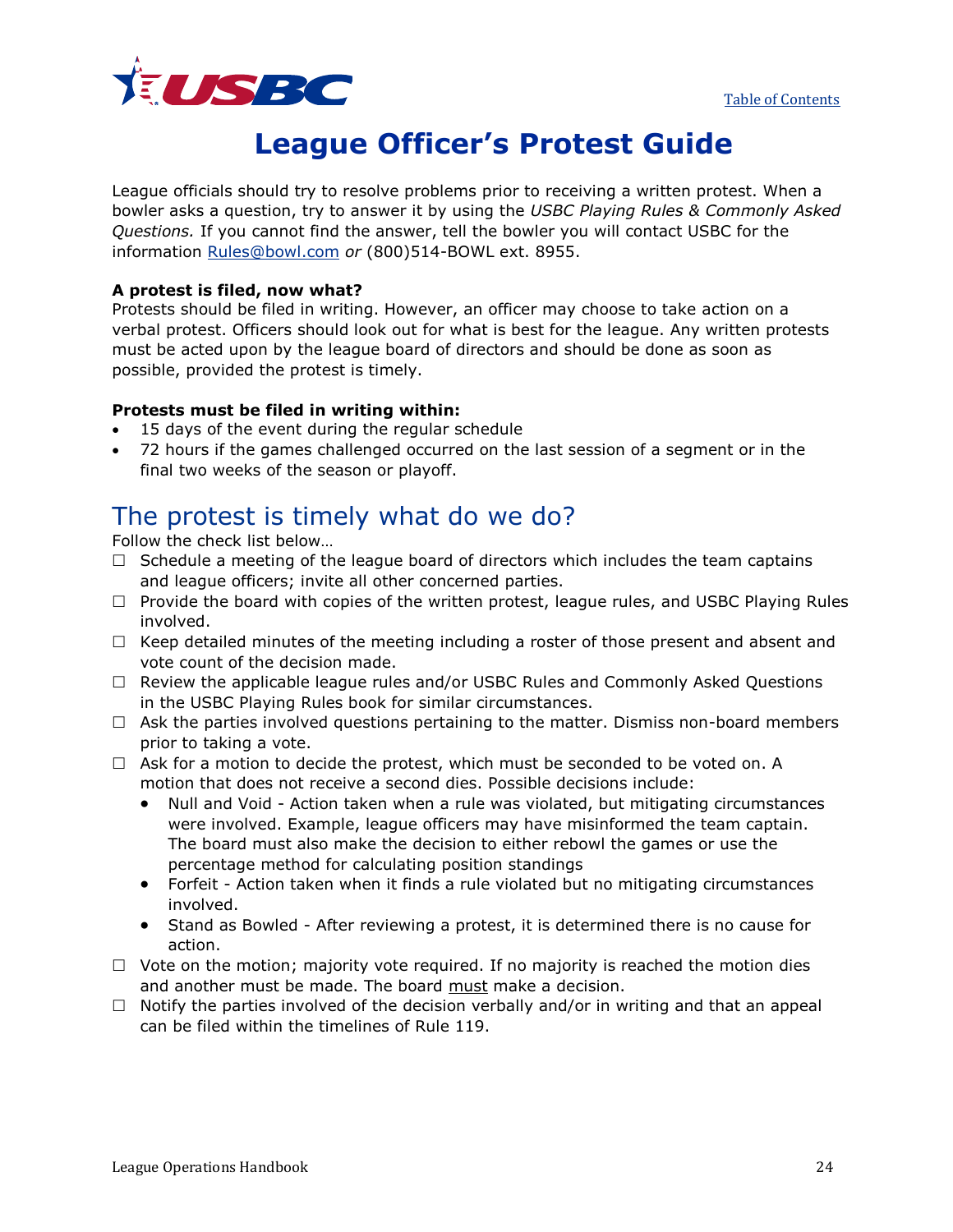

### **The board's decision stands unless overturned on appeal.**

Appeals are filed in writing to the local association or USBC. If members of the local association board are involved in the matter, the appeal may be filed with USBC. An appeal decided by the local association may be appealed in writing to USBC.

### **Appeals must be filed in writing within:**

- 1. 15 days of being notified of the decision during the regular schedule.
- 2. 72 hours when notification occurs:
	- a) In the final two weeks of the league schedule.
	- b) At the end of a segment if the league bowls a split season.
	- c) After the league schedule has ended.
	- d) As a result of roll-off or playoff competition.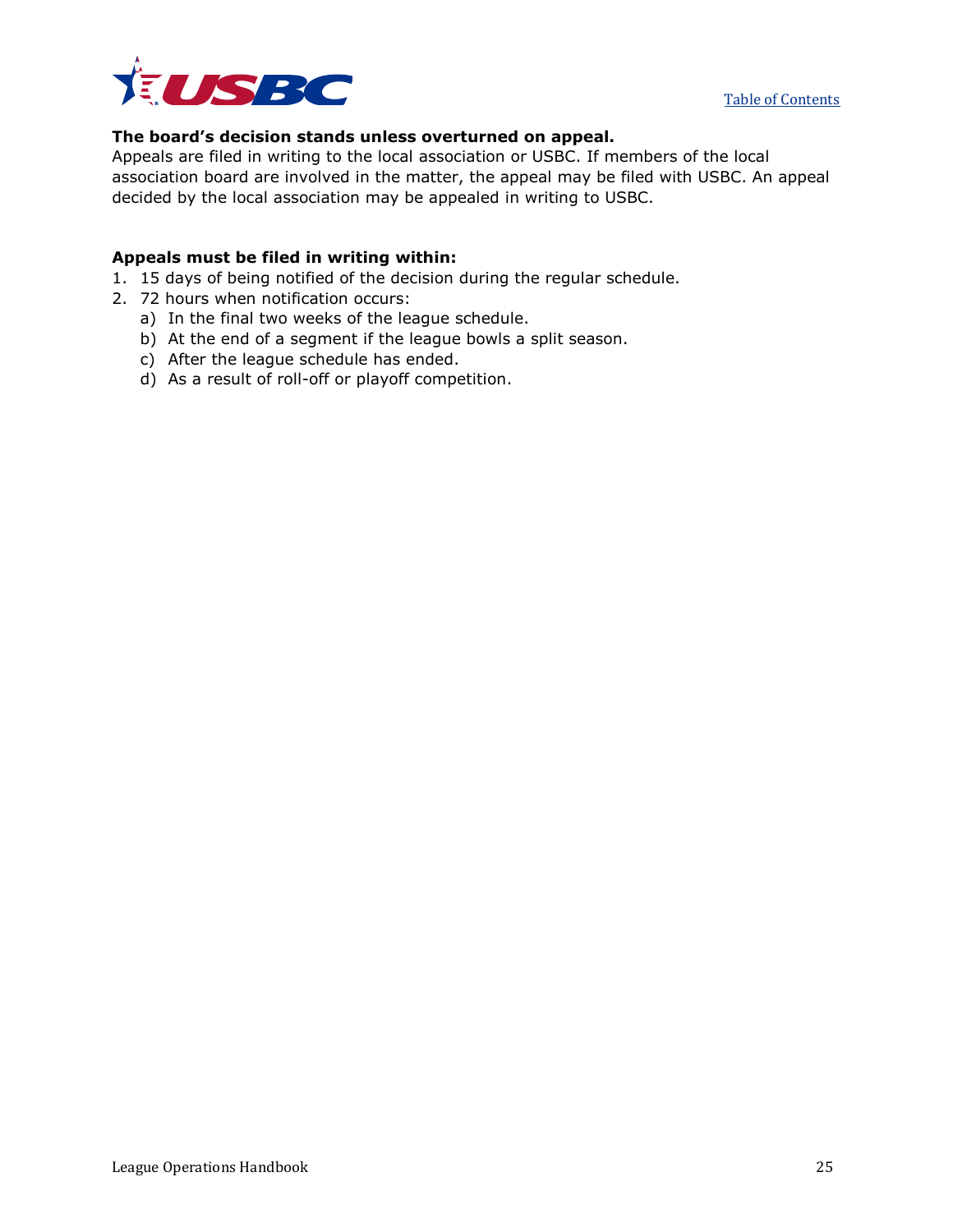

## **Nonpayment of League Fees Meeting**

<span id="page-26-0"></span>A league must conduct a meeting if an individual is charged with failure to pay league fees and/or withdraws from the league without sufficient cause. When a member is accused of the above, the league should try to resolve the matter prior to disciplinary action. Please see Rule 115b.

Complaint must be submitted in writing to a league officer and/or Youth league supervisor/official.

League president schedules a meeting of the league board of directors.

League sends written notice via first class mail, to their last known address, email, or handdelivery informing the defendant of:

- The meeting date, time and place.
- Their right to attend and offer a defense.

A sample letter is available on BOWL.com.

Keep minutes of the league meeting containing a roster of those present and absent (quorum must be present). An accounting of the arrearage must include:

- Date(s) the bowler is being charged for
- Amount(s)
- Show whether the defendant was present or absent on the date(s) charged
- The date defendant was replaced

Two-thirds of the league board members present must vote the accused guilty. If two-thirds vote is not obtained, the charges are dismissed.

In youth leagues that do not have a board, the Youth league supervisor/official makes the decision.

Submit the file to local association or USBC. The file must include:

- Meeting notice to defendant(s)
- Meeting minutes
- Copy of league rules
- Record of accounting from meeting and supporting documents
- Recommendation and vote count

### **NOTE: Rule 115b does not allow a league to charge an individual for more than six sessions. A copy of the non-payment of league fees checklist can be found on the Rules page of BOWL.com.**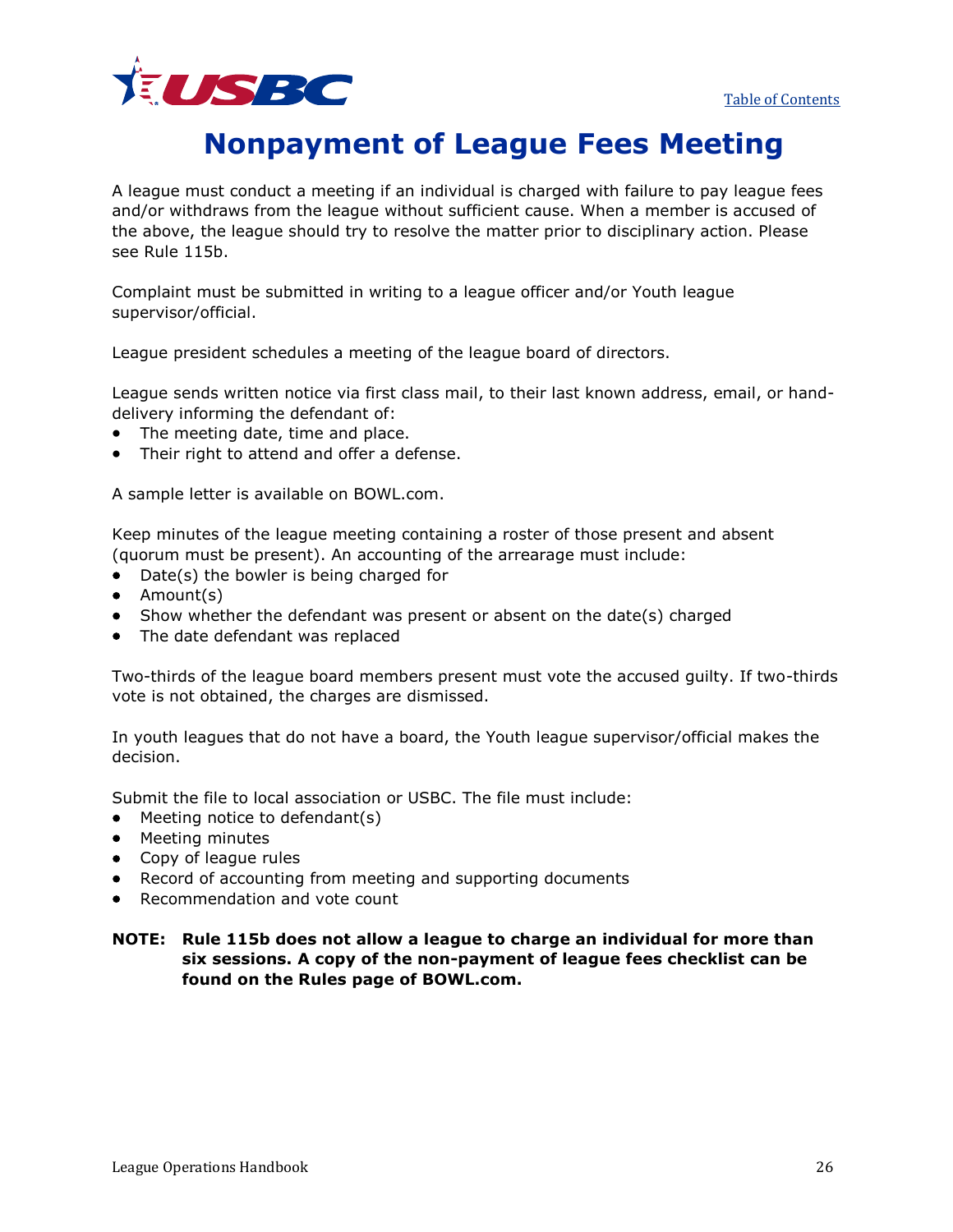

## **Elections**

## <span id="page-27-0"></span>Before the Meeting

Candidates should review [Rule 102](http://usbcongress.http.internapcdn.net/usbcongress/bowl/rulebook/Rulebook_rev041310/whgdata/whlstt16.htm#16) to know the duties of the office.

The President appoints a Nominating Committee. The Nominating Committee seeks one or more candidate of each office. The league must elect:

- President
- Vice President
- Secretary
- Treasurer
- Or Secretary/treasurer
- Sergeant At Arms is optional

The Nominating Committee creates a separate ballot for each office having more than one candidate. One ballot with all the officers on it should not be used.

Be sure to have paper for ballots in case someone is nominated from the floor.

### At the meeting

The President chairs the meeting except if running for office. The Vice President or member of the Nominating Committee chairs the meeting during the election for president.

Nominating Committee gives a report telling who is up for election. Elections begin with the highest position –

- President
- Vice President
- Secretary/Treasurer
- Sergeant At Arms

The President after announcing candidate(s) for each position separately, asks the body if there are any nominations from the floor. If none the chair declares the nominations closed, no motion is needed. If a member is nominated, no second is needed; the nominee is asked if they accept the nomination.

If there is only one nomination, the chair can ask for a motion to elect the candidate to the office by acclamation. There must be a second and then a voice vote is taken.

Nominations are closed, and ballots are cast. The Nominating Committee collects and counts ballots. A candidate must receive a majority vote; one more than half of the votes cast If no majority the vote continues When more than two candidates are on the ballot the candidate with the lowest number of votes is removed from the ballot.

### Declaring the winner

The total number of votes cast and the total needed for majority is announced. Next the total number of votes cast for each candidate is announced. The officers take office upon the close of the meeting, provided the league has completed its schedule. All materials must be immediately turned over to newly elected officers.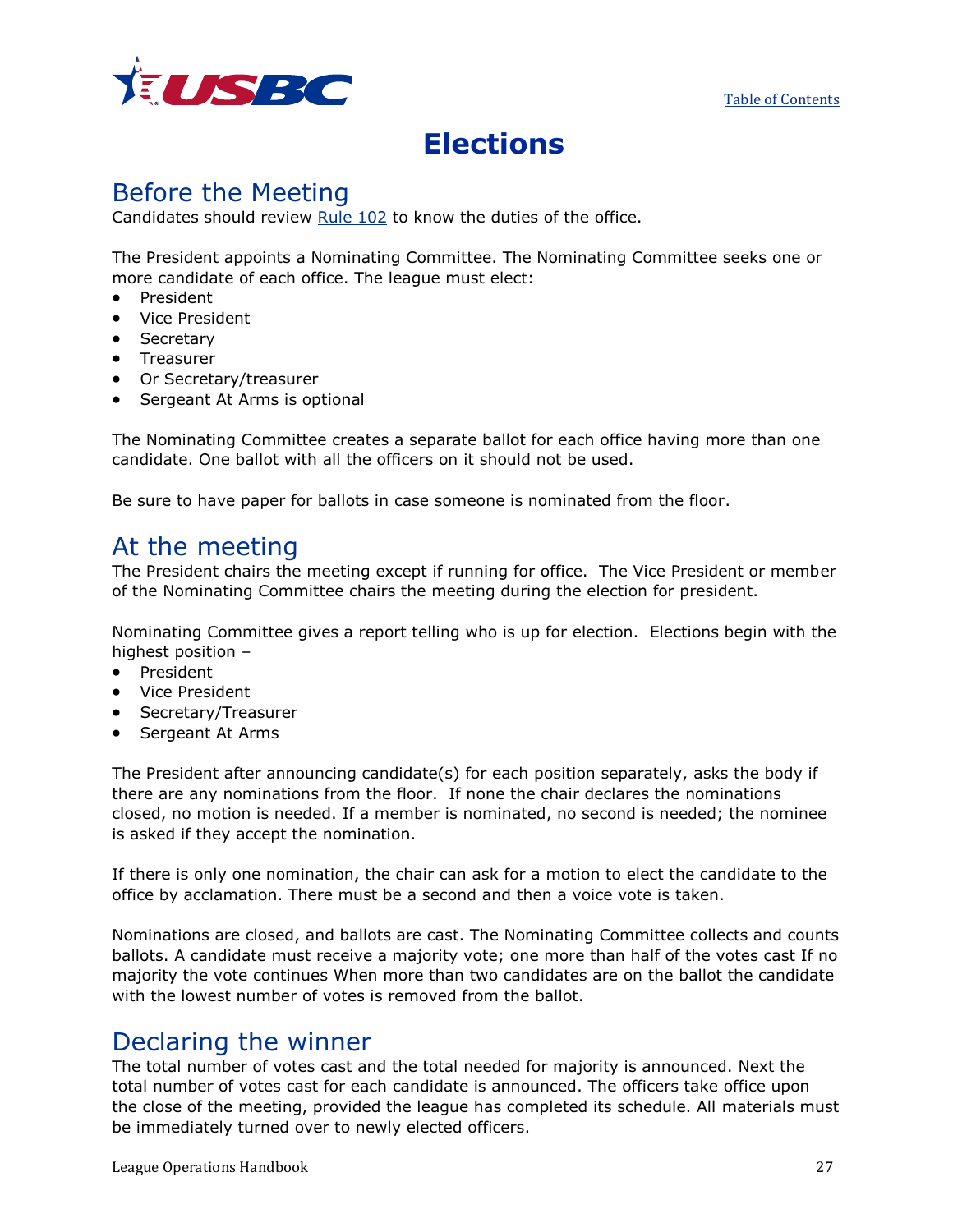

# **Bonding**

### <span id="page-28-0"></span>**USBC provides free bonding, burglary/robbery insurance to leagues. They are two valuable services that cover funds when:**

- A league officer or Youth league supervisor/official misuses them.
- A league officer, Youth league supervisor/official or their messenger is robbed by force or threat of violence. When using an in-house deposit service, the messenger is the bowling center employee who takes the deposit to a banking institution.
- Someone burglarizes the premises, vehicle or locked receptacle where funds are kept. There must be visible evidence of forced entry and an on-site police report is required. In the case of an in-house deposit service, this would cover burglary of the bowling center.

### **To ensure leagues receive full coverage under the USBC insurance program:**

- Open an account in your league's name in an insured banking institution or in-house deposit service, and make deposits within a week of receipt.
- The president and/or Youth league supervisor must verify the account each month by obtaining a statement from the bank or in-house deposit service and mathematically checking for an accurate balance. The account statement is sent to the president for verification purposes.
- Two elected officers must co-sign for withdrawals. Two signatures are required on all checks written on a league account regardless of the banking institutions policy.
- Cosigners cannot be immediate family members.
- All officers and/or co-signers on the league account must be at least 18 years of age.

If a league fails to follow the above procedures, the bonding program only will cover a maximum of 50 percent of the documented loss on a bond claim and one week's receipts (up to \$2,000) for a burglary or robbery.

### **Other facts about USBC bonding, burglary and holdup insurance:**

- USBC leagues are protected against \$10,000 in misused funds. Leagues with larger prize/awards funds must list their total prize fund amount on the league application to receive additional coverage.
- Leagues not submitting league applications and dues to local associations within 42 days (30 days for summer leagues) only will be covered for funds on deposit at time of application and collected thereafter. USBC rules require league applications to be filed with local associations within 30 days.
- Leagues may use an in-house deposit service, but must follow the same requirements as above. Leagues are not covered for money lost because of bowling center insolvency or liquidation.
- Insurance does not cover funds lost by fire, mysterious disappearance or left unattended.
- Burglary and holdup insurance covers one week's receipts up to \$2,000.
- Program covers \$10,000 at the end of the bowling season when money is withdrawn from the banking institution for prize/award distribution. For prize/award funds more than \$10,000, USBC recommends payments are made with checks or money orders. Leagues have seven days after withdrawal to distribute prizes/awards.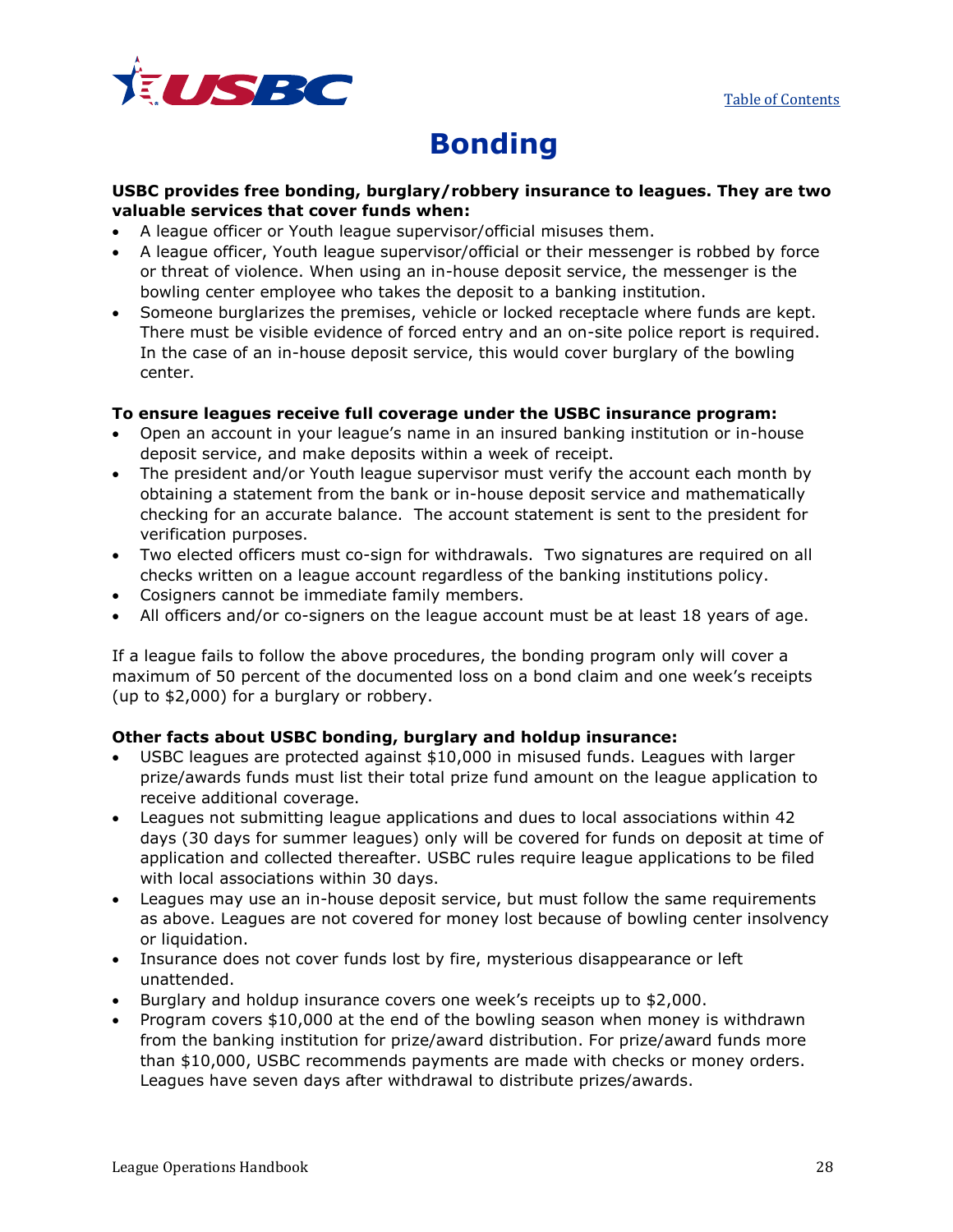

## **League Prize Lists**

<span id="page-29-0"></span>Prize lists are estimated. The amount available to create proposals is based on the league's estimated income less estimated expenses.

### **When to adopt**

The prize list must be adopted within five (5) weeks of the start of the league schedule [\(Rule 117a\).](http://www.bowl.com/Downloads/misc/rules/WebHelp%20Pro/playing_rules_and_commonly_asked_questions/chapter_4___league_rules/rule_117___prizes/117a_prize_list.htm) The president appoints a committee [\(Rule 102c\)](http://www.bowl.com/Downloads/misc/rules/WebHelp%20Pro/playing_rules_and_commonly_asked_questions/chapter_4___league_rules/rule_102___league_officers/102c_duties_of_the_president.htm) of one or more league members to prepare one or more prize list proposals for the league to choose from. The committee must abide by any league rules when creating a prize list. It is acceptable to adopt a prize list at the league organizational meeting.

### **What to consider**

A prize list should be fair and consider all teams and bowlers. Remember, everyone is contributing to the prize fund and should receive a reasonable amount in return. Some prize lists pay team prizes only while others pay team prizes and special individual/team prizes. Popular prize lists are the drop down, in which the dollar amount decreases with the standings, or base amount for each team plus point money, or just point money.

USBC [Rule 117b](http://www.bowl.com/Downloads/misc/rules/WebHelp%20Pro/playing_rules_and_commonly_asked_questions/chapter_4___league_rules/rule_117___prizes/117b_qualification.htm) allows a bowler or team to win once in each special prize category. This means a bowler can win a prize for each accomplishment but only once in a category. For example, a bowler bowls the highest scratch and handicap game in the league and also the third highest scratch game in the league. The bowler, according to Rule 117b, is eligible for the first place prize for both the high scratch game and high handicap game categories, but not the third place prize in the high scratch game category.

Leagues often adopt rules to limit one prize per bowler to allow more bowlers to earn prize money for accomplishments. In this case, the league should adopt a rule to determine what category takes precedence; scratch or handicap, game or series.

### How to vote

A meeting should be held to discuss and vote on prize list proposals. This gives league members or the board (whichever has the authority to vote on the prize list) the opportunity to discuss and possibly amend the prize lists presented prior to voting.

Prize lists are adopted by a majority of the votes cast, not the most votes. A majority is one more than half the votes cast. In instances where a league passes prize lists during bowling with directions to vote for one, the voting members should be told to vote no if none of the proposals are satisfactory. A lower number of votes cast creates a lower majority, which could result in adoption of a prize list favored by a minority of the league.

For example, there are 22 members on the league board. If all 22 members cast a vote, one proposal must receive 12 yes votes to be adopted. However, if half of the board members do not like the prize list and do not vote, they have abstained and only 11 votes are cast reducing the majority vote needed to approve the prize list to 6. If the 11 captains who abstained voted no, the majority remains 12 to pass or defeat a proposal.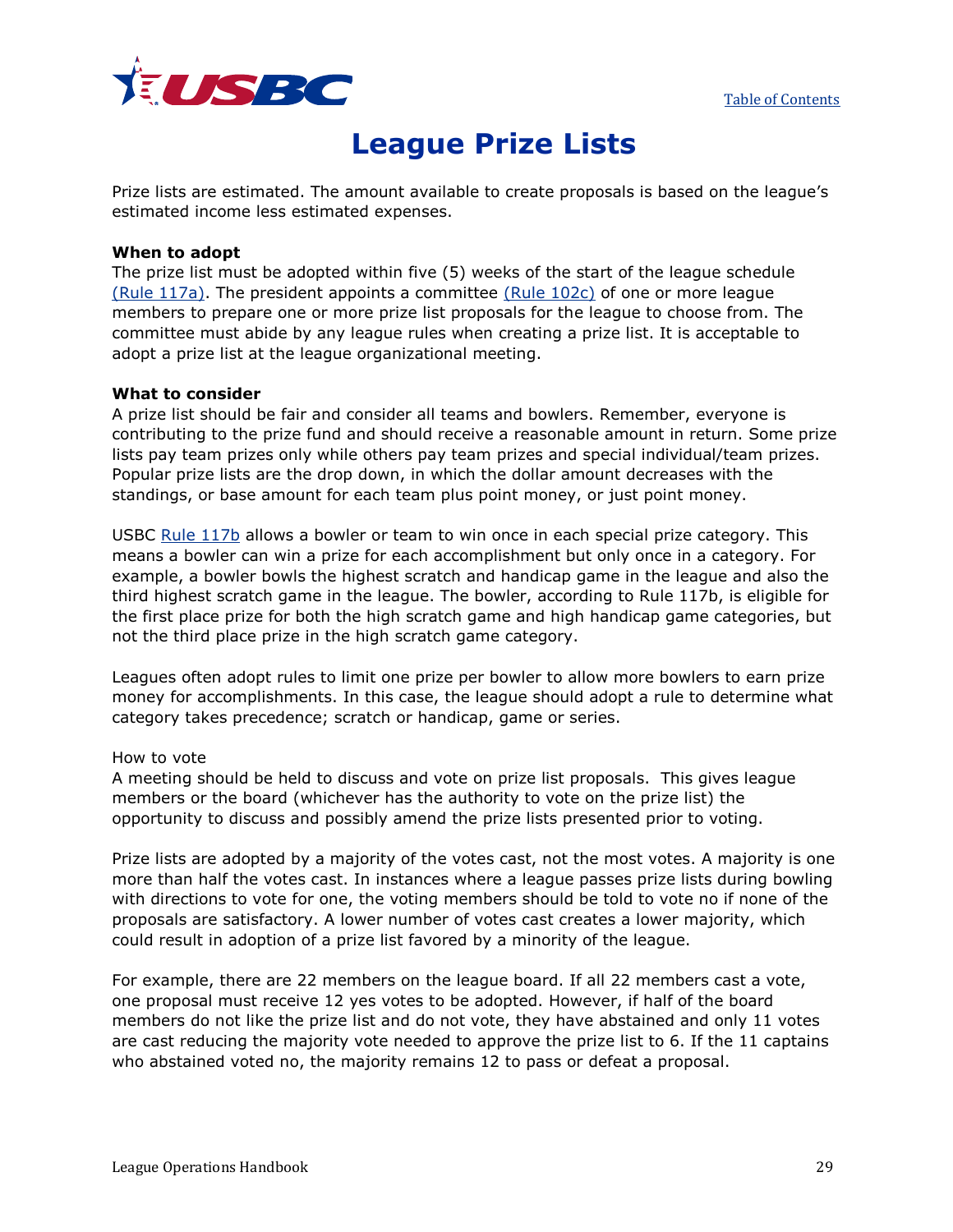

## **Tax Information**

### <span id="page-30-0"></span>Employee Identification Number

Many financial institutions require an Employee Identification Number (EIN) to open an account for the league. Officers do not have to fill out the form every year if the league continues.

If you change your address and/or you change the responsible party for the entity after you receive your EIN, you must use Form 8822-B, Change of Address or Responsible Party - Business, to notify the IRS of the new address.

The SS-4 Form must be completed to receive an Employee Identification Number (EIN). The SS-4 Form is available at your IRS office or online at IRS.gov. An application may be completed electronically and the league will be assigned a number upon completion.

Follow these steps to apply for an EIN electronically:

- **Employer ID Number (EIN) • Click the button Apply for an EIN Online Click the button EXAPPLY Online Now button** • Click the  $\vert$  Begin Application >>  $\vert$  button
- Click **View Additional Types, Including Tax-Exempt and Governmental Organizations** (the last bullet)
- Click **Sports Teams (community)** in the second column
- The program will direct you through the next steps and assign a number.

### Declare Income

<span id="page-30-1"></span>Declare your salary as income on state and federal returns. The IRS considers you selfemployed.

• Go to **irs.gov**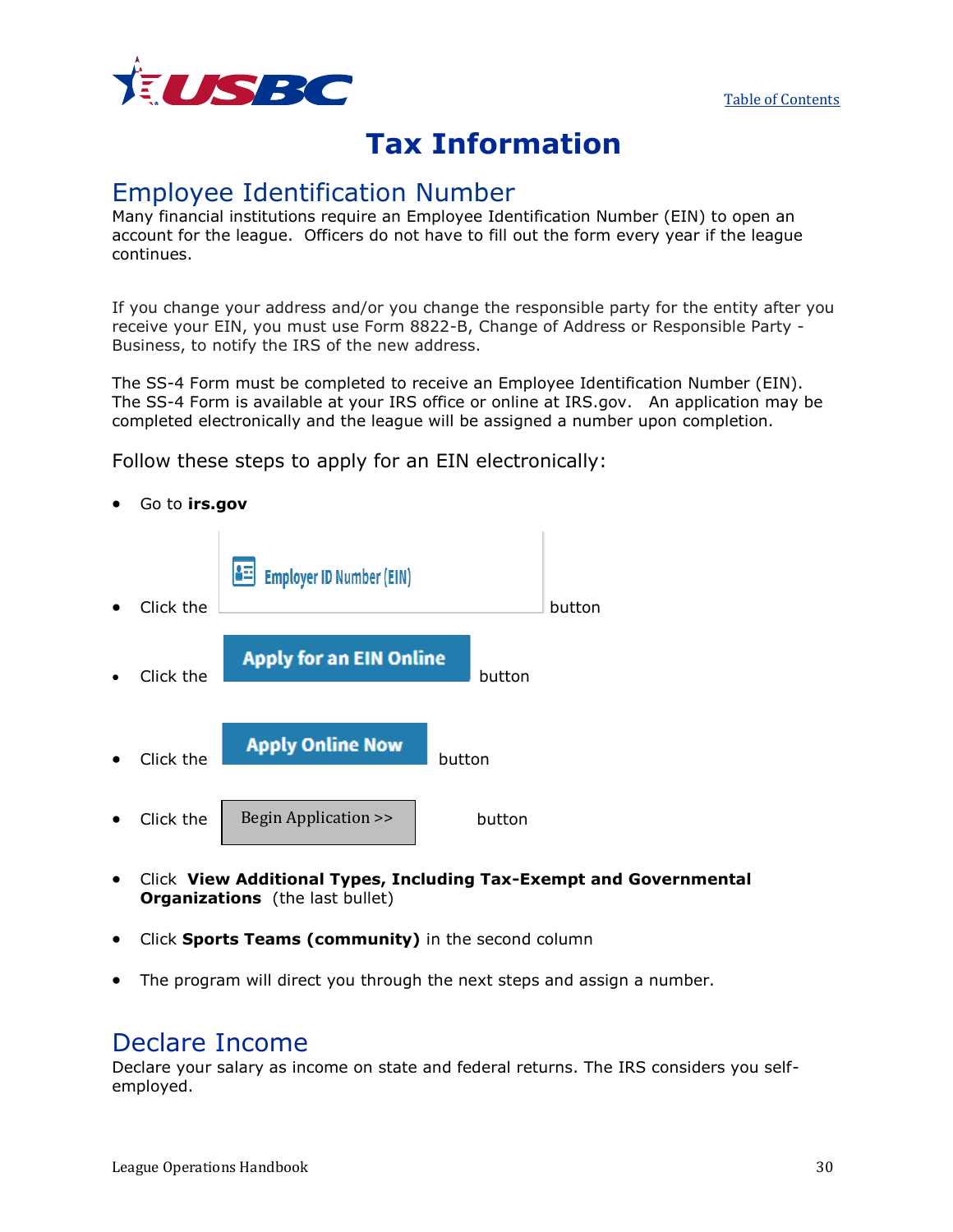

Sample USBC League Accounting Form

|                      |             |                                                               |                | Tuesday Night 850     |                |  |
|----------------------|-------------|---------------------------------------------------------------|----------------|-----------------------|----------------|--|
|                      |             |                                                               |                | <b>Name of League</b> |                |  |
|                      | <b>DATE</b> | <b>DESCRIPTION</b>                                            | <b>DEPOSIT</b> | <b>DEBIT</b>          | <b>BALANCE</b> |  |
|                      | June 1      | Balance from previous season.                                 |                |                       | \$28.17        |  |
|                      | Aug. 10     | Franchise fee from 12 teams at \$50 each.                     | \$600          |                       | \$628.17       |  |
|                      | Sept. 10    | Lineage payment (week $#1$ ) – check $#077$ .                 |                | \$195                 | \$433.17       |  |
| $\frac{2}{\sqrt{2}}$ | Sept. 11    | Membership fees (60 $\times$ \$10) and League fees (we<br>#1) | \$900          |                       | \$1333.17      |  |
| 3 <sup>1</sup>       | Sept. 11    | Membership fees to local association - check $#07$            |                | \$600                 | \$733.17       |  |
|                      | Sept. 17    | Lineage payment (week $#2$ ) - check $#079$ .                 |                | \$195                 | \$538.17       |  |
|                      | ᢆᢗᢗᡕ᠇᠊ᡔ     | League rees (week #4).                                        | ᠊ᡑᠴᠣᠣ          |                       | ᢦᠴᠴᢦᠣ᠋         |  |
| $\overline{4}$       | Oct. 2      | Hall of Fame Tourn. Fees collected.                           | \$60           |                       | \$1168.17      |  |
| $\overline{4}$       | Oct. 2      | Hall of Fame Tourn. Fees to Assn. - check #082.               |                | \$60                  | \$1108.17      |  |
|                      | Oct. 8      | Lineage payment (week $#5$ ) – check $#083$ .                 |                | \$195                 | \$913.17       |  |
| 5.                   | Oct. 9      | League fees (week $#5$ ) 3 short on team $#5$ .               | \$285          |                       | \$1198.17      |  |
|                      | Oct. 15     | Lineage payment (week $#6$ ) – check $#084$                   |                | \$195                 | \$1003.17      |  |
| 5.                   | Oct. 16     | League fees (week $#6$ ) 3 short on team $#5$ .               | \$285          |                       | \$1288.17      |  |
|                      | Oct. 22     | Lineage payment (week $#7$ ) – check $#085$ .                 |                | \$195                 | \$1093.17      |  |
| 5.                   | Oct. 23     | League fees (week #7) and shortages from teams                | \$330          |                       | \$1423.17      |  |
| 6                    | Oct. 23     | Deposit for holiday party - check $#086$                      |                | \$100                 | \$1323.17      |  |

A check was written on the night of bowling to the bowling center for lineage. All withdrawals must be co-signed by two officers of the league.

League fees and individual membership fees were deposited the following day after bowling.

A check was written to the local association for individual membership fees the following day after collecting the fees.

4 League participated in charity tournament and fees were deposited the following day. A check also was written **the** following day to the association which conducted the tournament locally. Tournament scores were also submitted.

5 Shortages were allowed for two weeks. (This is not recommended. The league should insist that all bowlers pay their fees on the night of bowling or in advance.)

6 A check was written for the league's holiday party. All expenditures of this nature are approved by the league's board of directors and/or your league supervisor official. Again, two signatures must appear on the check for withdrawals.

**NOTE:**Collections from raffles, 50/50's, etc., should be recorded as separate entries as indicated in #4.

1

2

3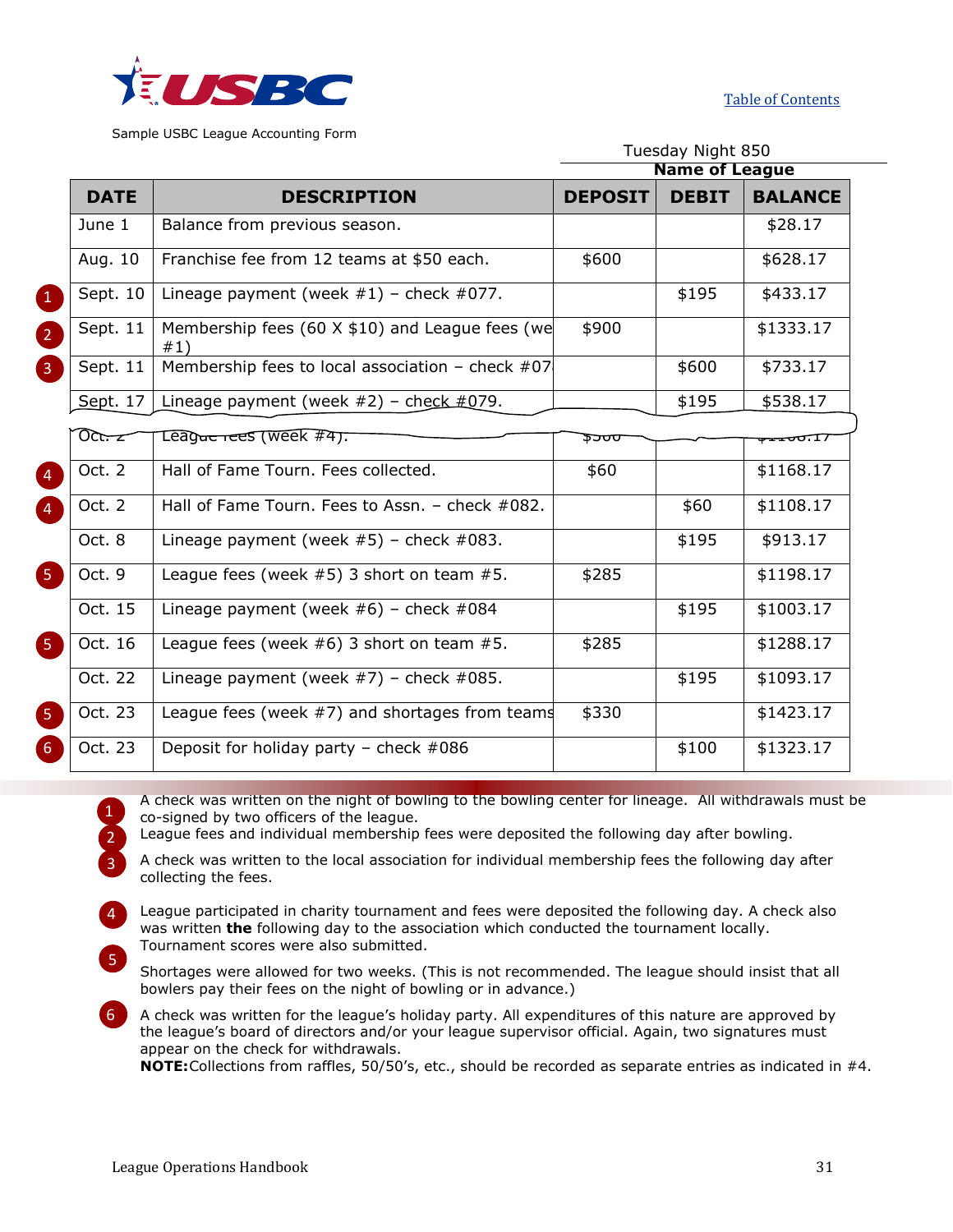<span id="page-32-0"></span>

[Table of Contents](#page-1-0)

# **USBC League Accounting Form**

**Name of League**

<span id="page-32-1"></span>

| <b>DATE</b> | <b>DESCRIPTION</b> | <b>DEPOSIT</b> | <b>DEBIT</b> | <b>BALANCE</b> |
|-------------|--------------------|----------------|--------------|----------------|
|             |                    |                |              |                |
|             |                    |                |              |                |
|             |                    |                |              |                |
|             |                    |                |              |                |
|             |                    |                |              |                |
|             |                    |                |              |                |
|             |                    |                |              |                |
|             |                    |                |              |                |
|             |                    |                |              |                |
|             |                    |                |              |                |
|             |                    |                |              |                |
|             |                    |                |              |                |
|             |                    |                |              |                |
|             |                    |                |              |                |
|             |                    |                |              |                |
|             |                    |                |              |                |
|             |                    |                |              |                |
|             |                    |                |              |                |
|             |                    |                |              |                |
|             |                    |                |              |                |
|             |                    |                |              |                |
|             |                    |                |              |                |
|             |                    |                |              |                |
|             |                    |                |              |                |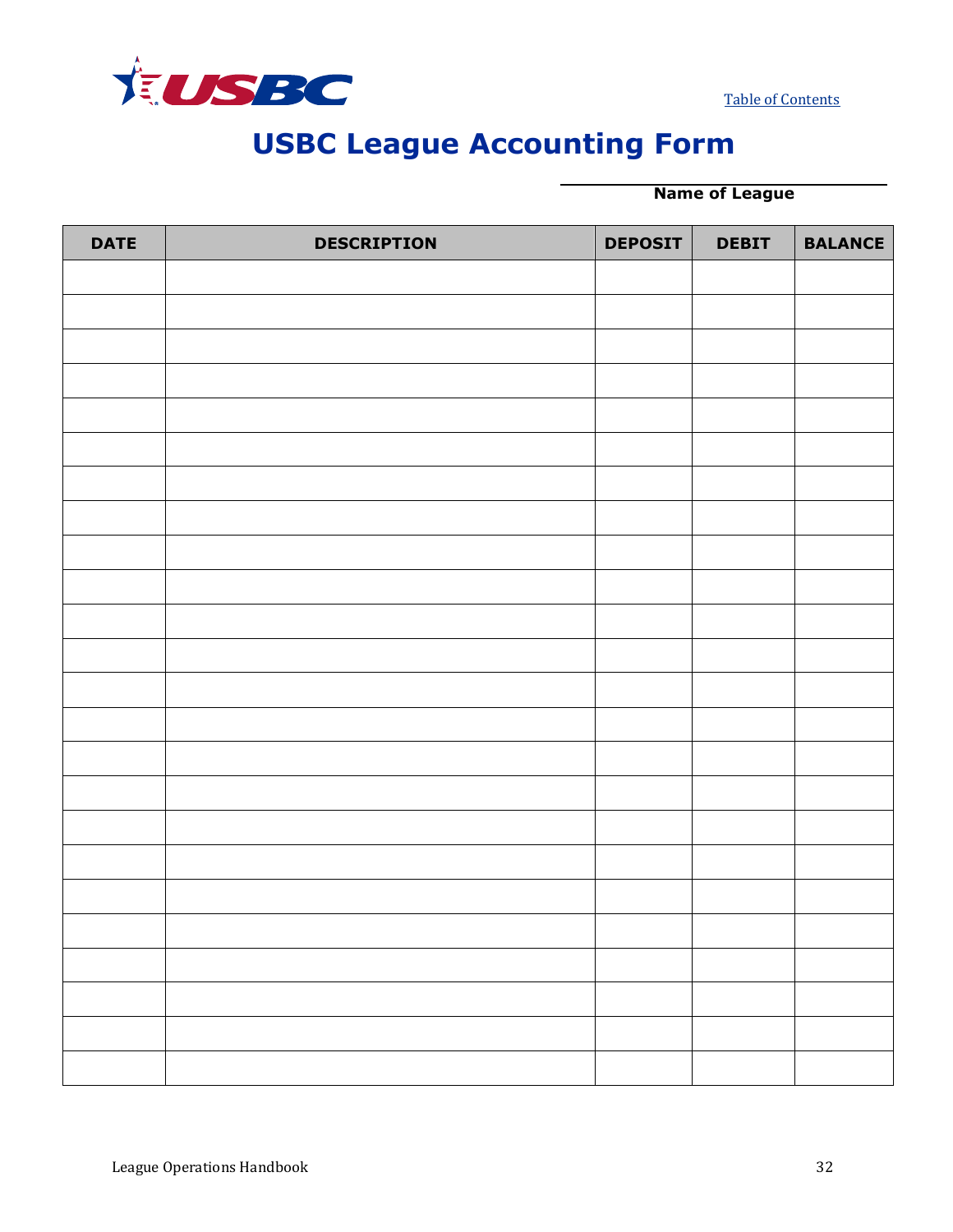

# **President's Monthly Verification Worksheet**

| <b>REGULAR WEEKLY FEES</b>                                                                                                                                                                |                         |
|-------------------------------------------------------------------------------------------------------------------------------------------------------------------------------------------|-------------------------|
| Weekly league fees excluding lineage:<br>Number of Bowlers in the league:<br>Number of Weeks the league has bowled:<br>Total Regular Fees Collected:                                      |                         |
| <b>ADDITIONAL INCOME</b>                                                                                                                                                                  |                         |
| <b>Total Team Sponsor Money:</b><br>League Sponsor Money:<br>Prepaid Fees to Date:<br>50/50 or other fundraisers:<br>Miscellaneous Fees (Fines, Etc.):<br><b>Total Additional Income:</b> | $^+$<br>٠<br>$\pm$<br>Ξ |
| TOTAL INCOME TO DATE                                                                                                                                                                      |                         |
| Total Regular Fees Collected:<br><b>Total Additional Income:</b><br>Amount to be on Deposit:                                                                                              | =                       |
| <b>MEMBERSHIP FEES</b>                                                                                                                                                                    |                         |

All membership fees are to be submitted to the local association for processing within 30 days of receipt

> Membership fees Collected: I.

If a loss is discovered, contact USBC Headquarters: 1-800-514-BOWL or email to bonding@bowl.com.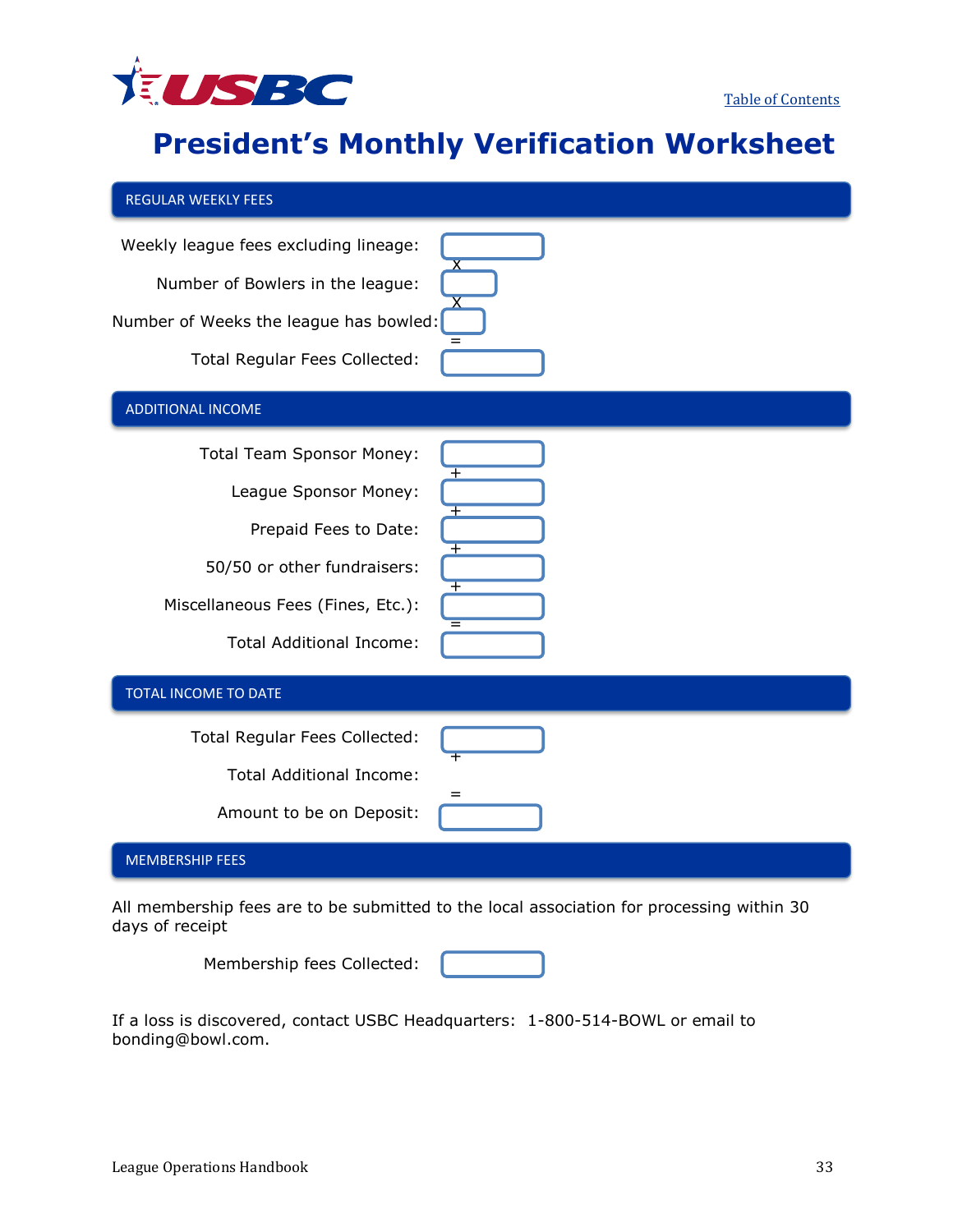

# **Sample Financial Statement**

<span id="page-34-0"></span>8 team league

This statement can be used to determine your league's estimated budget, estimated total prize fund, for verification of the league's account and as the end of the season financial statement.

### INCOME

| Beginning balance      |                                                            | \$50.00     |
|------------------------|------------------------------------------------------------|-------------|
| League fees            | $$15.00/wk$ X 40 bowlers = \$600.00 X 34 weeks = 20,400.00 |             |
| Substitute fees        | $$2.00/bowler$ X 24 bowlers =                              | 48.00       |
| Secretary fees         | $$42.50/team \times 8$ teams =                             | 340.00      |
| <b>USBC Adult Dues</b> | \$21.00/bowler X 40 bowlers                                |             |
|                        | 840.00                                                     |             |
| Franchise fees         | $$25.00/$ team $X$ 8 teams                                 | 200.00      |
| Sweeper fees           | \$5.00/bowler X 40 bowlers                                 | 200.00      |
| TOTAL INCOME.          |                                                            | \$22,078.00 |

### **EXPENSES**

| Lineage paid to center                         | $$10.00/wk$ X 40 bowlers = \$400.00 X 34 weeks = |        |
|------------------------------------------------|--------------------------------------------------|--------|
|                                                | \$13,600.00                                      |        |
| Secretary's Salary                             | $$42.50/team \times 8$ teams =                   | 340.00 |
| Sweeper prizes                                 |                                                  | 250.00 |
| <b>USBC Dues Paid</b>                          |                                                  | 840.00 |
| Trophies                                       |                                                  | 150.00 |
| Miscellaneous - Supplies (paper, ink, postage) |                                                  | 58.00  |
| <b>TOTAL EXPENSES</b>                          |                                                  |        |

## AMOUNT AVAILABLE FOR LEAGUE PRIZE FUND

|--|--|

| Prize fund breakdown                                             |         |
|------------------------------------------------------------------|---------|
|                                                                  |         |
| <b>ENDING LEAGUE BALANCE</b> (to be carried over to next season) | \$50.00 |

A complete listing of team and individual prizes must accompany this statement.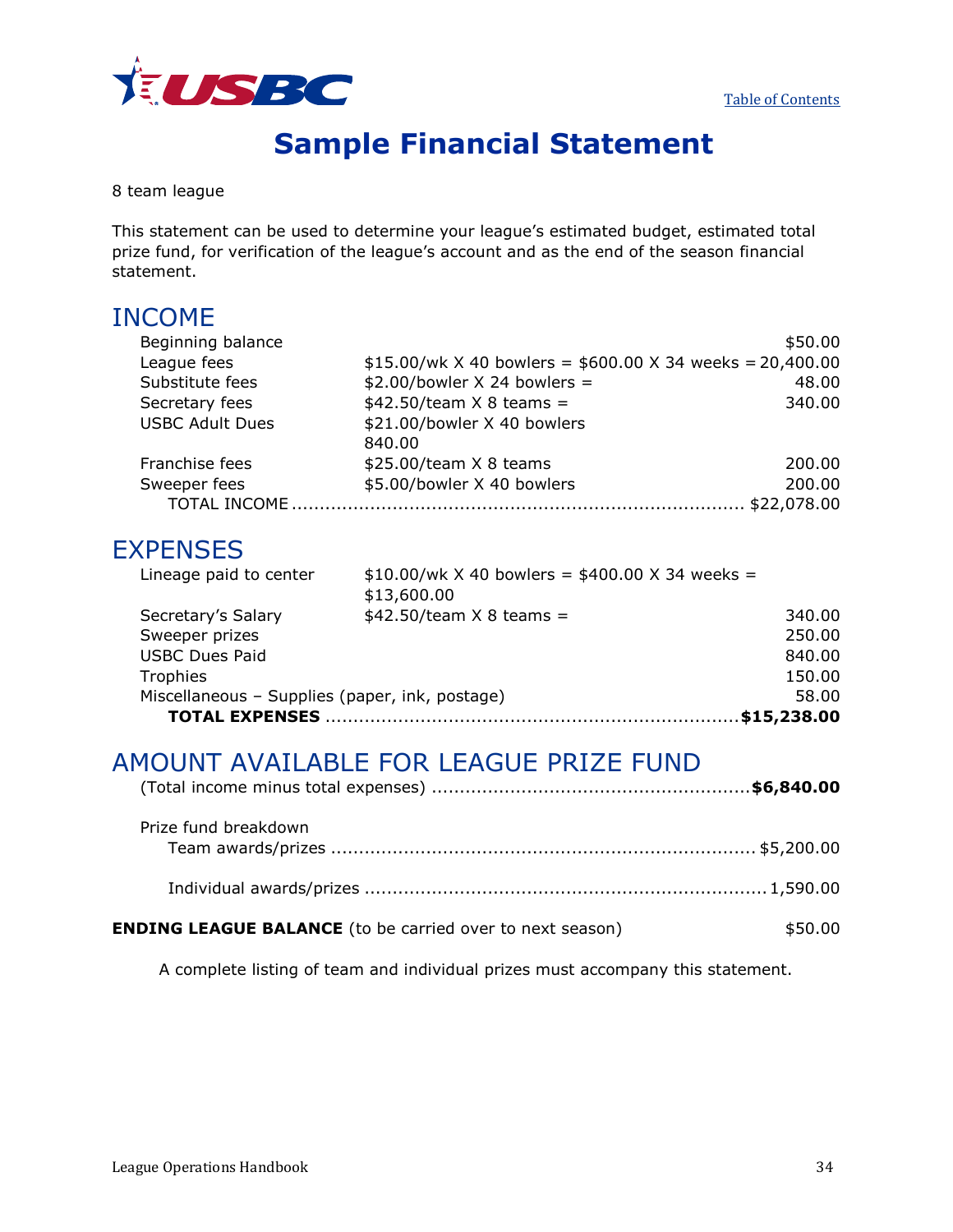

## **USBC Awards**

<span id="page-35-0"></span>USBC provides recognition for various bowling achievements.

### **USBC High Score Awards**

League secretaries have the responsibility of applying for USBC recognized achievements for their league members. The completed application is forwarded to the local association where the data is processed. The information is transmitted to USBC.

High Score awards are fulfilled nationally Awards are issued once per lifetime per achievement, however additional achievements earned should be submitted to be added to the member's personal record.

Currently, High Score bowling achievements earned after August 1, 1998, are displayed under the bowler's record on BOWL.com. Special achievement records are available upon request, but not displayed.

### **National Team High Game and Series***\**

During each fiscal year, an award will be issued by USBC to each member of the team who bowls the highest scratch game and series scores in the nation for men only, women only, mixed and youth teams. See Rule 51c for classifications and additional information.

### **Baker 300 Game Award\***

All Baker System teams that bowl a 300 game are eligible to receive a sponsor's award. Each team is eligible for one award during the fiscal year.

\*Cannot be earned while pre or post bowling unopposed.

### **Individual Game Awards - Youth**

USBC Youth Standard members participating in USBC Standard youth competition will be recognized for the following single-game accomplishments:

- a. 300\*
- b. Eleven (11) strikes in a row when the score is 299 or less\*

USBC High Score achievements should be reported to USBC. Once submitted and approved, the member will be eligible to purchase a commemorative award for each High Score achievement.

Available award options can be found at BOWL.com/awards. All USBC Youth members are eligible for USBC High Score recognition in USBC competition.

**NOTE:** USBC offers a program of individual game and series awards for purchase by USBC Youth leagues. For more information on this program, and to order products, please go to BOWL.com/awards.

### **Individual Game Awards – Adult**

A member is eligible for one lifetime 300\* game award. Additional 300\* game score(s) will be officially recognized by USBC, but will not qualify for an award.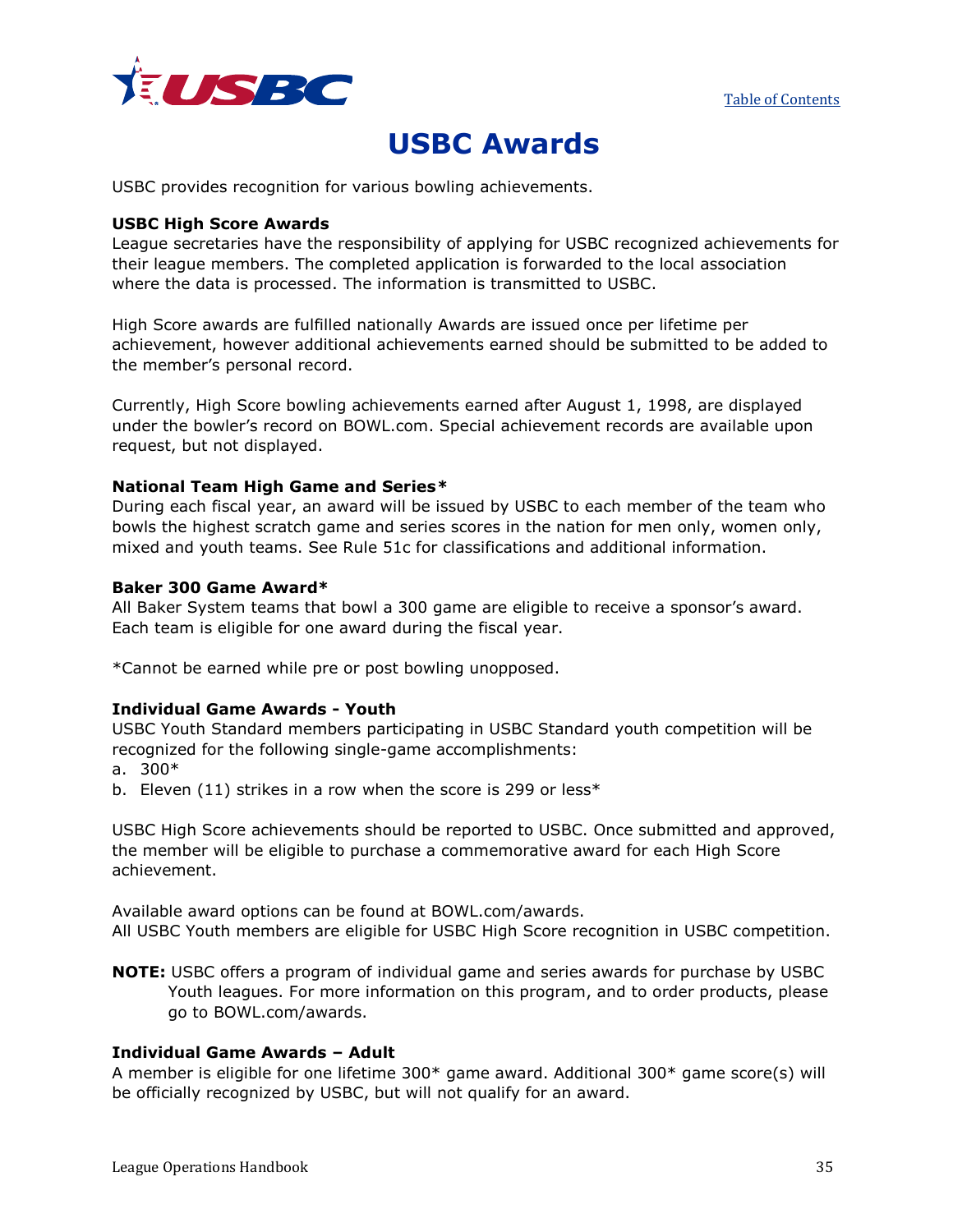

**NOTE:** Individual game and series awards may be purchased for multiple achievements. For more information, or to order awards, please visit Keepsakebowling.com or USBCBowlingAwards.com

### **Series Awards – Youth**

USBC Youth Standard members participating in USBC Standard youth competition will be recognized for the following accomplishments:

- a. 900\*
- b. 800\*

USBC High Score achievements should be reported to USBC. Once submitted and approved, the member will be eligible to purchase a commemorative award for each High Score achievement.

Available award options can be found at BOWL.com/awards.

All USBC Youth members are eligible for USBC High Score recognition in USBC competition.

NOTE: USBC offers a program of individual game and series awards for purchase by certified leagues. For more information on this program, and to order products, please go to BOWL.com/awards.

For more information on this program, and to order products, please go to BOWL.com/awards

### **Series Awards – Adult**

A member is eligible for one lifetime award in each of the following three-game series categories.

Additional scores will be officially recognized by USBC, but will not qualify for an award. a. 900\*

- b. 800 to 899\*
- 

### **Reporting Procedures**

Scores of 300 game; 800 series or better by an individual in a three-game series; a Baker team game of

300; or a qualifying National Team High Game or Series, should be reported.

1. The following procedures apply for reporting such scores:

- a. The league or tournament secretary shall notify the local association/league processor within 48 hours and submit a completed high score award application within 20 days.
- b. The association manager/league processor shall submit a completed high score application to USBC Headquarters within seven (7) days after receipt of application.
- c. 900 Series, 300 Baker team game and National Team High Game and Series applications are submitted directly to USBC Headquarters.
- d. 300 game and 800 series award applications are submitted to USBC Headquarters via WinLABS/league processor.
- 2. If an award is not approved administratively, the applicant will be notified in writing explaining the reason(s) for denial. If within 10 days of notification the application files an appeal, the claim will be submitted for final decision to USBC Headquarters.

Please go to the Awards page of BOWL.com to download all USBC Award Applications.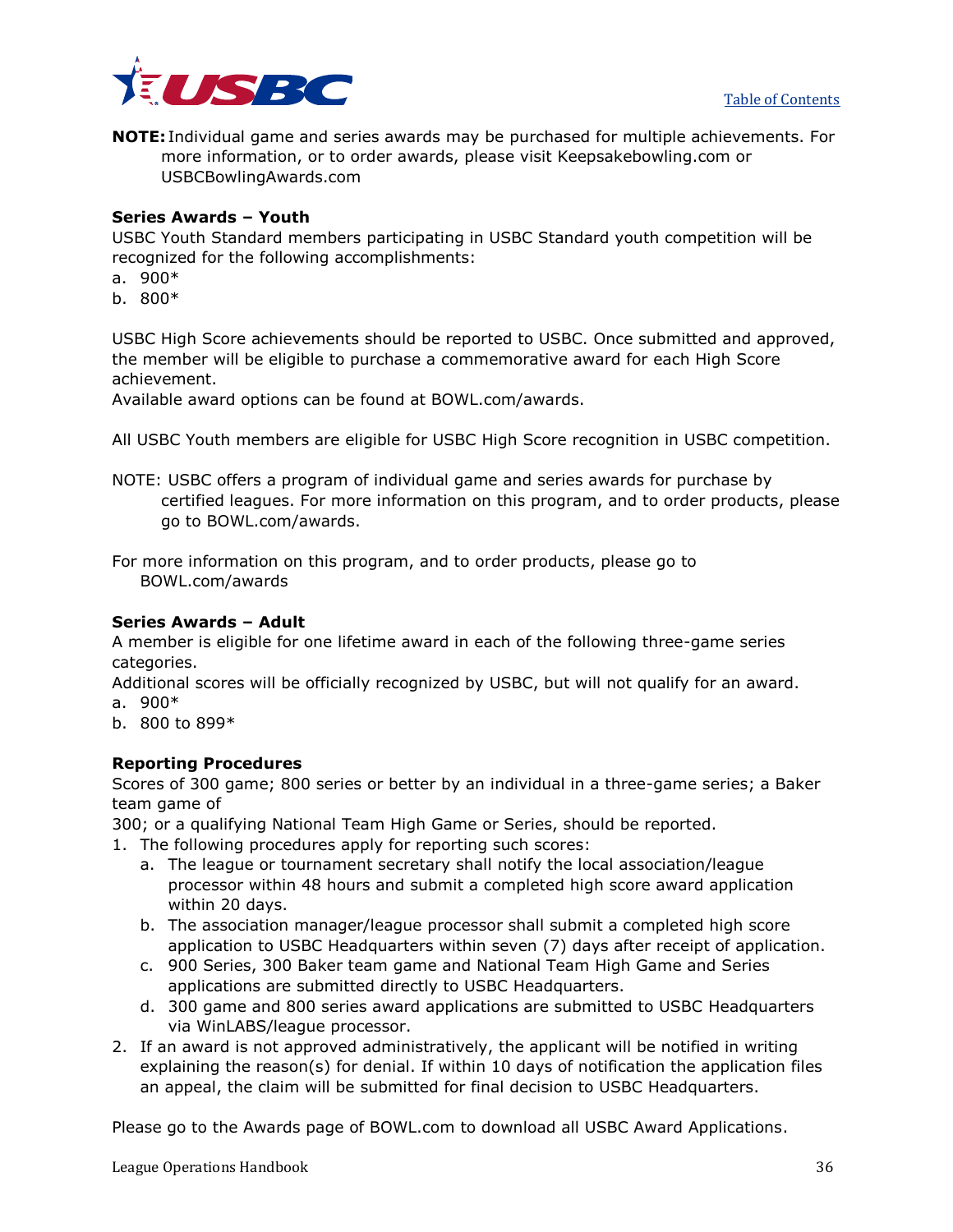

## **Modified League Formats**

<span id="page-37-0"></span>You may wish to add some variety to your league play by considering some of these popular alternative formats. All can be USBC leagues. If you have any questions concerning the application of these formats, contact Rules at USBC Headquarters (ext. 8955).

### **Baker System**

The Baker System format places emphasis on the team effort rather than individual accomplishments of team members. All team members follow each other in regular order to bowl a single game. For a 5-player team, Player #1 bowls frames 1 and 6; #2 bowls 2 and 7; #3 bowls 3 and 8; #4 bowls 4 and 9; and #5 bowls the 5th and 10th frames. The order of bowling is set by the team captain and may be adjusted at the conclusion of any game.

### **No Tap**

There are two types of no-tap formats commonly used, and the league board of directors must determine by rule which procedure will be followed.

- 1. A strike is recorded when an individual knocks down a designated number of pins or all ten pins on the first delivery. For any other pin count, the individual receives the actual value and a second delivery is required.
- 2. A strike is recorded when an individual leaves a specific pin(s) (such as a 5-pin or a 7 pin) or knocks down all ten pins on the first delivery. If any other pin(s) remain standing, the bowler receives the actual value and a second delivery is required.

### **3-6-9**

In a 3-6-9 league, each bowler automatically receives a strike in the third, sixth and ninth frames of each game designated by league rule.

### **Mail-o-graphic**

League competition in which a supplemental fee is charged and scores bowled in other USBC competition are compared to qualify for prizes in one common prize list.

### **Scotch Doubles**

Any combination of two bowlers is allowed. A three-game series is bowled with Bowler A bowling first in each frame and Bowler B bowling at whatever pins are left. If a strike is bowled, the same bowler would continue. Bowler A starts the first and third games, Bowler B starts the second game. Scoring is the same as regulation tenpins.

**Note:** If Bowler A strikes on the first ball in the 10th frame, Bowler A would bowl again. If Bowler A strikes again, Bowler A would roll the last ball. If no strike on the second ball, Bowler B rolls the last ball.

Since the second player only bowls if pins remain standing after the lead-off bowler's delivery, it is possible that the lead-off player could bowl the entire game without the second player participating in the game.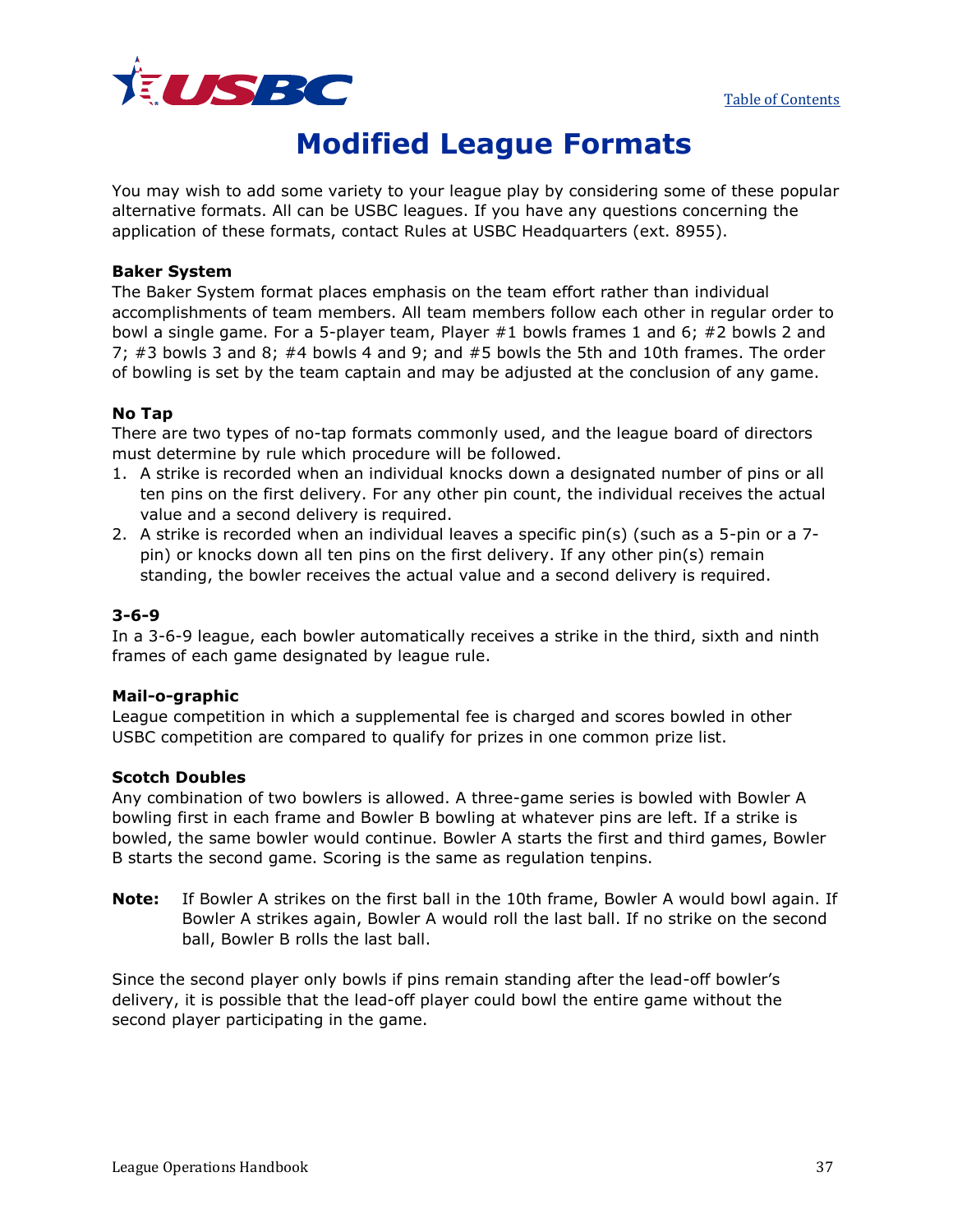

 $\blacksquare$ 

## **Lane Condition Designation**

<span id="page-38-0"></span>Chapter 5 of the *USBC Playing Rules & Commonly Asked Questions* now is called Lane Condition Designation. This is the biggest change in the league playing rules for the new season.

As stated in the title, each league must designate a lane condition on the league certification application.

| 1. Bowling Center                                                                | Name                                |                                                                                                              | City                                                                                                | <b>State</b>                                                        |
|----------------------------------------------------------------------------------|-------------------------------------|--------------------------------------------------------------------------------------------------------------|-----------------------------------------------------------------------------------------------------|---------------------------------------------------------------------|
| 2. League Name                                                                   |                                     | <b>3. Association Name</b>                                                                                   | <b>Adult Merged or BA</b>                                                                           | <b>Youth or WBA</b>                                                 |
| 4. Type of League                                                                |                                     | 4a. Check if applicable                                                                                      | 5. Game Format                                                                                      | 5a. Lane Conditions                                                 |
| <b>Adult</b><br>□ Adult Mixed<br>Adult Women<br>Adult Men<br>□ Adult/Youth Mixed | <b>T STANDARD</b><br>$\Box$ BASIC   | This is a managed League (See Rule 100i)<br>$\Box$ Scholarship SMART #<br>□ Senior League<br>□ Travel League | Standard American Tenpin<br><b>Baker /Scotch Doubles</b><br>No Tap/3-6-9/Best Ball<br>$\Box$ Bumper | Check one<br><b>T</b> House/Standard<br>$\Box$ Challenge<br>□ Sport |
| Youth<br>□ Standard<br>$\Box$ Bumper<br>□ USA Bowling                            | □ High School<br><b>Promotional</b> |                                                                                                              |                                                                                                     | Visit bowl.com/laneconditions<br>for more information.              |

Not all lane dressing is a "house" shot. There are specific variances that determine whether the lane condition is a House/Standard, Challenge or Sport shot. Averages bowled on Challenge or Sport conditions must be converted using the respective conversion chart. Additionally, we want you to know if the pattern changes throughout the season, the condition is not House/Standard, it must be marked Sport or Challenge.

Click [Challenge](http://usbcongress.http.internapcdn.net/usbcongress/bowl/sportbowling/pdfs/2017/2017ChallengeConversionChart.pdf) or [Sport](http://usbcongress.http.internapcdn.net/usbcongress/bowl/sportbowling/pdfs/2017/2017SportConversionChart.pdf) to see the conversion charts.

Learn more about **Lane Conditions** so you can properly designate your league. Want to see the difference? Click on [graphs.](http://usbcongress.http.internapcdn.net/usbcongress/bowl/associations/pdfs/LaneConditionClassificationFlyer.pdf)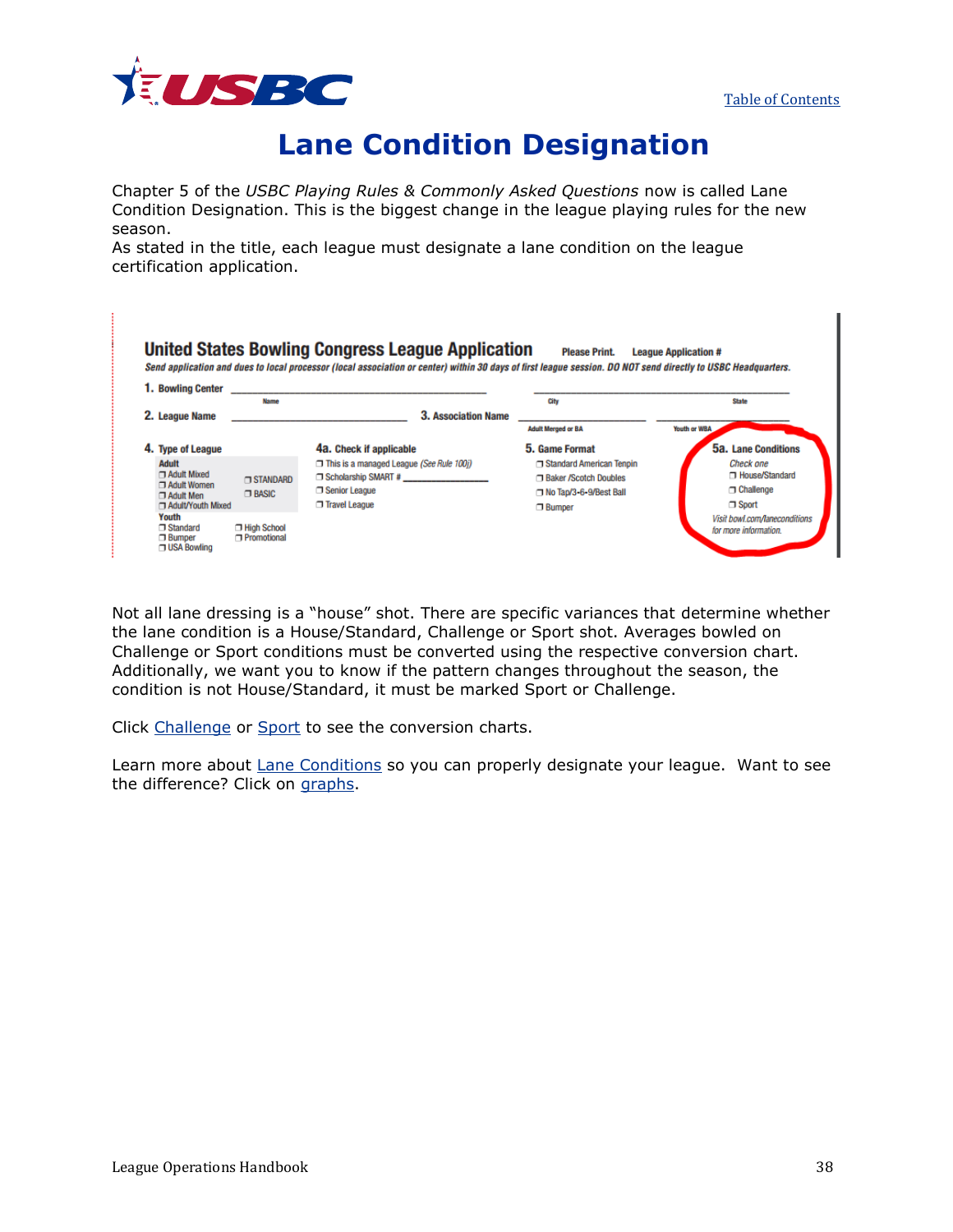

# **USBC Sample Adult League Rules**

<span id="page-39-0"></span>**Note:** The following is a set of league rules, which may be adopted by completing the blanks and providing copies to each team. Other options may be available as provided in the rules outlined in Chapter 4 of the USBC Playing Rules book. Other rules may be added, but cannot in any way conflict with USBC Rules.

| The              |                                                                                          |                                        |                                |
|------------------|------------------------------------------------------------------------------------------|----------------------------------------|--------------------------------|
| am/pm at         |                                                                                          |                                        | (name of bowling center). The  |
|                  | league will have a scheduled starting date of                                            |                                        | and a scheduled ending date of |
|                  | and will participate for a total of                                                      | weeks. The league will not bowl on the |                                |
| following dates: |                                                                                          |                                        |                                |
|                  | OPTION: The schedule will be divided into                                                |                                        | (halves, thirds, quarters). If |
|                  | there are an unequal number of weeks, the extra week will be placed in the last segment. |                                        |                                |

Rule 1. The league board of directors, which consists of the officers and team captains, shall manage this league. The board of directors/full membership (select one) adopts the league rules. (Refer to USBC Rule 122.)

| <b>Position</b>      | <b>Name</b> | <b>Home Phone</b> | <b>Work Phone</b> |
|----------------------|-------------|-------------------|-------------------|
| President            |             |                   |                   |
| Vice President       |             |                   |                   |
| Secretary            |             |                   |                   |
| Treasurer            |             |                   |                   |
| Sergeant-at-<br>Arms |             |                   |                   |

**Rule 2.** The league will consist of <u>equility</u> teams with a playing strength of **constant and report** will be limited to members per team.

The names of players, as well as any changes in the roster during the season, are to be reported by the team captain to the league secretary before a player competes.

**Rule 3.** League fees, which must be paid by each member each session, shall be \$ of which \$\_\_\_\_\_\_\_ covers the cost of bowling, \$ \_\_\_\_\_\_ is for the secretary/treasurer's salary, and the balance of  $\frac{1}{2}$  to be placed in the league account. Games shall be forfeited by any team whose participating members are not current in league fee payments. The secretary's salary shall be paid at the completion of the league schedule.

**Rule 4.** The team franchise (team spot) is held by the team captain. The captain must notify the league secretary of the team's intention to retain the franchise for the next season by  $(date)$ . (Refer to USBC Rule 104b.)

**Rule 5.** An account will be opened in the name of the league and deposits must be made within 7 days of receipt. Withdrawals from the account may only be made with the joint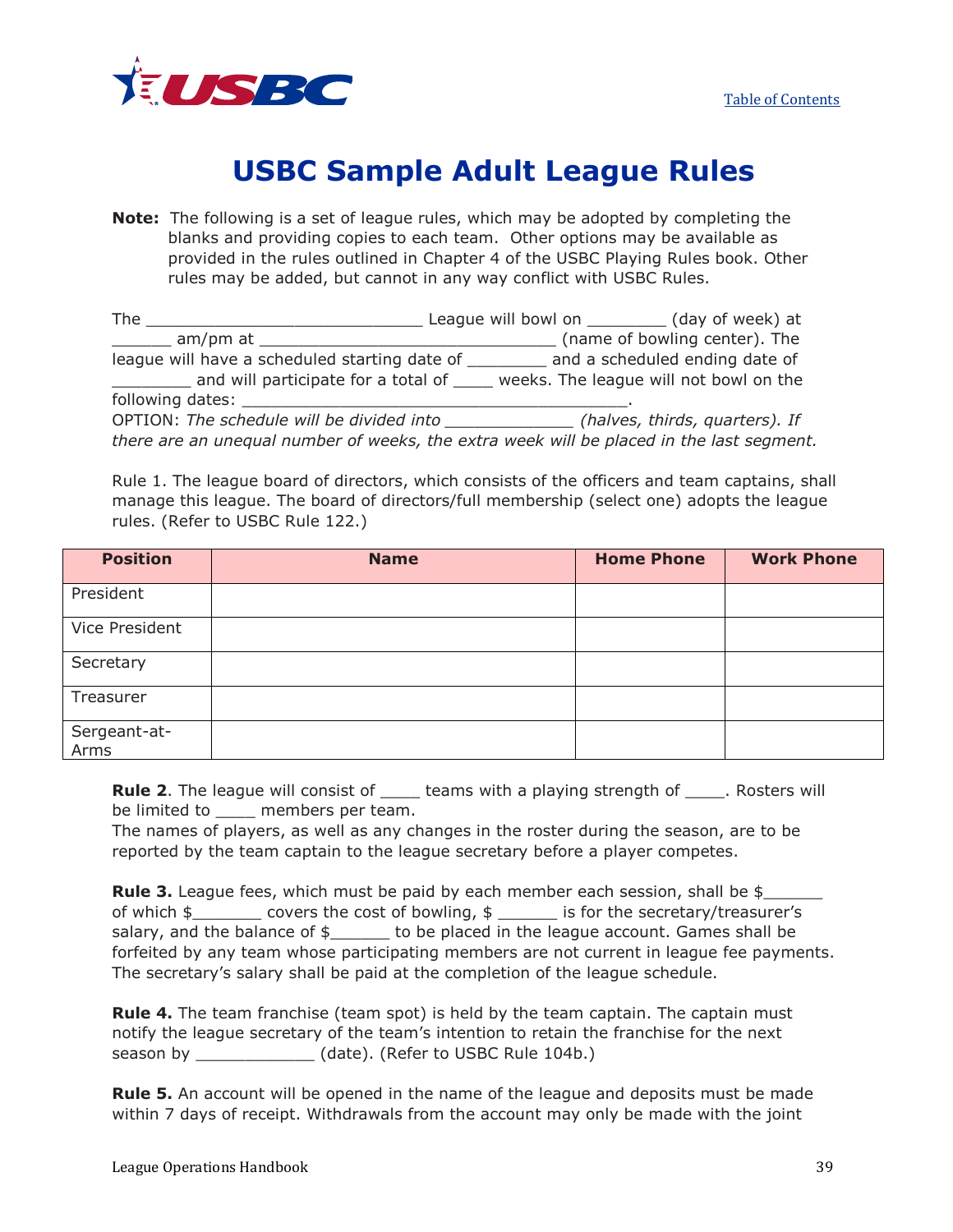

signatures of at least two officers as designated by the league board of directors. The league president shall verify the account monthly.

**Rule 6.** A prize list, drawn up by a committee appointed by the league president, must be submitted for approval by the league board of directors/full membership (select one) within five weeks after the start of the schedule. (Refer to USBC Rule 117a.) All league members must bowl at least 2/3 of the league's scheduled games to be eligible for individual league prizes or awards. (Refer to USBC Rule 117b, Item 2a). Special individual/team high series and game prizes shall be awarded on a scratch/handicap basis.

**Rule 7**. Entering averages of all players shall be determined in the following order:

- a. Average established in this league last season, based on 21 games or more.
- b. Highest average from the previous season in any USBC league, based on 21 games or more.
- c. Current average from another USBC league, based on 21 games or more.
- d. Bowlers who do not have a qualifying average outlined in items a-c will establish their average the first session they bowl.
- e. The maximum entering average per team is each delete if this does not apply).

**Rule 8**. The league will determine wins and losses on a handicap / scratch basis (select one). Handicap will be \_\_\_\_ % of the difference between a bowler's average and a scratch figure of \_\_\_\_\_\_. (The scratch figure should be higher than the highest average in the league and shall not be limited unless otherwise provided by league rule.)

**Rule 9.** The USBC Membership fees required to participate in the league are as follows: Men \$ Women \$

The league will be certified through USBC. Adult membership fees must be paid before completion of the bowler's first series.

**Rule 10.** The league will consist of:  $\circ$  Males only  $\circ$  Females only  $\circ$  Males and Females

Substitutes will/will not be permitted to participate in the league (select one).

Pacers will/will not be permitted to participate in the league (select one).

A substitute or replacement may be a male/female/male or female (select one). (Refer to USBC Rule 107c, Item 5-b.)

**Rule 11.** The minimum legal lineup of \_\_\_\_ players must be present before the completion of the first frame of each game. Regular members and substitutes (unless league rules provide otherwise) count toward a legal lineup. (Refer to USBC Rule 109a for minimum legal lineup provision.)

**Rule 12.** When bowling in a known forfeit situation or scheduled against a non-existent team, the team must bowl at least the team average less 10 pins per player to earn the points. (Refer to USBC Rule 110c, Item 2 and 104d.)

**Rule 13.** Absentee and vacancy scores will be allowed when a team has a legal lineup, but less than a full lineup at the start of any game in a series. Handicap will be figured on the average of absent member. The absentee score will be the absent member's average minus 10 pins. (Unless otherwise provided by league rule.)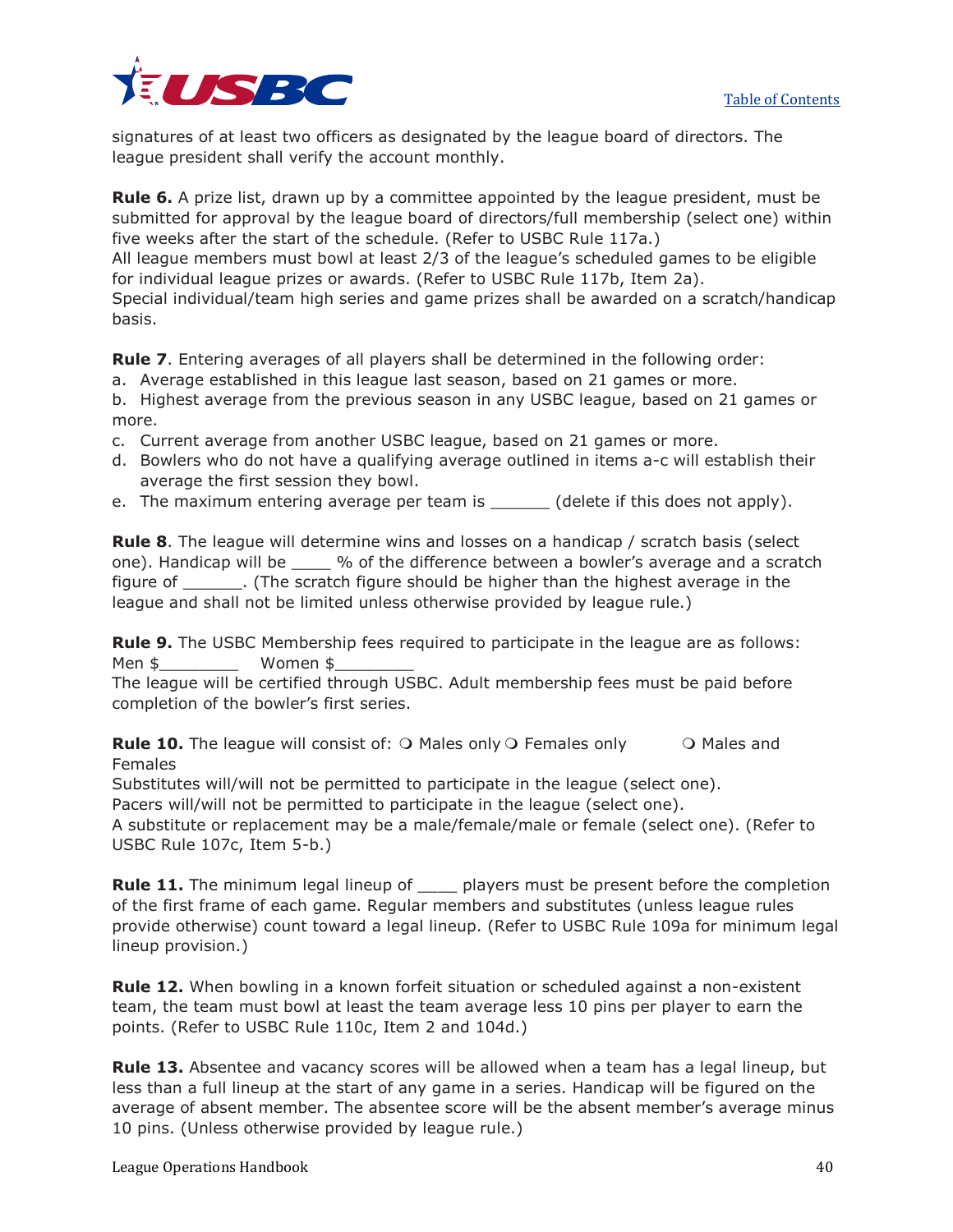

Teams having an incomplete roster (vacancy on the team) will use a score of \_\_\_\_\_\_ for the vacant position, which shall be used for the basis of determining handicap. (Refer to USBC Rule 105d, Items 1a and 1b.)

**Rule 14.** All postponement requests must be approved by the postponement committee/league board of directors. In the absence of a postponement committee, the league board of directors is responsible for making decisions on all pre-bowl/postponement requests.

Teams may request to bowl unopposed before or after a regularly scheduled match. All requests must be made through the league prior to the league start time except for emergencies. Procedures outlined in Rule 111a-g must be followed. (See USBC Rule 111b for information regarding emergency postponements.)

**Rule 15.** A bowler who arrives late may enter the game provided frames have not been completed. In this situation frames missed may be made up. (Refer to USBC Rule 109c.)

**Rule 16.** Team position standings shall be determined on a point basis, with \_\_\_\_ point(s) awarded for each game won and  $\_\_\_$  point(s) awarded for the high team series in each match.

**Rule 17.** If a team or individual must withdraw from the league during the season, two weeks notice and sufficient reason must be given in accordance with USBC Rule 114a.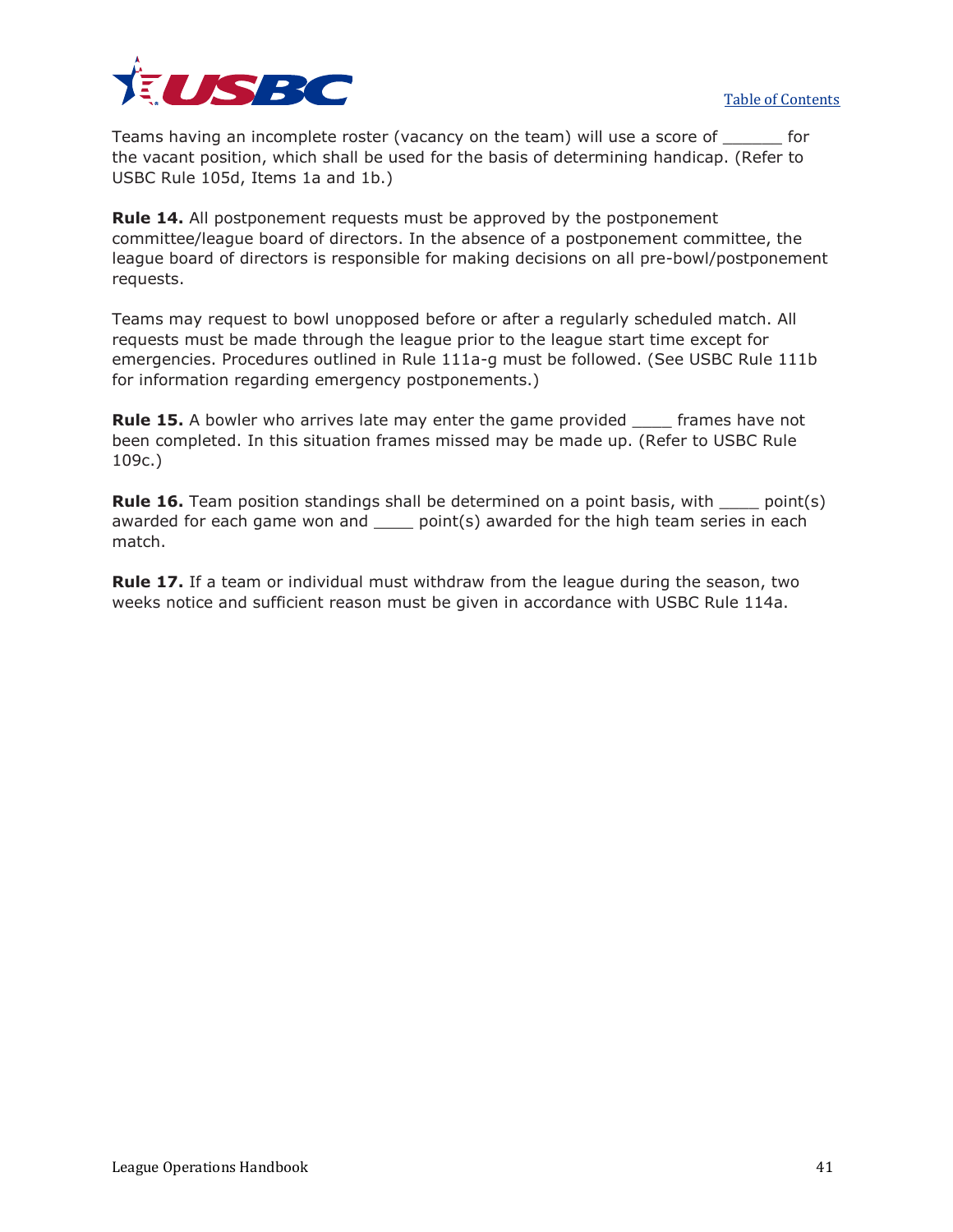

## **USBC Sample Youth League Rules**

<span id="page-42-0"></span>Note: *The following is a set of league rules, which may be adopted by completing the blanks. Other rules may be added, but cannot in any way conflict with USBC Rules.*

| The                                                                                              |  |                               |  |
|--------------------------------------------------------------------------------------------------|--|-------------------------------|--|
|                                                                                                  |  | (name of bowling              |  |
| center). The league will have a scheduled starting date of ___________ and a scheduled ending    |  |                               |  |
| date of __________ and will participate for a total of ______ weeks. The league will not bowl on |  |                               |  |
|                                                                                                  |  |                               |  |
| <b>OPTION:</b> The schedule will be divided into                                                 |  | (halves/thirds/quarters). (If |  |
| this option is adopted, see optional league rule 17 for more information.)                       |  |                               |  |

**Rule 1.** The league supervisor/official and/or board of directors, which consists of the officers and team captains, shall manage this league. The (supervisor/official/board of directors/membership) adopts these rules. (Refer to USBC Rule 122.) The officers serving on the league board of directors are as follows:

| <b>Position</b>       | <b>Name</b> | <b>Home Phone</b> | <b>Work Phone</b> |
|-----------------------|-------------|-------------------|-------------------|
| League                |             |                   |                   |
| Supervisor            |             |                   |                   |
| League Official       |             |                   |                   |
| President*            |             |                   |                   |
| Vice President*       |             |                   |                   |
| Secretary*            |             |                   |                   |
| Treasurer*            |             |                   |                   |
| Sergeant-at-<br>Arms* |             |                   |                   |

\**Youth officers for leagues where a majority of the membership is 14 years old or older. Sergeant-at-Arms is optional*.

**Rule 2.** Teams will have a playing strength of \_\_\_\_\_. Membership in the league is open to males and females from age \_\_\_\_\_ to age \_\_\_\_\_ as of August 1 of the current bowling season. Anyone under suspension by the responsible league official and/or USBC is ineligible to participate in the league.

**Rule 3.** Each league member will pay  $\frac{1}{2}$  at each league session;  $\frac{1}{2}$  will cover the cost of bowling, \$\_\_\_\_\_\_\_\_ will be the award fee, and the rest will be placed in the league's account. All league members must pay their bowling fees on time to remain in the league. Award fee will be returned to the bowlers 100% in the form of (scholarships/awards). (Refer to USBC Rule 121.)

**Rule 4.** The (league officials / board of directors/membership) will adopt an awards list within the first five weeks of league play. All league awards will be awarded on a (handicap/scratch) basis.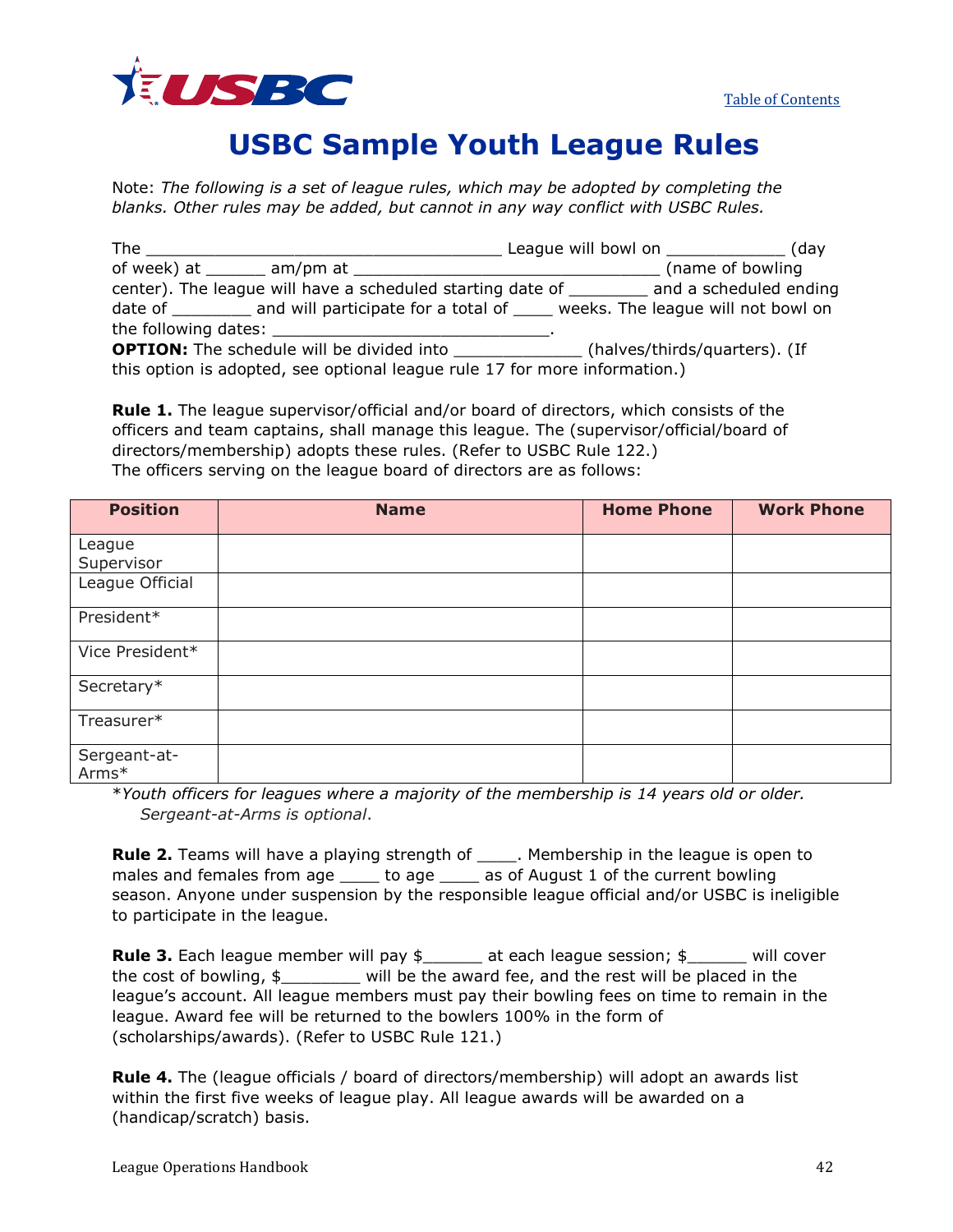

A member is eligible to receive only one individual league recognition award, provided they have bowled 2/3 of the league's scheduled games.

**Rule 5.** Bowlers will establish their league average in their first league session. (Refer to USBC Rule 100g, Item 3b). A bowler using a two-hand delivery will establish an average with two hands. When the bowler changes to a one-hand delivery, they must establish an average using that hand.

**Rule 6.** The league will determine wins and losses on a (handicap/scratch) basis. Handicap will be 100% of the difference between a bowler's average and a scratch figure of  $\qquad \qquad$ . (Refer to USBC Rule 100g, Item 1.)

**Rule 7.** The league will be certified through USBC. Youth membership fees must be paid before completion of the bowler's third session of competition. The USBC Membership fee required to participate in the league is \$4.00. (Refer to USBC Rule 101, Item b2.)

**Rule 8.** Any USBC youth member not scheduled to bowl with his/her own team may substitute on any other team in the league or for average and USBC awards only. (Refer to USBC Rule 107c, Item 6.)

No one may bowl with more than one team for the regularly scheduled games each week.

**Rule 9.** The minimum legal lineup of \_\_\_\_ players must be present before the completion of the first frame of each game. Regular members and substitutes count toward a legal lineup. (Refer to USBC Rule 109a for minimum legal lineup provision.)

**Rule 10.** When bowling in a known forfeit situation or scheduled against a non-existent team, the team must bowl at least the team average less 10 pins per player to earn the points. (Refer to USBC Rule 110c, Item 2 and 104d.)

**Rule 11.** Absentee and vacancy scores will be allowed when a team has a legal lineup, but less than a full lineup at the start of any game in a series. The absentee score will be the absent member's average minus 10 pins. (Unless otherwise provided by league rule.) Handicap will be figured on the average of absent member.

Teams having an incomplete roster (vacancy on the team) will use the average of the lowest average bowler on the opposing team's roster. If two vacancy scores are required, the average of the next-to-the-lowest-average bowler on the opposing team's roster is used for the second vacancy score. These averages are the basis for the handicap. (Refer to USBC Rule 105, Items d2a and d2b.)

**Rule 12.** All league games must be bowled as scheduled except when they are postponed or pre-bowled by authorization of the league supervisor, unless authority is granted by an appointed committee or the league official. (Refer to USBC Rule 111d, Item 2.)

The league supervisor/official/committee must grant a postponement when a team is unable to field a legal lineup due to reasons beyond its control.

Team and individual unopposed bowling is allowed and scores are/are not recognized for league awards. (Refer to USBC Rule 111e, Item 7.)